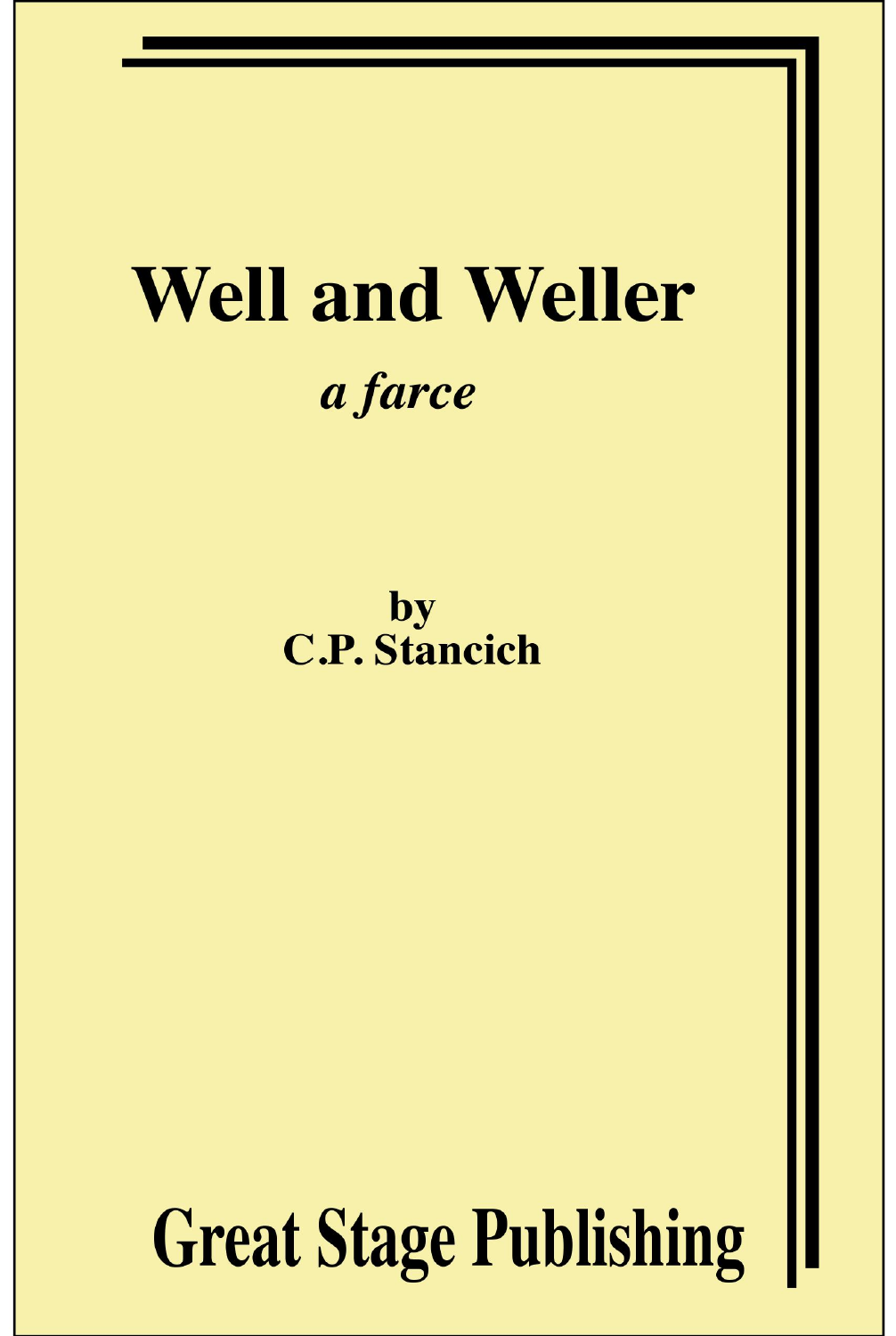## WELL AND WELLER by C.P. Stancich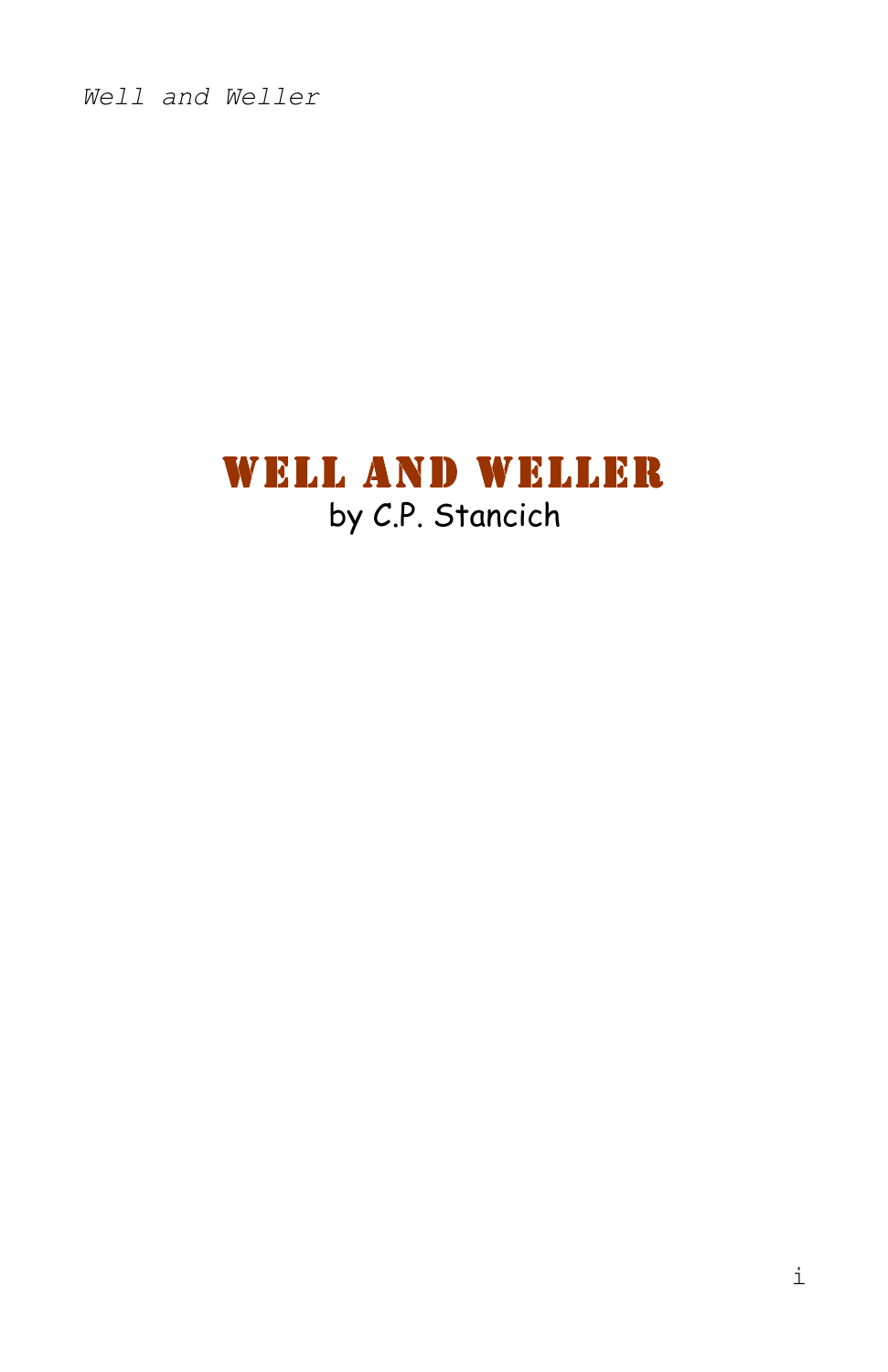#### **ALL RIGHTS RESERVED**

WELL AND WELLER is subject to a royalty and is fully protected under the copyright laws of the United States of America and other participating countries. All rights including professional, amateur, public reading, and any other forms of production are strictly reserved.

All rights are controlled by Great Stage Publishing and licensing agreements must be made in advance of production.

Rights to make copies of this publication for purposes of production are granted under signed license agreements. Producer agrees to only make copies needed for actors, director(s), stage  $manger(s)$ , technicians, costumer(s) and others directly associated with the production. No transfer or "loaning" is allowed.

Whenever the play is produced the following notice must appear in all programs, printing and advertising of the play: "Produced by special arrangement with Great Stage Publishing"

Authorship credit must be given on all programs, printing and advertising for the play. Author(s) name(s) shall be no less than 50% of size of largest type on the page.

No changes are allowed without express permission of the author. Contact Great Stage Publishing with all requests.

Great Stage Publishing

11702-B Grant Rd. #602 Cypress, TX 77429 www.greatstagepublishing.com greatstage@comcast.net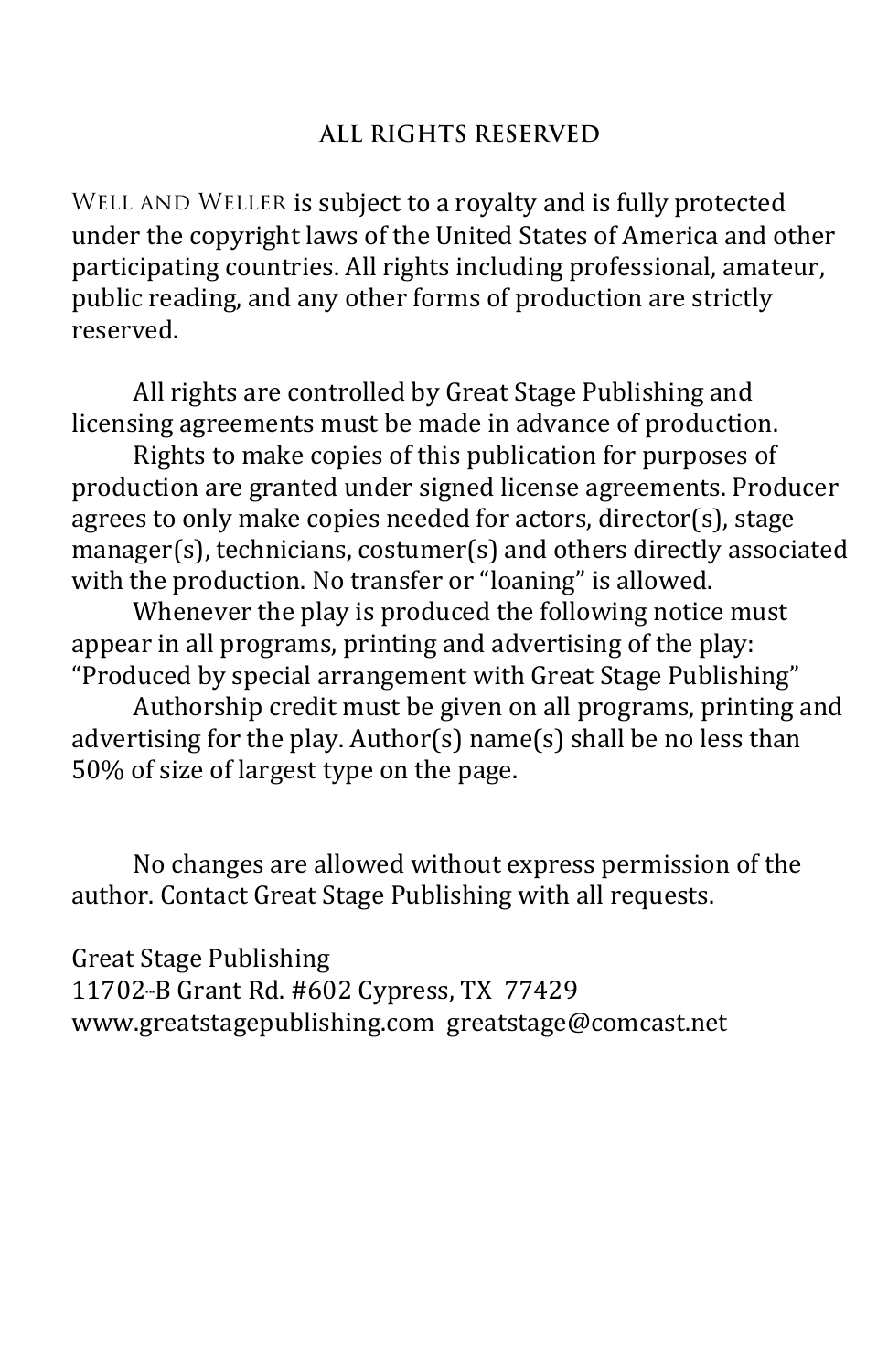## *Well and Weller*

By C.P. Stancich

## **Characters:**

| ALICE:        | Late 50s, earnest but nervous, taking the first<br>tentative stepsout from under a sheltered life. |
|---------------|----------------------------------------------------------------------------------------------------|
| PAT:          | 30-50, either gender. A nice person.                                                               |
| SARAH:        | Mid-40s, an over-burdened<br>mother/<br>wife/sister-in-law.                                        |
| MARY JUNE:    | Early 20-ish, soon-to-be pre-occupied.                                                             |
| <b>STEVE:</b> | 18-ish. Awkwardly outgoing.                                                                        |
| <b>KENT:</b>  | A youngish wheeler-dealer.                                                                         |
| VIOLET:       | 60s, an ill-suited matriarch and dictatorial<br>martyr.                                            |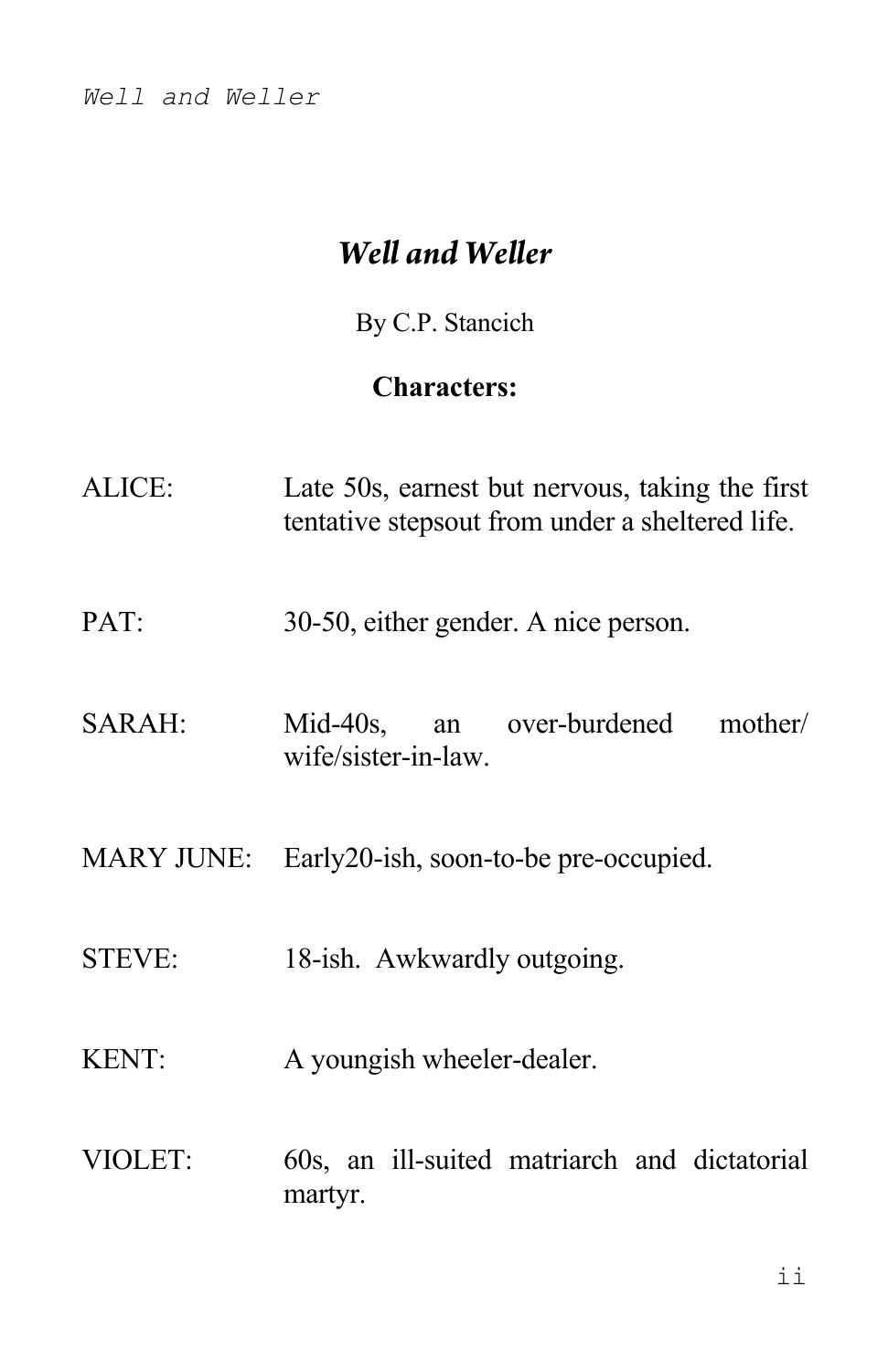## **The Set:**

Whatever becomes a modern suburban living room. Minimally: a sofa roughly center; a front-door exit, left; and rest-of-the-house exits, right and up-right. Chairs, tables as needed; a mirror on the wall by the left exit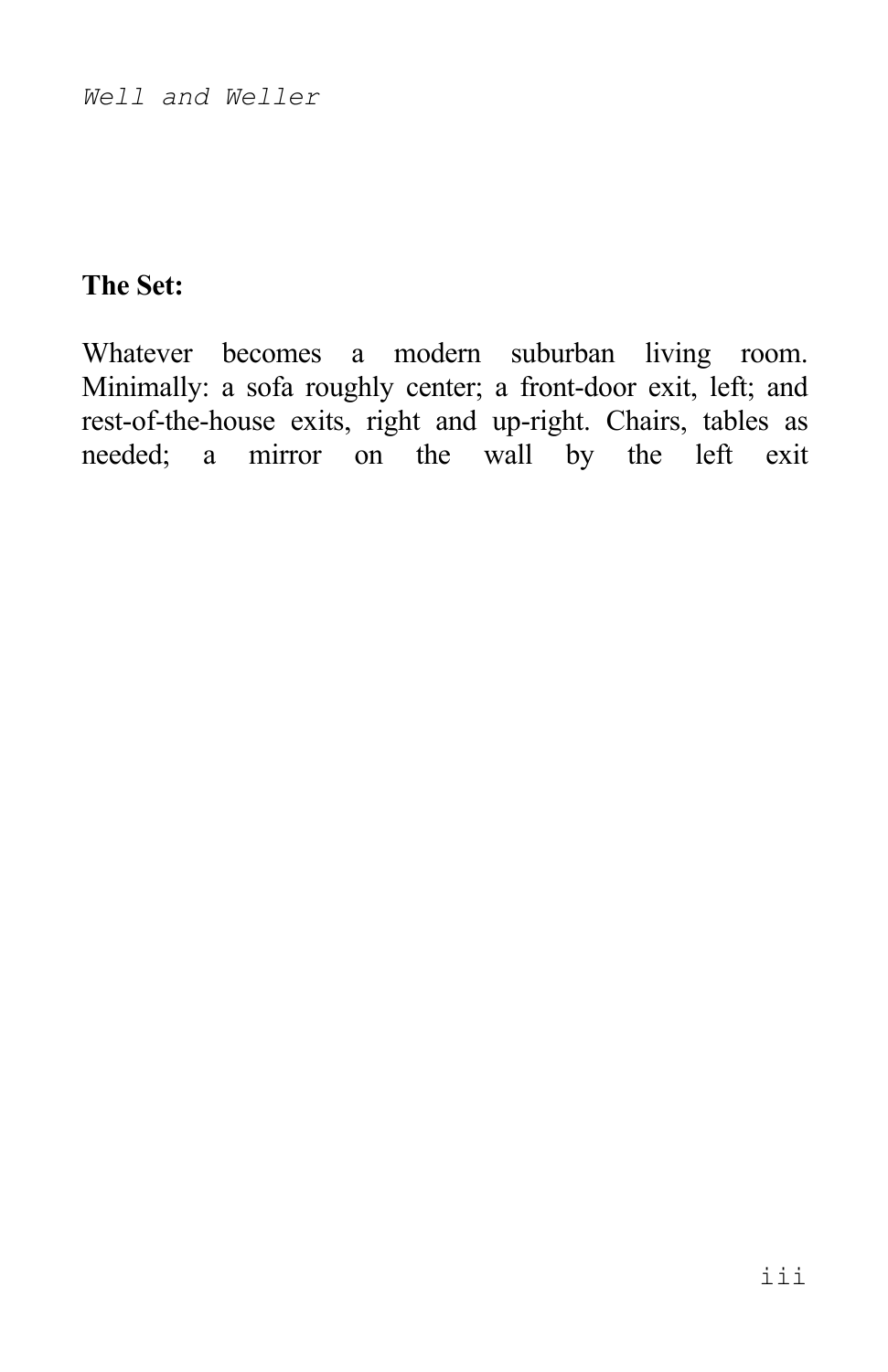## **Act I, Scene 1**

## SCENE: The living room of the Weller Family.

TIME:The present, morning, a Saturday.

AT CURTAIN: *Lights up on MARY JUNE semi-recumbent on the sofa, wearily holding a cordless phone to her ear.* 

## MARY J<br>MARY J<br>A pauses Yes gra MARY JUNE *(On phone.)*

Sousses Yes g<br>
link I wasn't pa MARY JUNE<br>
(On phone)<br>
es)<br>
Yes grandmother.<br>
I wasn't paying attention<br>
but he goes everywher<br>
Asides Don't say w MARY JUNE<br>
(On phone.)<br>
Yes grandmother. (Pause.) Not a<br>
asn't paying attention when... (Paus<br>
he goes everywhere, and...(Cut off,<br>
side.) Don't say what you really the<br>
than it's worth! Yes…(*Sighs and pauses)* Yes grandmother. *(Pause.)* Not a clue. *(Pause.)* Asia, I think. I wasn't paying attention when… *(Pause.)* I know he's my father, but he goes everywhere, and…(*Cut off, she covers the mouthpiece. Aside:)* Don't say what you really think, Mary June, it's more trouble than it's worth!

*(Enter STEVE up stage right, sleepy and half dressed. He pauses and blinks, regarding MARY JUNE.)*

## MARY JUNE

#### *(On phone.)*

Well I've got my own troubles to worry about. (*Pause.)* Such as breaking up with my boyfriend *(Recoils at her indiscretion, covers the mouthpiece, wincing. Aside:)* I didn't just say that, did I?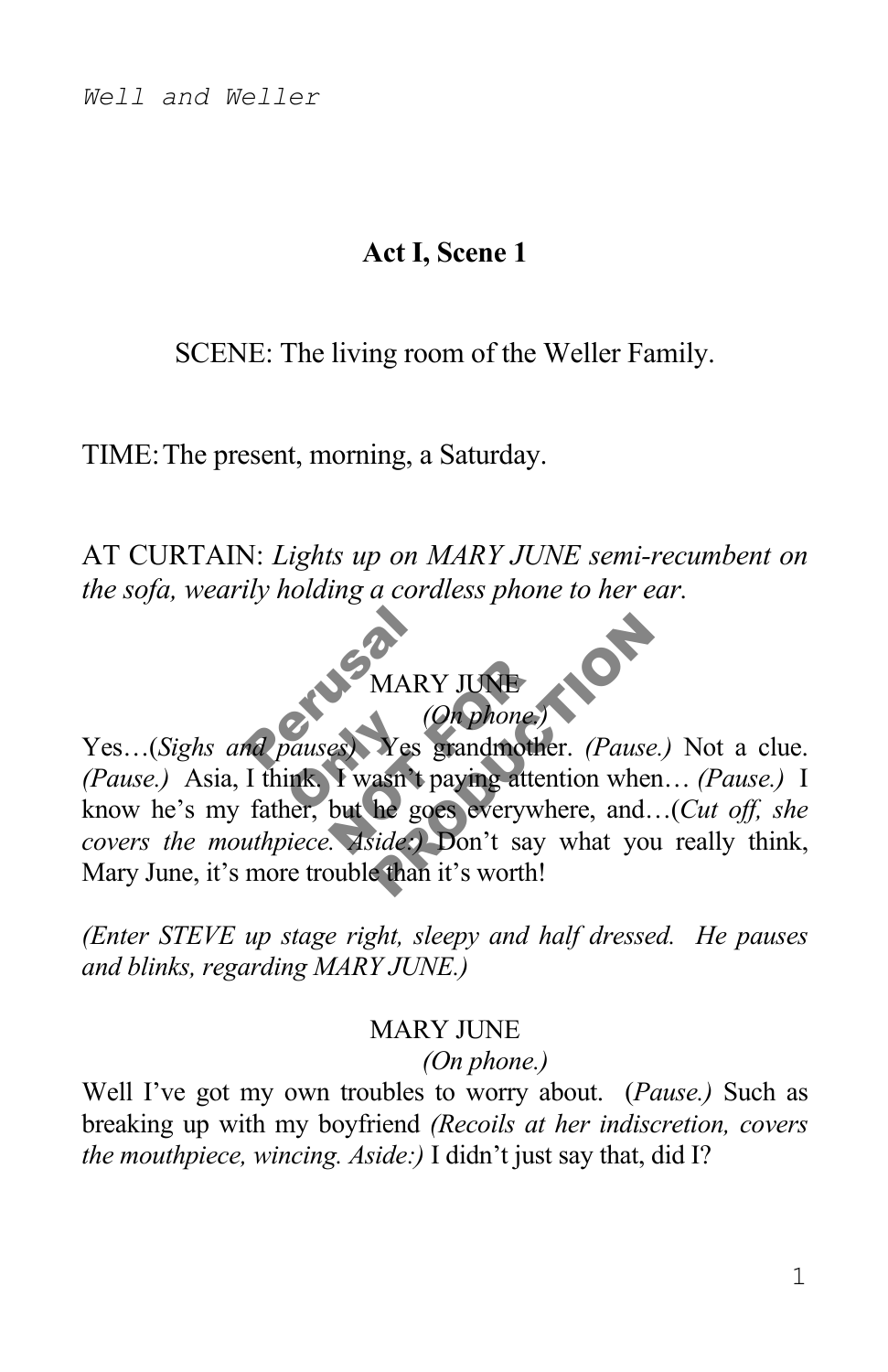#### **STEVE**

I didn't hear anything.

*(MARY JUNE turns to STEVE, then, inspired, turns back to the phone).*

#### MARY JUNE

Hang on, grandmother, got another call coming in.

*(She puts the call on hold and springs to her feet. She will move around the sofa, offering the phone to STEVE.)*



Maternal…the evil one. (*Stops to roll her eyes.)* What do you mean which one? The other one's dead. Remember? Last fall? That big gathering with all the relatives and flowers? Jeeze, what do you mean "which one?"

*(MARY JUNE holds out the phone and STEVE refuses, stepping back.)*

#### **STEVE**

Considering the alternative, I was hoping for a call from beyond the grave. What does she want?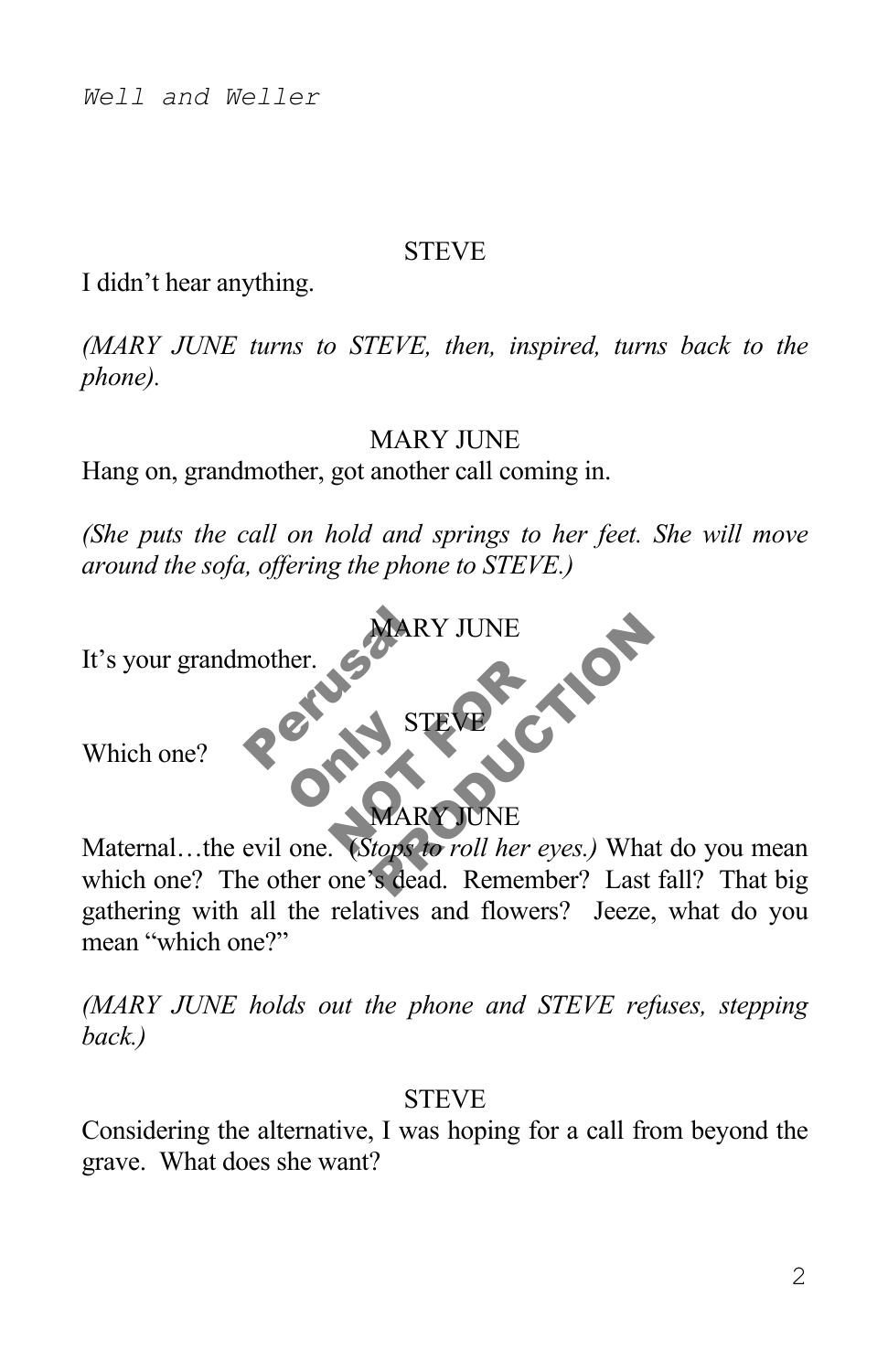#### MARY JUNE

What does she ever want? To point out our mistakes and spread her misery.

*(She offers the phone again, and again he refuses).*

#### **STEVE**

Pass.

#### **MARY JUNE**

#### *(Pleading.)*

is going to be remind<br>aiting and being dum<br>rible orphaned child<br>probable chain of ev through an improbable chain of events involving time travel...that<br>it's all my fault. not being dumped on not<br>braned childhood...and<br>chain of events involved<br>remark, stops his retre Framinding me she knows the differ<br>eing dumped on hold and somehow the childhood...and probably sugges<br>tin of events involving time travel...<br>tinux, stops his retreat for a chuckle.<br>fiers the phone he again refuses.) Steve! Come on! We're a family. I'm your sister. In a few seconds devil grandma is going to be reminding me she knows the difference between call waiting and being dumped on hold and somehow tying it in to her terrible orphaned childhood…and probably suggesting it's all my fault.

*(STEVE, caught by the remark, stops his retreat for a chuckle. But when MARY JUNE again offers the phone he again refuses.)*

#### **STEVE**

She could, yeah. Not a chance.

#### **MARY JUNE**

**Steve!** 

#### **STEVE**

Mary June! You answered the phone. Where's mom, anyway? It's her mother.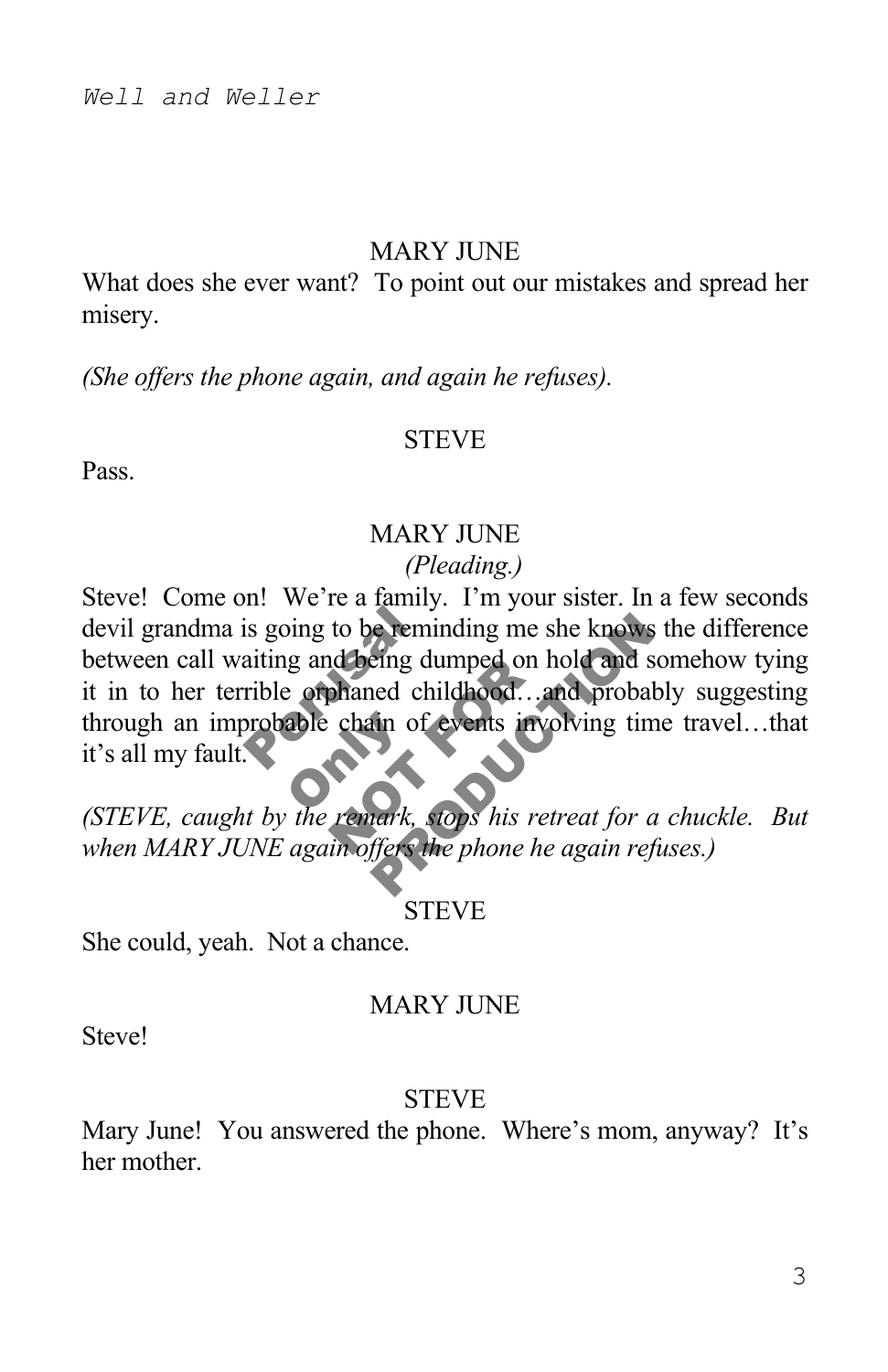#### **MARY JUNE**

#### She can't. She's in the dining room with the person.

*(The pursuit escalates into a race once around the sofa.)*

#### **STEVE**

The who?

#### **MARY JUNE**

The church person.

## **STEVE**

*(Laughing.)*

What the hell is a church per

a church person?<br>Se more or less where The or less when n person!<br>
r less where the began. *(The chase ends more* 

#### **MARY JUNE** *(Irritated.)*

(Laughing.)<br>
St where it began.<br>
MARY JUNE<br>
(Irritated.)<br>
Our church? You know, the big buil<br>
ver go to. A person from our church. Our church? You know, the big building on Fergus Street that we never go to.

#### **STEVE**

Well, what's a church person doing here?

#### **MARY JUNE**

I don't know. I wasn't interested. That's why I jumped on the phone without looking at the caller ID!

*(She offers the phone with exaggerated pathos. Steve shakes his head gently and retreats.)*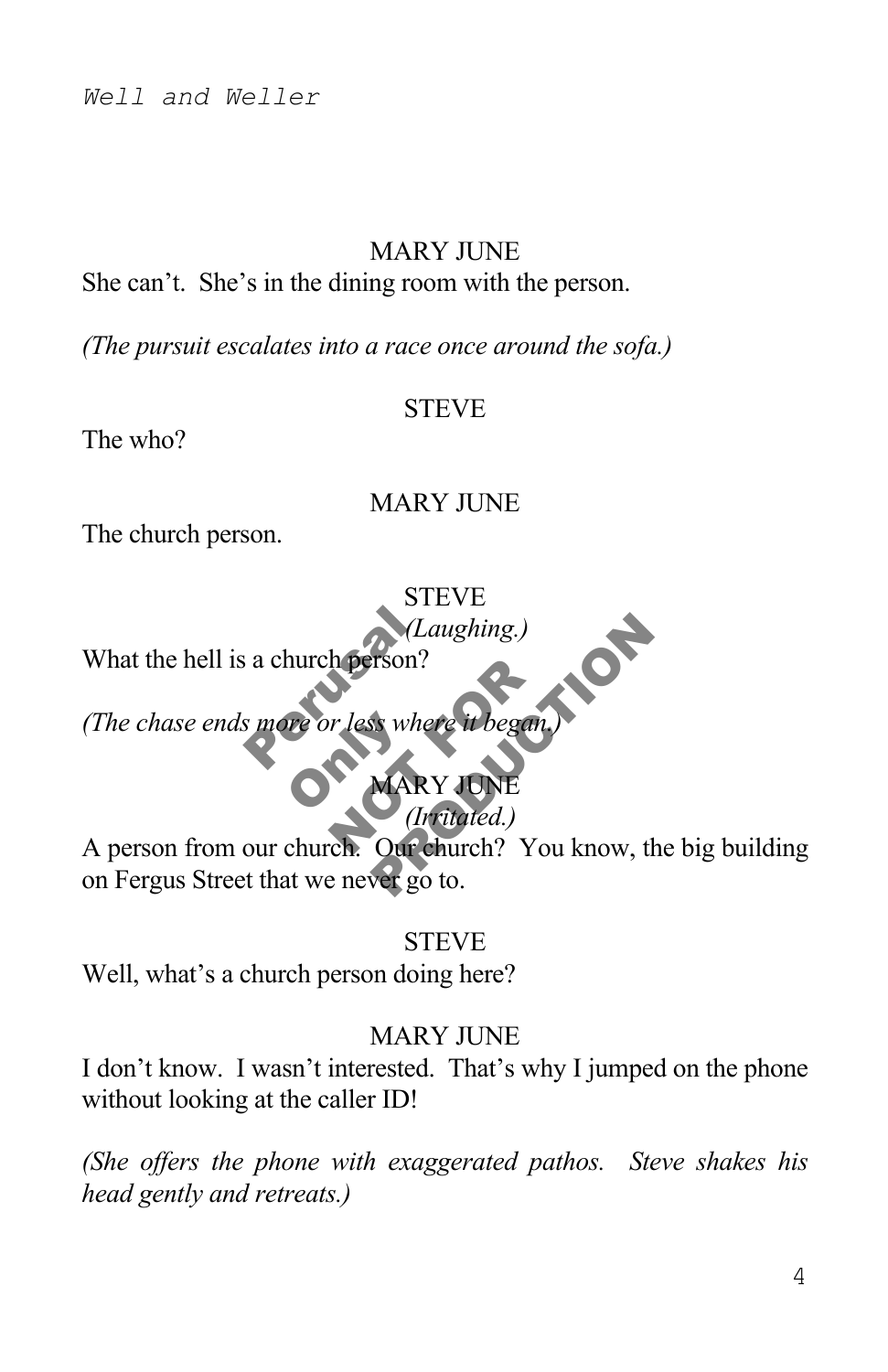#### **STEVE**

Well, I'd like to help you, sis. But if there's a church person loose in the house, I'd better put some clothes on. You know…family pride.

*(STEVE retreats off, up. MARY JUNE holds out the phone toward him one last time.)*

#### **MARY JUNE**

But…

*(She turns downstage, defeated, and after a heavy sigh, takes the phone off hold.)*

## MARY JUNE

MARY J<br>
ther, I'm back. (Paus<br>
veen call waiting and<br>
ou must be used to it **Call waiting and call waiting and concept**<br>The copyou when MARY JUNE<br>back. (Pause.) Yes, Yr<br>waiting and being side<br>be used to it by now.<br>you when...(Pause.) Wh<br>hand to her head. Enc MARY JUNE<br>
k. (Pause Yes, I'm sure you can tel<br>
iting and being sidetracked for...(Pa<br>
used to it by now. (Pause.) No. I k<br>
when...(Pause.) What?<br>
d to her head. Enter PAT and SAP Okay grandmother, I'm back. *(Pause.)* Yes, I'm sure you can tell the difference between call waiting and being sidetracked for…*(Pause.)* Yes, I'm sure you must be used to it by now. *(Pause.)* No. I know you never let that stop you when…*(Pause.)* What?

*(MARY JUNE claps a hand to her head. Enter PAT and SARAH, up.)*

#### **MARY JUNE**

No, grandmother, I would never…

*(MARY JUNE and SARAH exchange faces of torment.)*

## SARAH

And here's Mary June again, who is in fact stuck on the phone with my mother.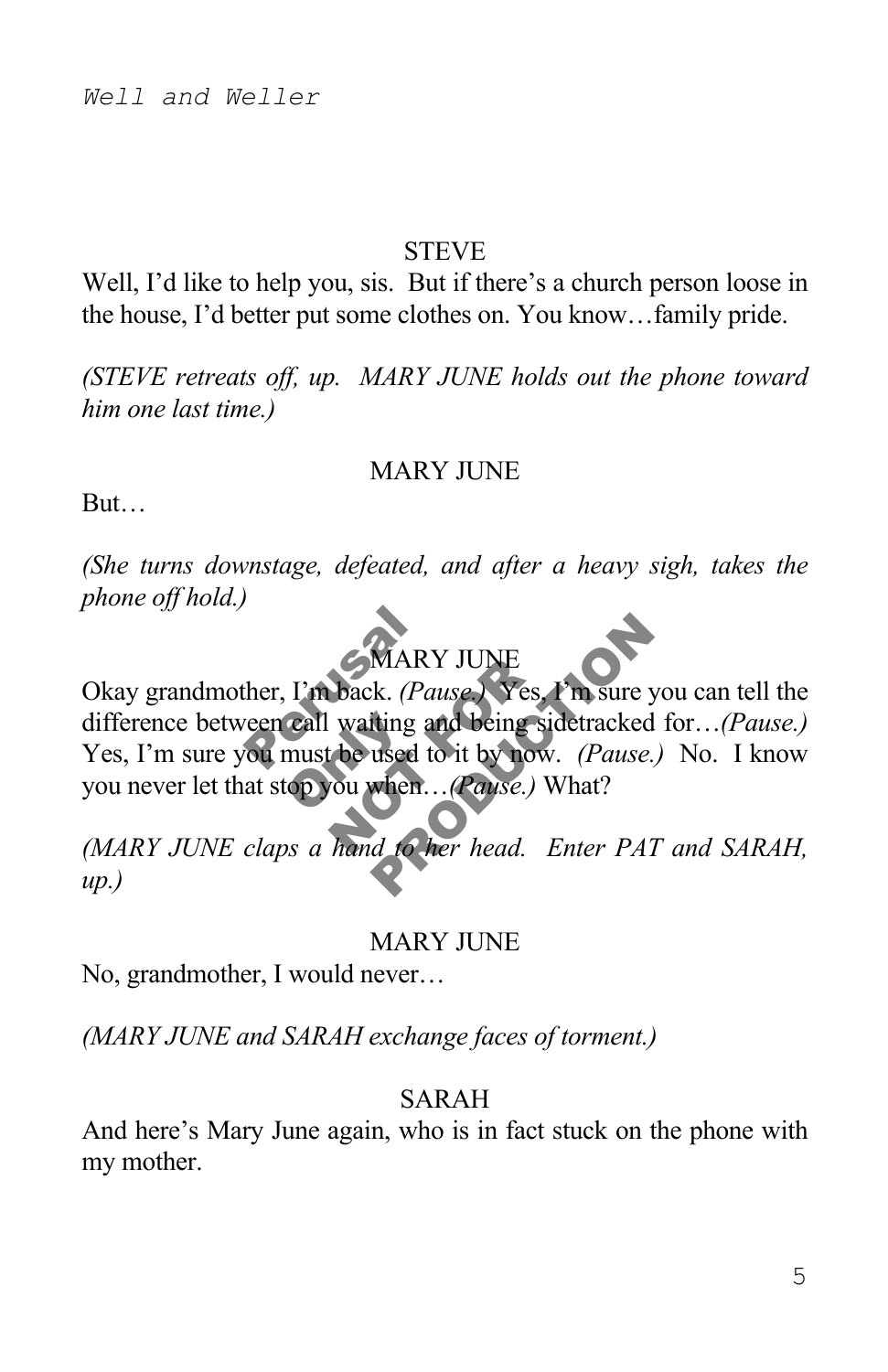#### PAT

As you predicted.

#### **MARY JUNE**

Now that's just silly, grandmother.

*(MARY JUNE and SARAH both recoil at her ill-chosen words. MARY JUNE looks to SARAH for help; she shrugs and shakes her head.)*

## SARAH

## *(To Pat.)*

And now she's made the mistake of calling her grandmother silly,<br>which we will hear more of hereafter.<br>(MARY JUNE rolls her eyes and begins a slow retreat off, right.) mistake of calling her grandmother<br>
Hereafter.<br>
S and begins a slow retreat off, right.)<br>
MARY JUNE<br>
(Pause.) I know you do. We all k which we will hear more of hereafter.

*(MARY JUNE rolls her eyes and begins a slow retreat off, right.)*<br> **MARY JUNE** 

## **MARY JUNE**

eves and begins a slow<br>eyes and begins a slow<br>MARY JUNE<br>that! (Pause.) I know Of course I didn't mean that! *(Pause.)* I know you do. We all know you do.

## SARAH

As a church social worker, you must run into what used to be called "problem children?"

#### MARY JUNE

No grandmother, never.

*(Exit, MARY JUNE.)*

#### PAT

**Sometimes**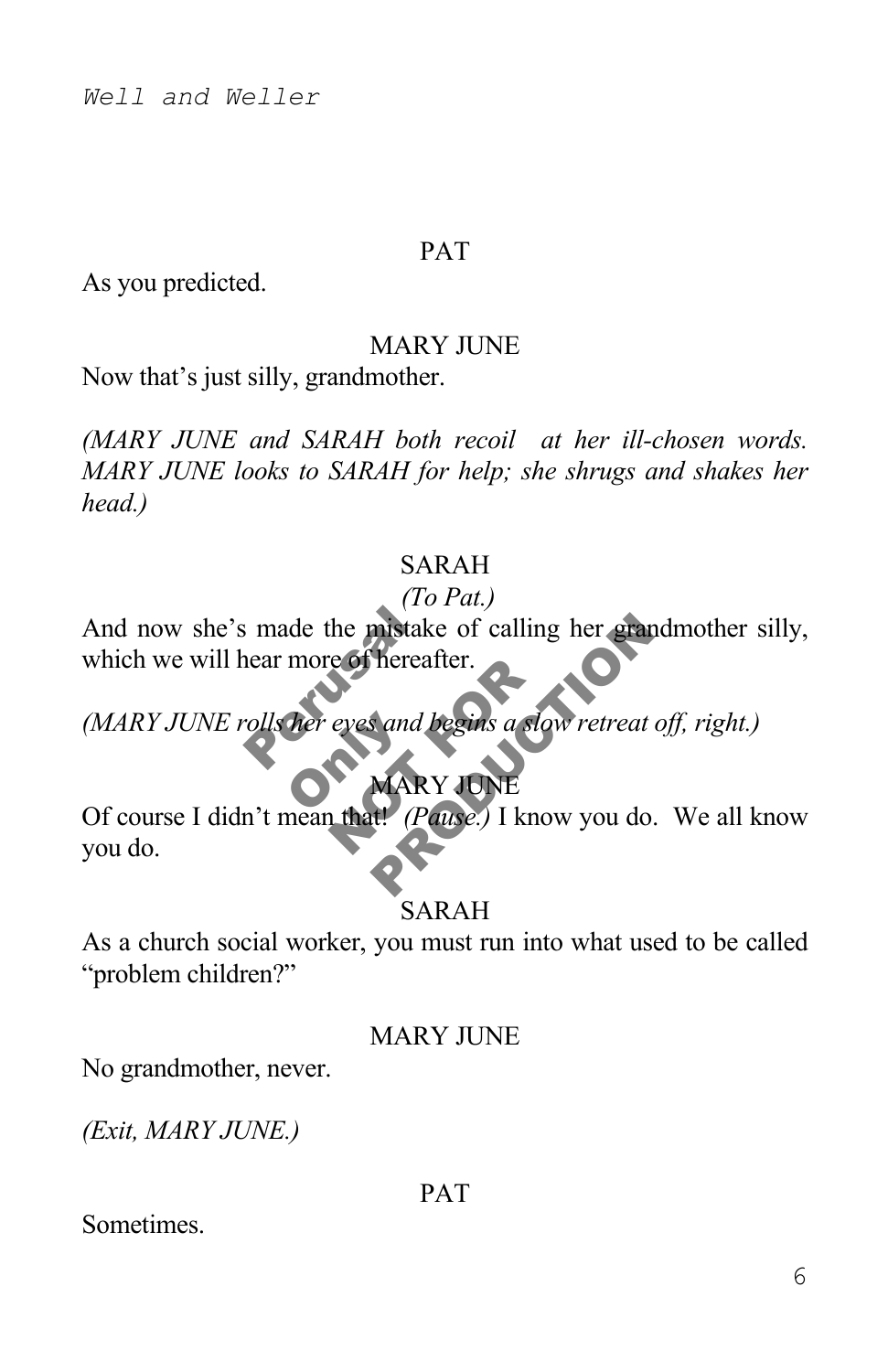#### SARAH

What about problem matriarchs?

*(PAT smiles and shrugs.)*

#### PAT

Well, every family…

#### SARAH

ler of New Pay No. I didn't mean an "every family" problem matriarch. We are not talking your standard generational thing here…Pat? My mother is a pain.

PAT

Now, Mrs. Weller.

#### SARAH

Now, Mrs. Weller Constant SARAH PALOT CONTRACT CONTRACT CONTRACT CONTRACT CONTRACT CONTRACT CONTRACT CONTRACT CONTRACT CONTRACT CONTRACT CONTRACT CONTRACT CONTRACT CONTRACT CONTRACT CONTRACT CONTRACT CONTRACT CONTRACT CONTRACT CONTRACT CONTRACT CONTRACT PATS<br>
PATS<br>
SARAH<br>
SARAH<br>
sking for help. Someday, we might.<br>
t my husband would call an establi<br>
sad truth that my mother has always the moment we have what my husband would call an established equilibrium…based on the sad truth that my mother has always been a pain. And you came here asking for our help. I did tell you I was flattered, didn't I?

#### PAT

You mentioned that, yes. And you were worried that I was on an attendance mission.

#### SARAH

And your not--are you--which is nice.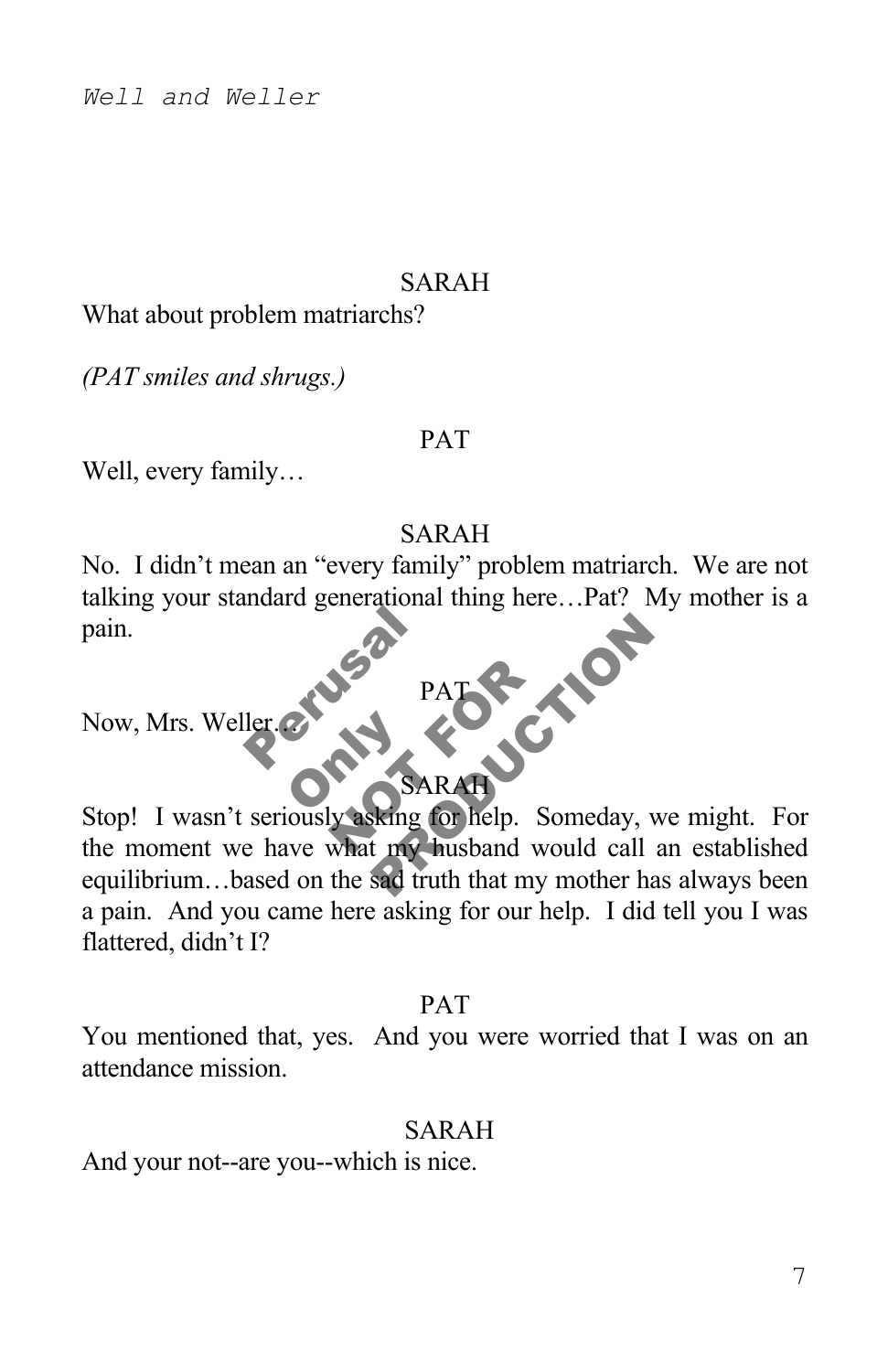#### PAT

Only so far as contact outside the church can boost service attendance…so studies tell us anyway. But no. Actually, I was looking for members who aren't quite so…so…

#### SARAH

Active.

#### PAT

Active, yes. This particular person needs to meet new people. I mean she needs the experience of meeting people. Regular people, but strangers.



Fégular people<br>gular ... whate<br>Gmiles ... SARAH<br> *ifting on the term.*<br> **EXECUTE:** Funny<br> **EXECUTE:** Funny<br> **EXECUTE:** Fund even<br> **Sometimes** its an aspi SARAH<br>
ng on the term.)<br>
people. Funny ...some days we s<br>
whatever that is. Other times we<br>
es.) Fin not even sure I know he<br>
netimes its an aspiration. Others i Regular people…regular people. Funny…some days we seem the opposite of regular…whatever that is. Other times we are strikingly regular. *(Smiles.)* I'm not even sure I know how I feel about "regular." Sometimes its an aspiration. Others it's a depressing sameness.

#### PAT

I think in this case I was looking for reassuring sameness.

#### SARAH

#### *(Considers.)*

I think we can manage that. The Wellers are a pair of soon-tobe empty nesters; daughter finishing college, son finishing high school; husband very much into the global business world, but still likes model trains; wife not much on regular church attendance, but does practice the old-fashioned virtue of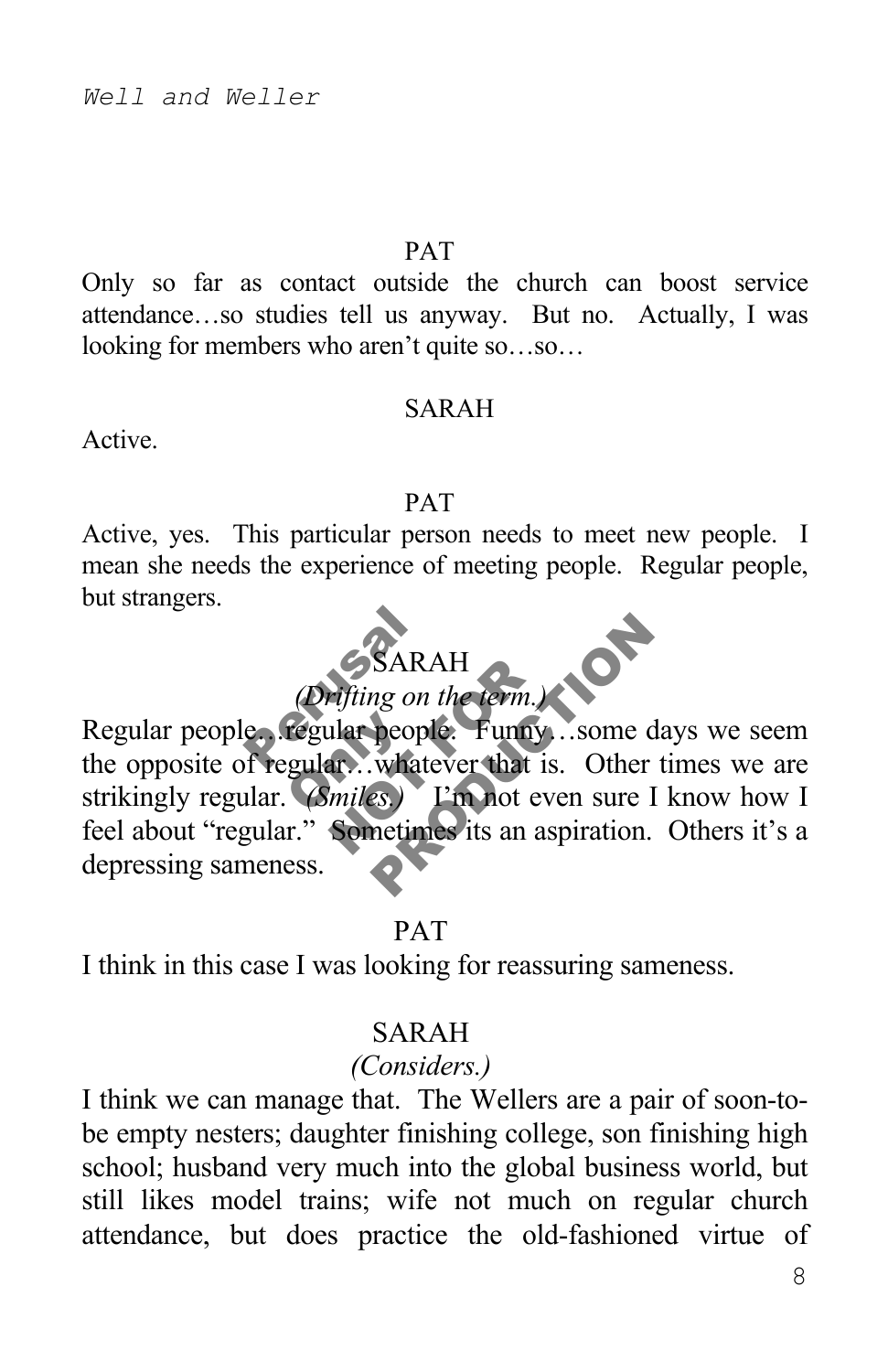baking; one cantankerous grandmother; one rapscallion of an uncle; peripheral family…uh…on the periphery. I'd guess that qualifies as regular. Well, regular, before scrutiny. Will that do?

#### PAT

#### *(Smiling, mildly embarrassed.)*

Very much.

#### SARAH

the grandmother is<br>And Lihink the<br>a boat he bought as **ONLY STAT** e bought as an invest Franchischer is across town, thank of<br>the uncle is down at the mandated as an investment. Don't need Mind you, it's just three Wellers today; the husband is in Kuala Lumpur. The grandmother is across town, thank God, uh...goodness. And I think the uncle is down at the marina trying to sell a boat he bought as an investment. Don't need a boat do you?

Not at the moment.

## ARAH

PAT

Well if you ever do, stay away from my brother-in-law. So…it's down to me and Mary June…with probably no help at all from Steve. That all right?

#### PAT

Should be.

#### SARAH

What's wrong with her, anyway?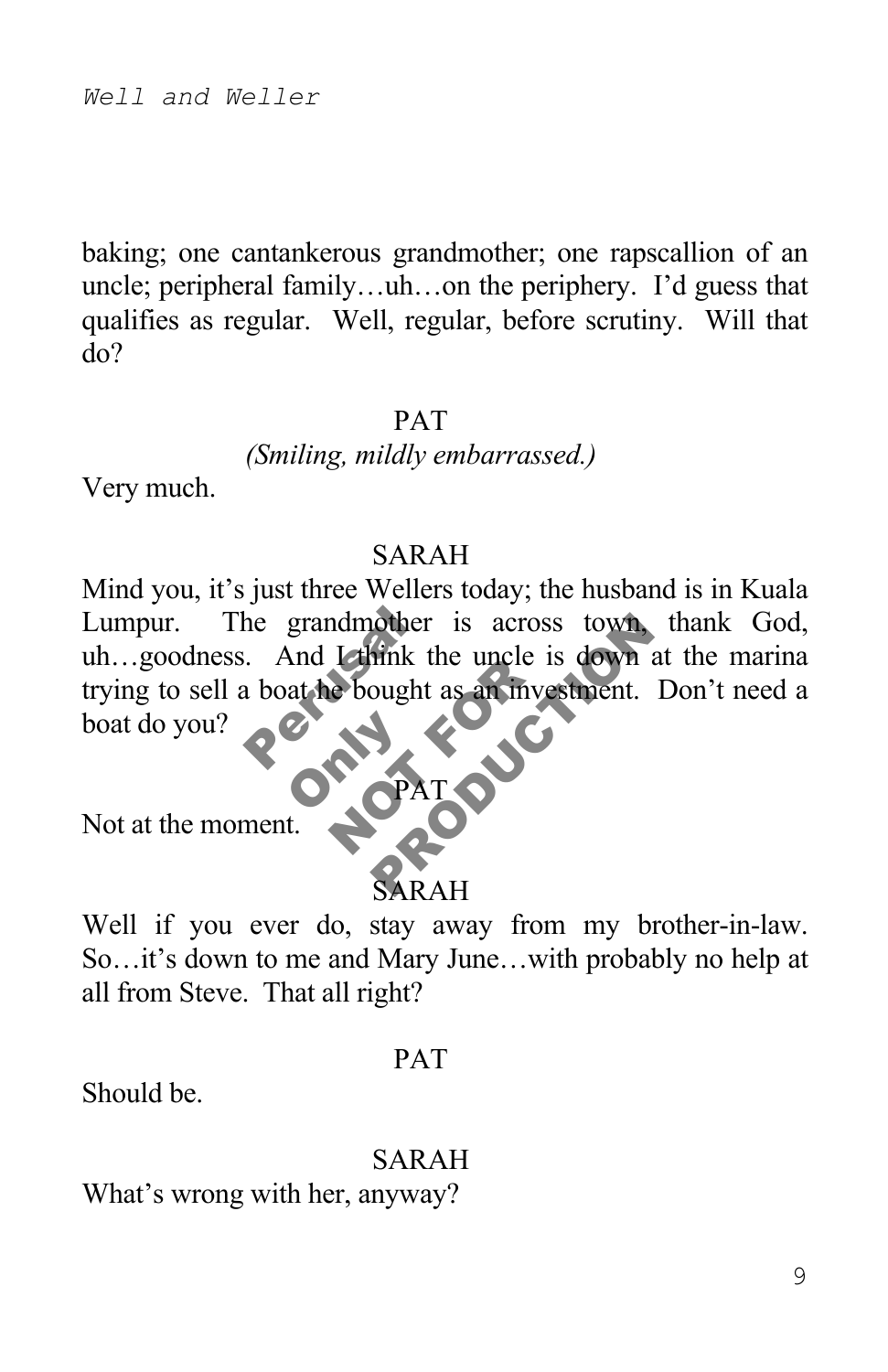## PAT

Wrong with her?

## SARAH

You're a social worker. You're vetting households for her to visit. You're handling her with care, right?

#### PAT

Yes.



*(SARAH cocks her head, intensifying the scrutiny. PAT succumbs, smiling.)*

#### PAT

She's been out of circulation.

#### SARAH

How… "out of circulation?" You're not sending us a recently freed axe murderer.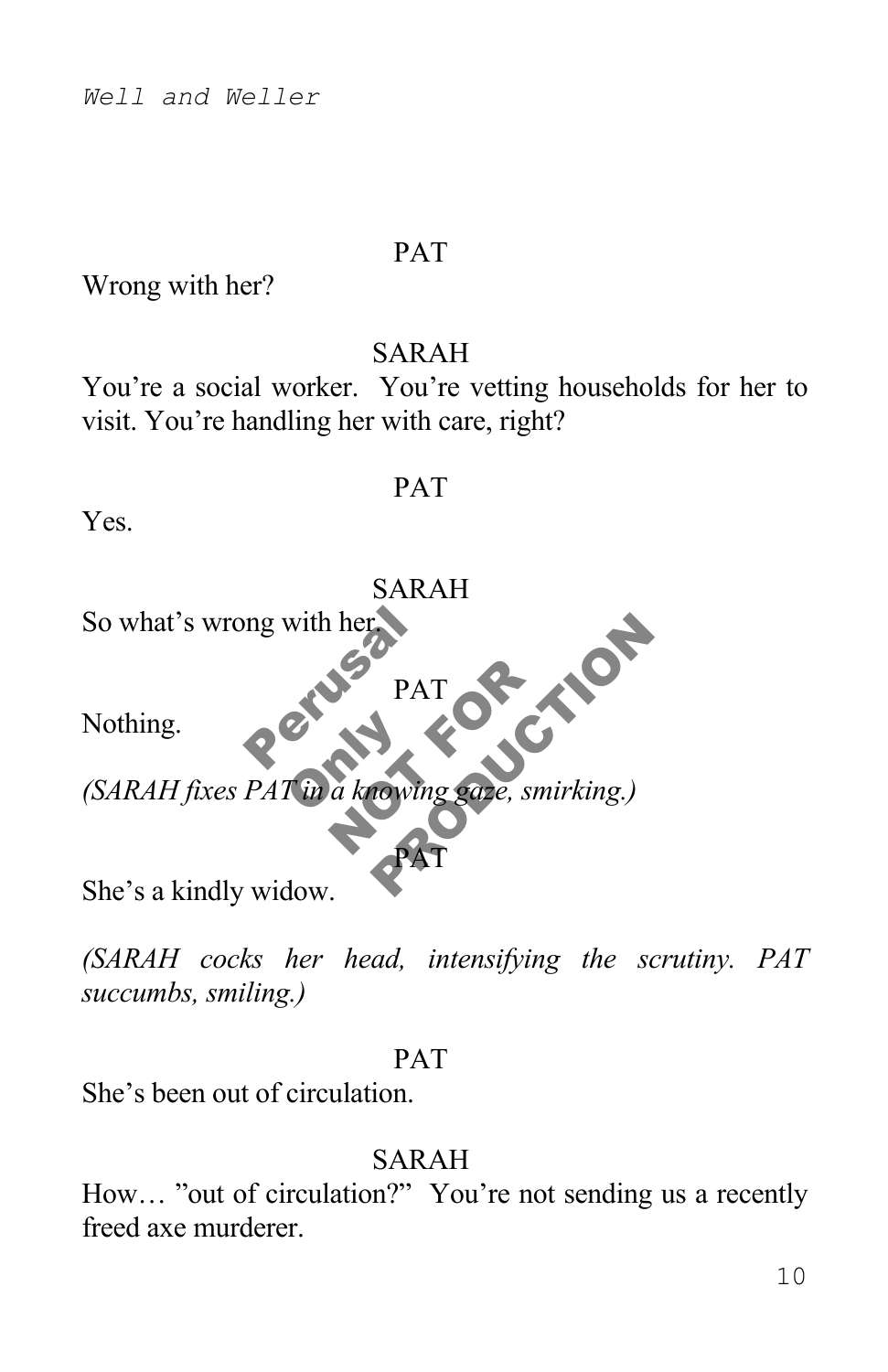#### PAT

Of course not. She's recently widowed, and, without going into detail, I gather she and her husband lived for each other. She simply needs contact with the world. This work for the church is a big first step, and I'm nervous on her behalf…and so, where normally I wouldn't fuss...

## SARAH

You have taken the extraordinary step of visiting the Wellers.

## PAT

PAT<br>
mainly to make su NOTING SARAH PAT<br>
make sure you were at home today<br>
SARAH Well, as I said, mainly to make sure you were at home today.

PAT

SARAH

**ONLY SAY** What's her pitch?

I'd rather let her make it

## SARAH

*(Rolling her eyes)*

Pat. If you're going to all this trouble, give me some clue what you want. If she's selling, do you want me to buy?

## PAT

No. Well, I'm sure the parrish… Uh, no. I just want you to listen. I want this to be a social exercise for her…and I think the reason I'm fussing is because I'm afraid she sees it as a test.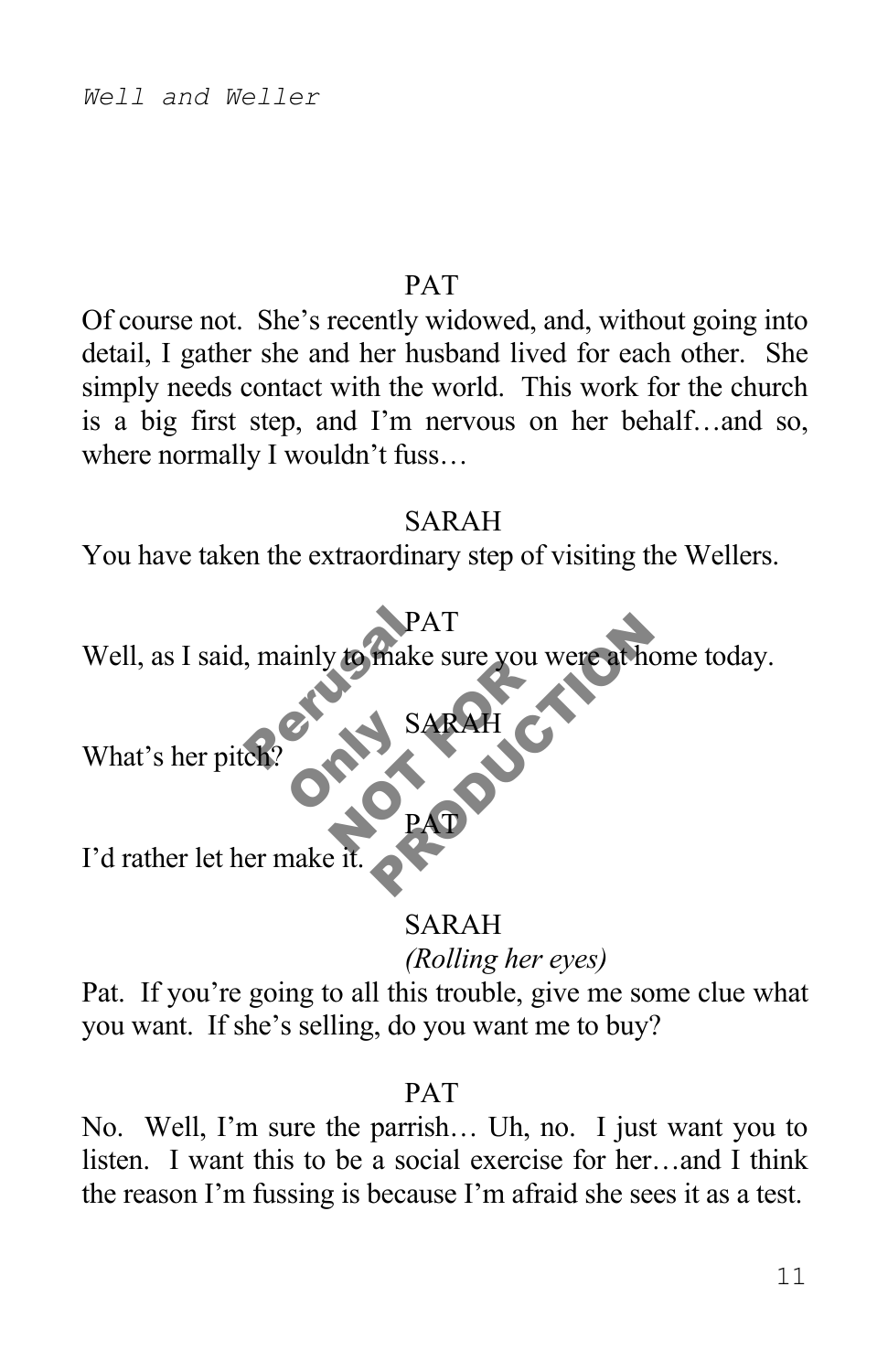## SARAH

Listen? Listening I can do. And we are at home... for the moment.

*(They share a moment of understanding.)*

## PAT

Good...thanks

*(They start toward the door.)*

## SARAH

SAR<br>
is out to be an axe r<br>
ig to say to the paris<br>
TUNE, up SARAH Notes and axe inductess, SARAH<br>
an axe murderess, after all, then I<br>
the parish board<br>
SARAH opens the front door.) But if she turns out to be an axe murderess, after all, then I will have something to say to the parish board.

PAT

VE, UD SARAI *(Enter MARY JUNE, up. SARAH opens the front door.)*

That would be fair.

(*Pat moves to the doorway.)*

#### SARAH

Will we need to debrief?

#### PAT

Shouldn't think so. Unless you find it necessary.

*(PAT hands SARAH a business card.)*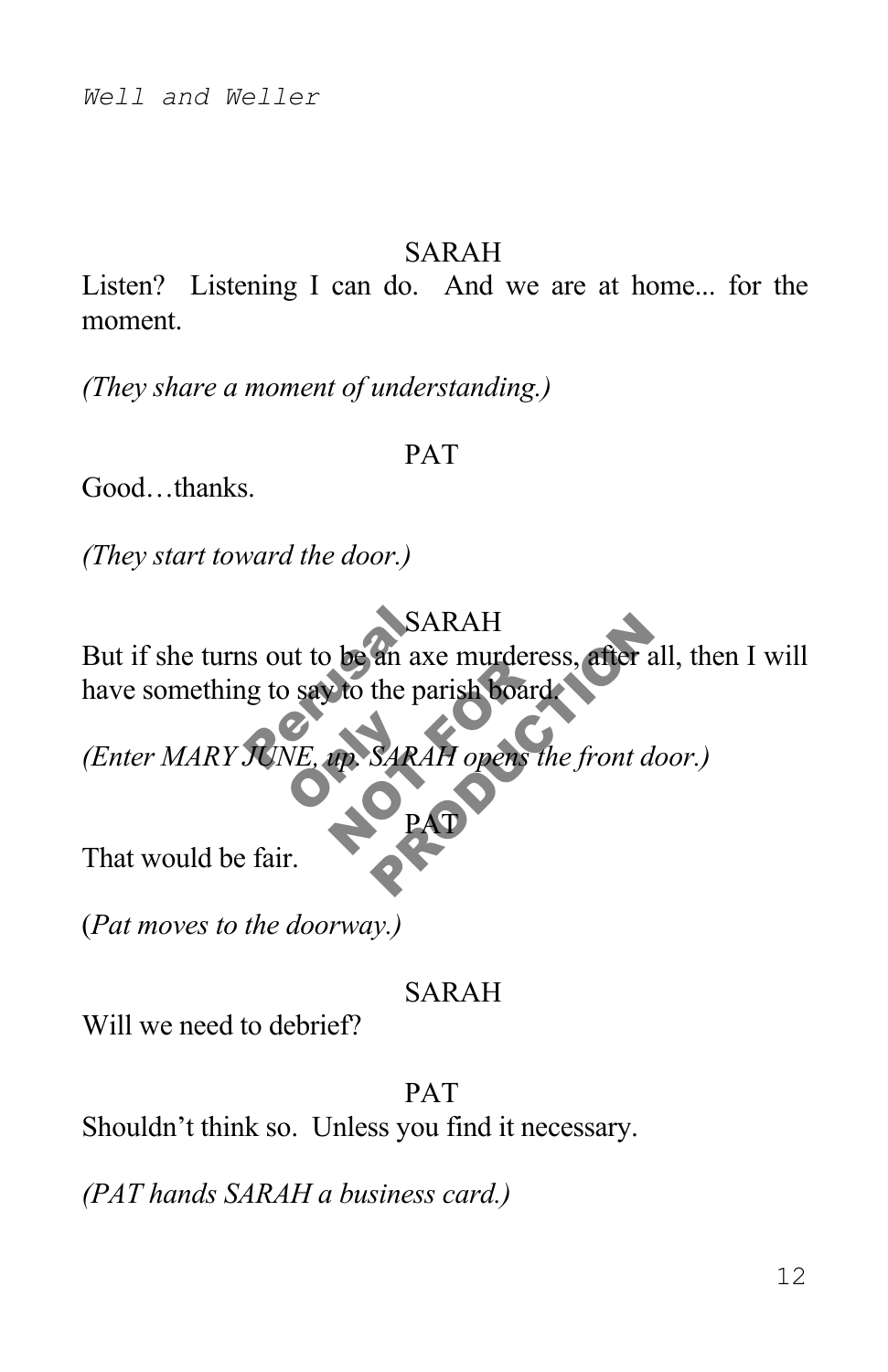#### PAT

Cell number's on the back. Thanks.

#### SARAH

No problem.

*(Exit PAT. SARAH shuts the door.)*

### MARY JUNE

Who was that?

## SARAH

SAR<br>
the church. Were *(Rolling her eyes.)* Someone from the church. Weren't you listening earlier.

## MARY JUNE

Not much. I was being self-absorbed and anti-social. Last (*Rolling ner eye*<br>
WARY JUNE<br>
eing self-absorbed an<br>
ak-up, Lguess. I'm go SARAH<br>
(Rolling her eyes.)<br>
1. Weren't you listening earlier.<br>
MARY JUNE<br>
5. Self-absorbed and anti-social.<br>
1. In going to clean out<br>
1. In going to clean out<br>
1. The going to clean out<br>
1. The going to clean out<br>
1. The dregs of my great break-up, I guess. I'm going to clean out any signs of "the ex-boyfriend" and dispose of them in cold and stoical manner.

#### SARAH

I thought you did that the other day.

#### MARY JUNE

That was my angry and dramatic stage. I saved a couple of mementos for the cold and stoical phase.

### SARAH

So you're around today?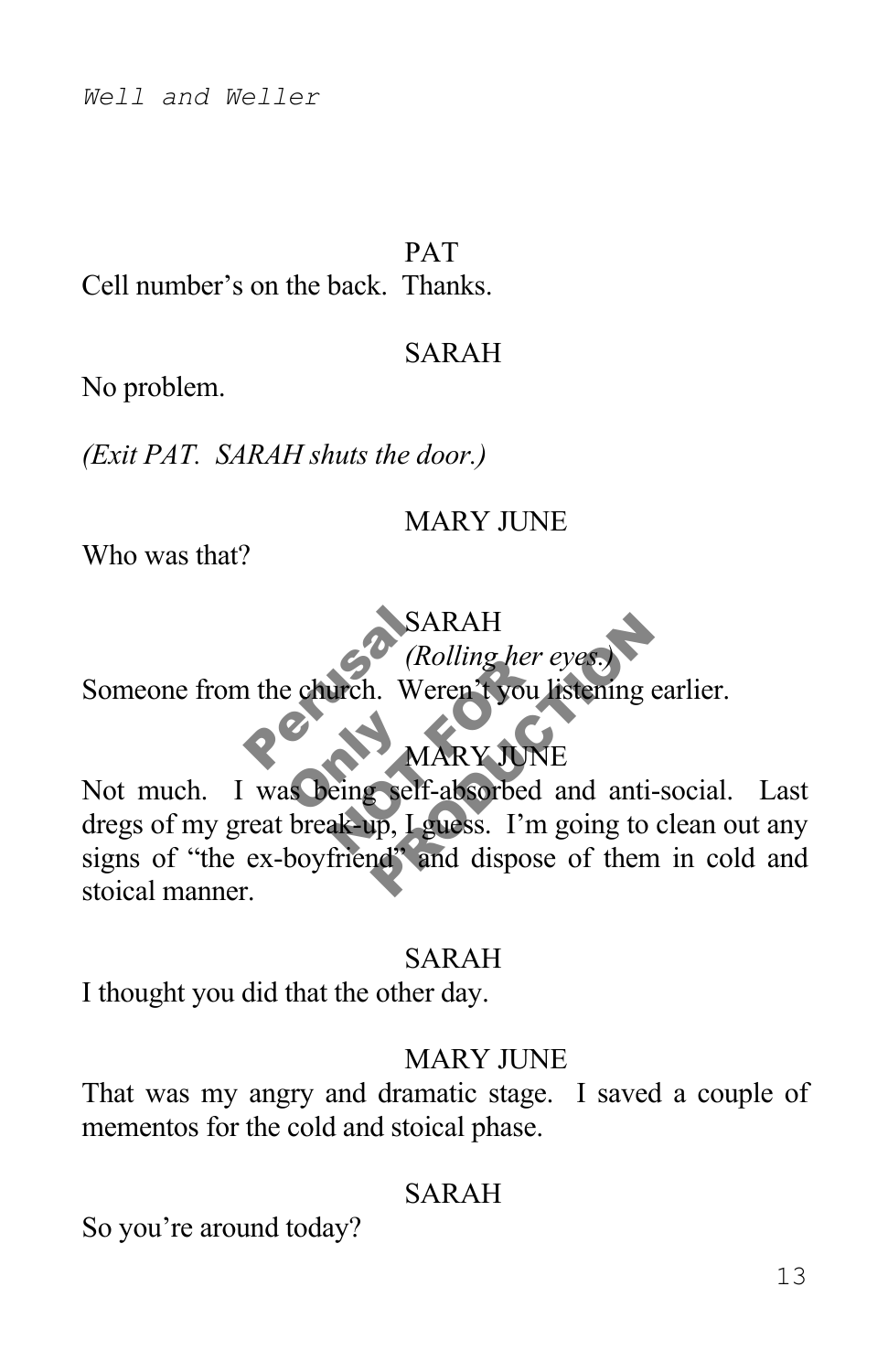## MARY JUNE

Why? More church people?

## SARAH *(Considers, uncertain.)*

I think so.

MARY JUNE (*Clucks out a laugh.)*

Is this a new policy?

Perusa SAR SARAH

What?

## MARY JUNE

We don't go on Sunda NARY JUNE SARAH<br>MARYJUNE<br>SO the congregation comes by or he congregation comes by one at a time instead.

## SARAH

*(Considers.)*

Well, it is a progressive parish. No, this is someone trying their hand at…uh, something. We've been selected as an easy contact for a person who hasn't done this sort of thing before.

## MARY JUNE

And this person is coming today?

## SARAH *(Starts to speak, then stops in*

14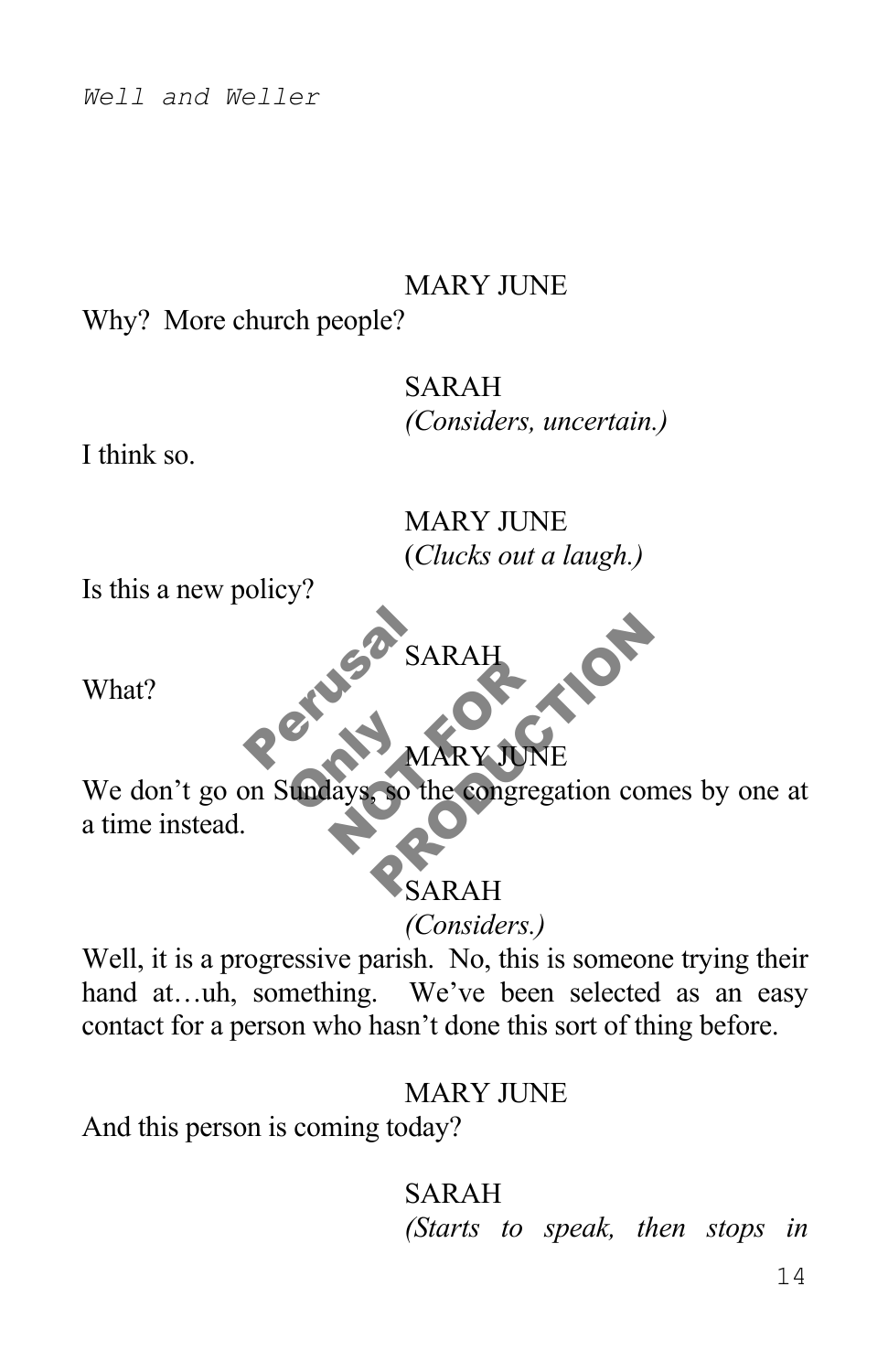### *confusion.)*

Actually, I'm not sure. I got the idea it was today, but now that I think of it, I don't recall Pat saying anything definite.

#### MARY JUNE

What about the picture lady?

*(MARY JUNE waits for SARAH to catch up, then sighs.)*

## MARY JUNE

The picture of the train set? That old biddy with the Weekly

## SARAH

Whatsit who heard about the toys in the garage.<br>
SARAH<br>
Model railroad, MJ, please. No derision. You Dease. No. SARAH SARAH<br>SARAH<br>Se. No derision. You know how<br>MARY JUNE<br>hat old lady who wants to shoot Model railroad, MJ, please. No derision. You know how your father feels.

## MARY JUNE

All right. What about that old lady who wants to shoot the model railroad. Did you put her off?

#### SARAH

#### *(Hesitates.)*

I hope so. I called and left a message that your father had to go on to Malaysia. She said they like people in their pictures.

#### **MARY JUNE**

Well, there's Steve. He's worked on it.

## SARAH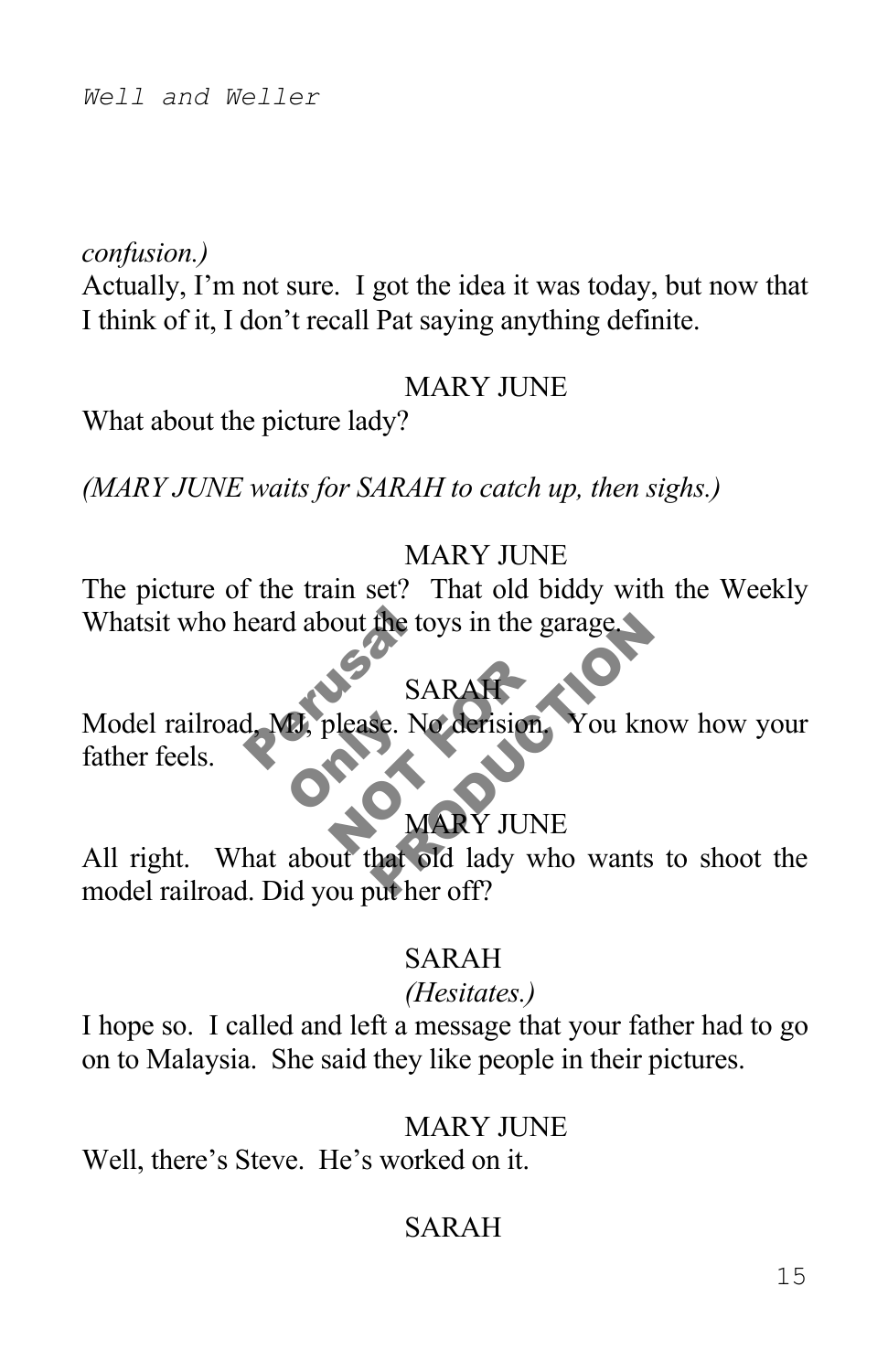Yes, but it's your father who's vice president of the toy…model railroad association. And you know Steve. He'd be embarrassed.

#### MARY JUNE

Well if our junior senator is so interested in a career in politics, remind him how important publicity is.

#### SARAH

bur dad always keeps that display in per He is just an intern. An obsessed intern, but an intern. *(Considers.)* She probably will turn up. Well, we'll just have to cope. Your dad always keeps that display in perfect shape…but I'll have Steve make sure. Anyway, you're around?

## MARY JUNE

on<br>up to leave, h NOT FOR Guess so. *(Turns up to leave, hesitates.)* Speaking of Saturday business, there was a voicemail.

## SARAH

From your father? He's always forgetting the time difference.

#### MARY JUNE

No, from Uncle Mickey. From the marina, must have been early.

## SARAH

Mickey and that blessed boat. What did he want?

## MARY JUNE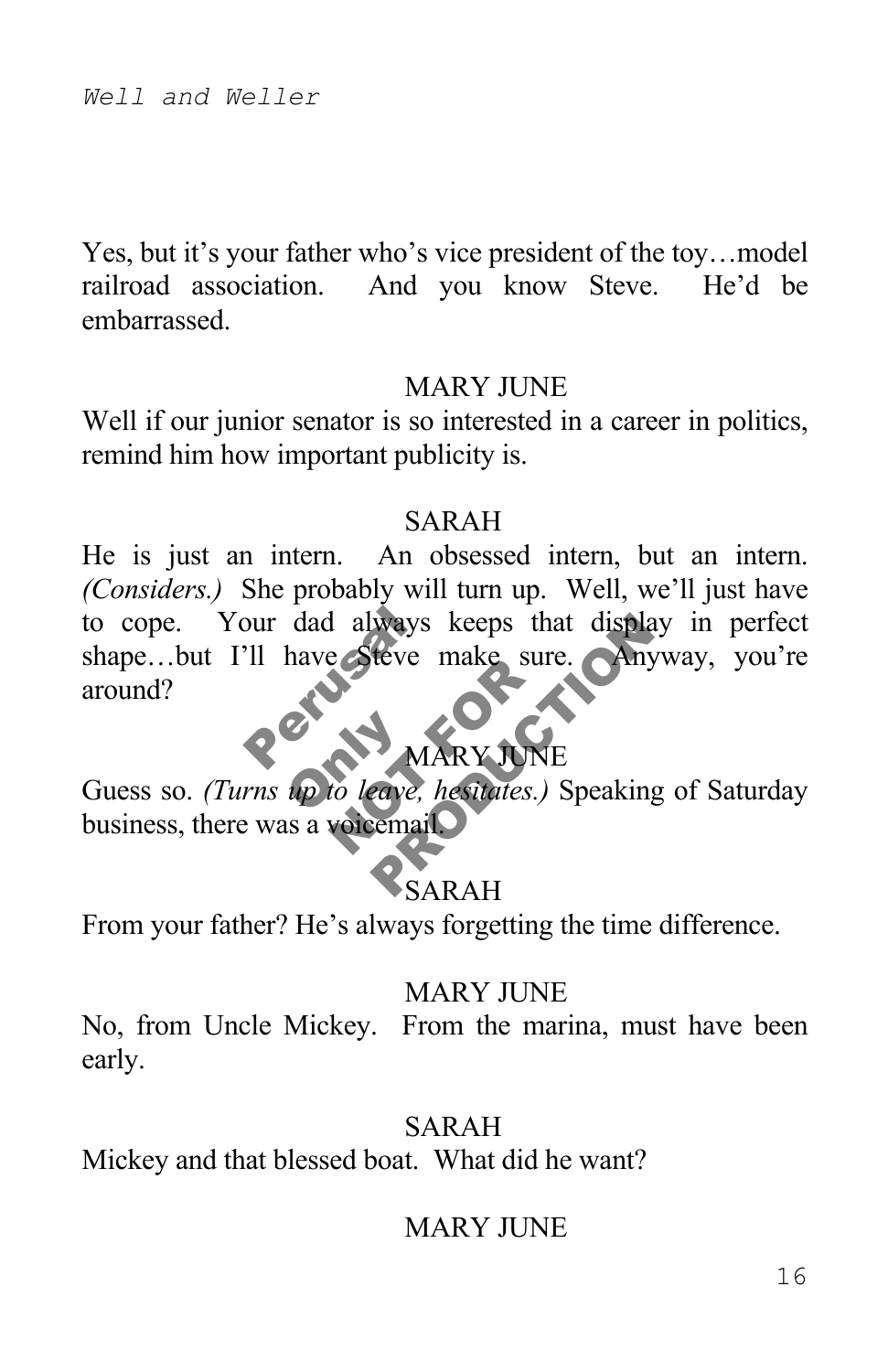I'm not sure. He started out all excited about that buyer he had "in play." Then there was an interlude when he broke off to swear at a seagull who was threatening to soil his paintwork. Then he sort of panicked about the time and said he'd call back.

#### SARAH

We are not getting involved.

MARY JUNE You always say that. But somehow we always do.

SAR<br>SAR<br>References MARY JUNE SARAH<br>MARY JUNE<br>SARAH<br>SARAH<br>Athereasily enough. SARAH Well, Mickey's clever that way.

And charming.

SARAH He can get around your father easily enough.

**ONLY MA** 

*(They trade faces, Sarah concedes, then starts fussing with the sofa cushions.)*

## SARAH

And me…and you, and of course Steve.

#### **MARY JUNE**

MARY JUNE

What are you doing?

## SARAH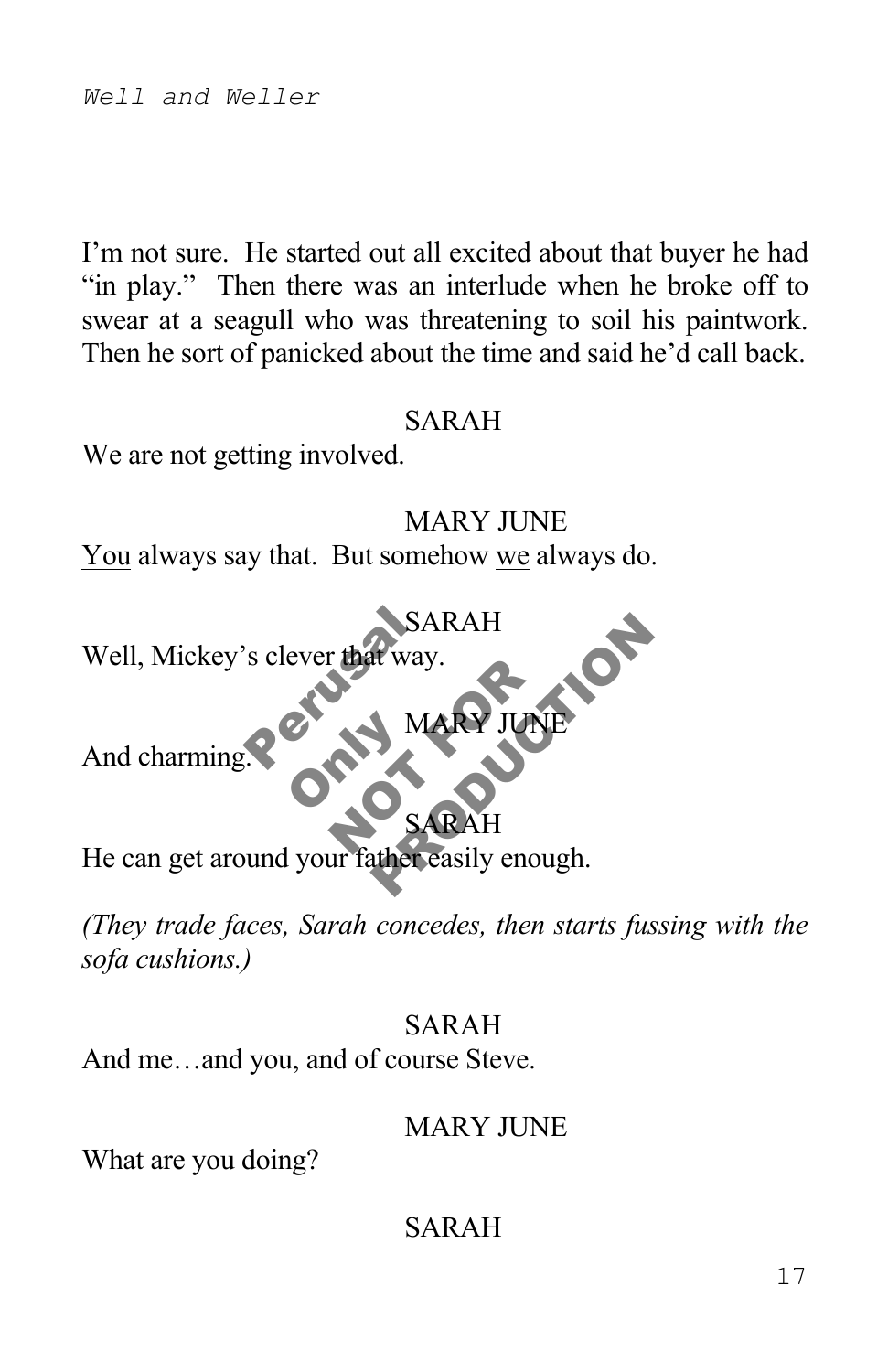Fussing. We may…or may not have company. So I'm fussing. *(Sighs.)* And I was going to bake today. *(Stops, comes to a decision.)* No, darn it. I am going to bake today.

## MARY JUNE

*(Turning to leave again.)*

Suppose you don't want to know what grandmother wanted?

## SARAH

Darling, we'll never know that until she finally knows it herself.

SARAH

(*Exit MARY JUNE)*

UNE)<br>SAR<br>Regoing to brood a Coing to brood SARAH SARAH<br>(Softly)<br>brood at home, at least today. *(Softly.)* Let's hope she's going to brood at home, at least today.

*(Lights down.)*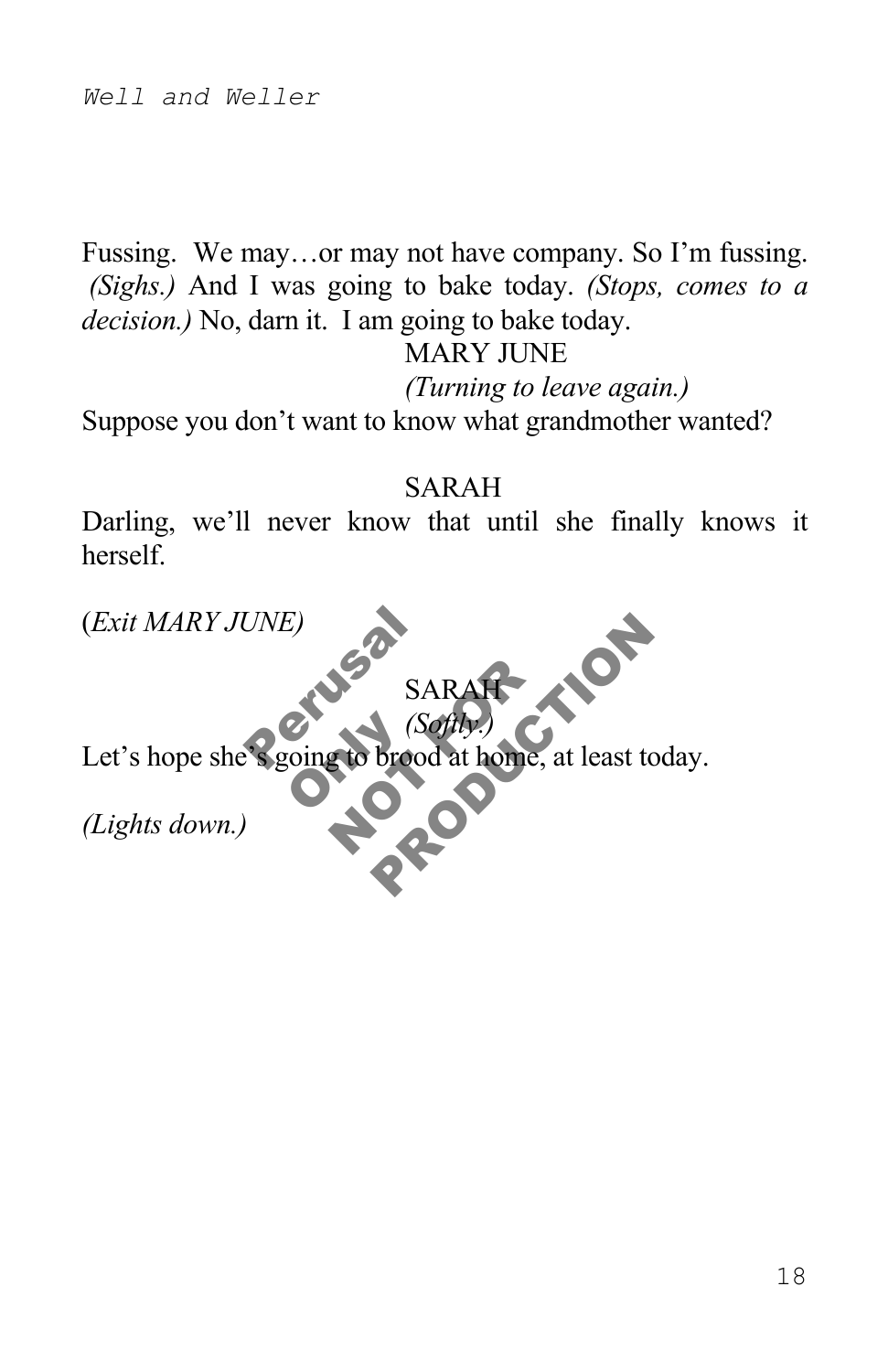## Scene 2

- SCENE: A suburban sidewalk and the living room of the Weller Family.
- TIME: same day, midday, a Saturday.

N: The living room set remains dark. Sun.<br>
down stage. Birds chirp occasionally; a l<br>
in the distance and recedes, a dog barks far.<br>
PAT<br>
PAT<br>
Off, right.) mower whines in the distance and recedes; a dog barks far off.<br> **CONLINER PROPERTY** AT CURTAIN: *The living room set remains dark. Sunlight comes up far-down stage. Birds chirp occasionally; a lawn* 



Turned out to be a fine day.

*(Enter PAT with clip board in hand, far-down right, followed by ALICE, clutching her purse and a binder for security.)*

#### ALICE

Yes, a fine day. Sun shining...*(gazes across audience.)* Mowers mowing...children playing. *(Winces.)* Children running out into the street without watching.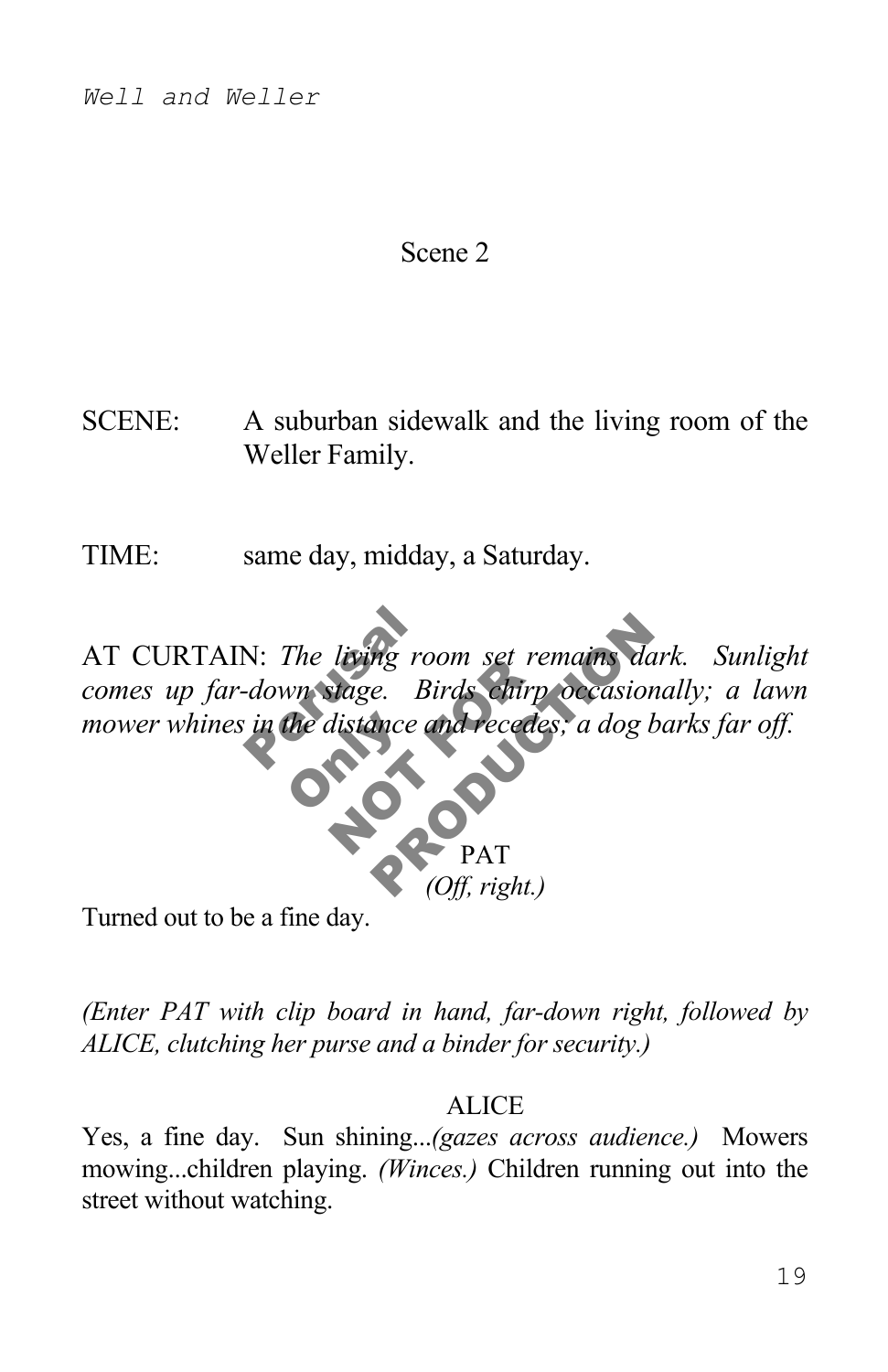#### PAT

Now, Alice.

#### ALICE

No parents to be seen.

#### PAT

*(Warning.)* Steady. Remember what we said about judging?

*(ALICE considers and gives a hasty nod.)*

ant? Right? Life's rich pageant? Right

PAT and ALICE PAT and ALICE

*(Together, chanting dogma.)*

PAT

PAT<br>Dismissing is a way of missing.

## ALICE

PAT and ALICE<br>gether, chanting dogma.)<br>ing.<br>CALICE<br>ut it's hard. I've been so sheltered. I know. *(Sighs.)* I know. But it's hard. I've been so sheltered.

PAT

Are you sure your ready? We could go together. There's no timetable; you don't have to go solo, not yet.

## **ALICE**

## *(Forcing resolve.)*

Yes I do, Pat. For 24 years Hector protected me from the world and indulged my insecurities. Now he's gone, I don't know what I need protecting from. It's been six months since he passed, and I'm going to break this isolation, or it's going to break me. It's not as if I'm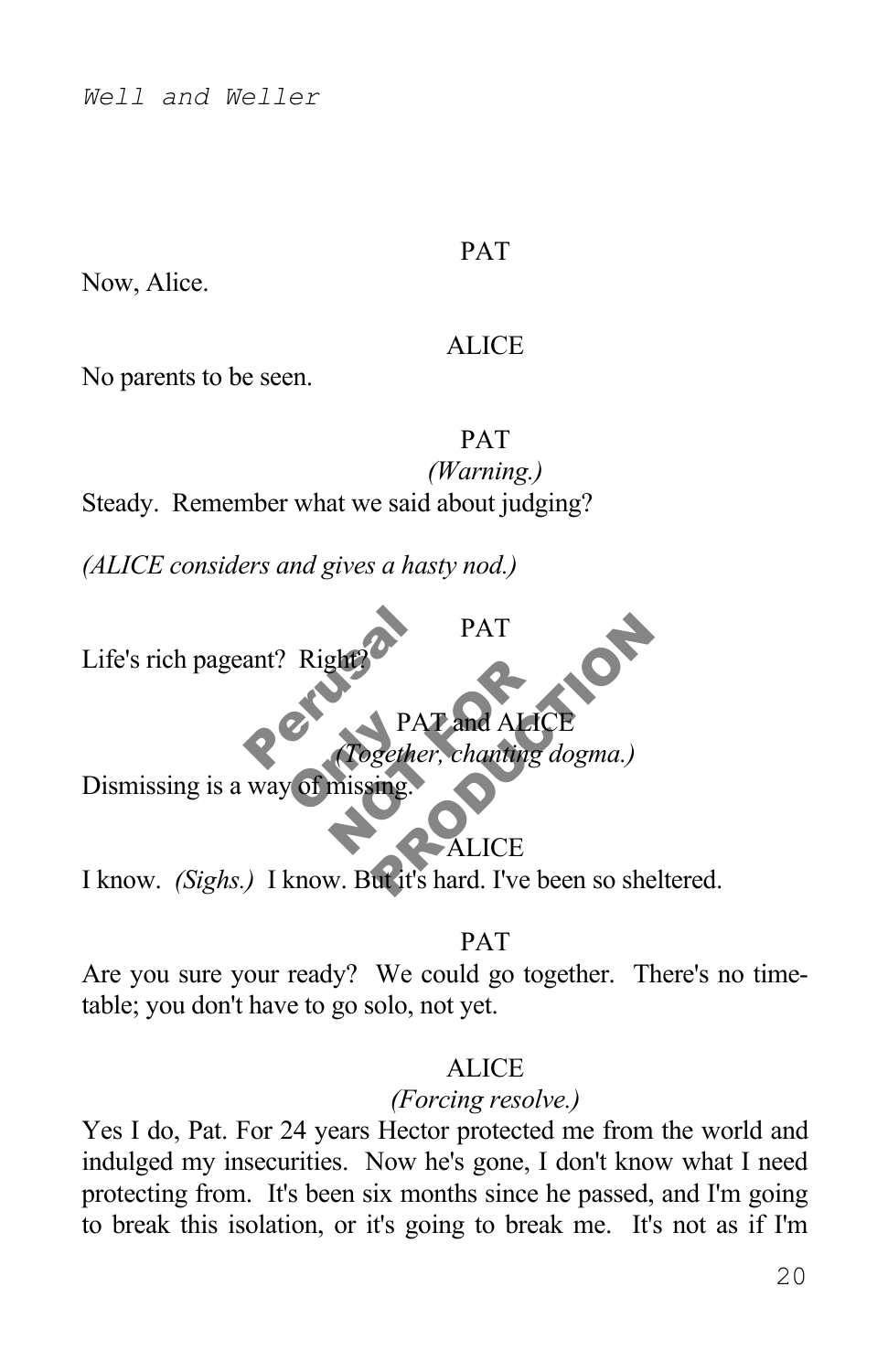selling vacuum cleaners or repossessing cars.

#### PAT

Absolutely.

#### **ALICE**

It's a simple, straight-forward appeal for the new hospital in Guatemala. *(Clutches the binder.)* I have the church's prospectus...and the brochures. They can listen, or not. The important thing is the experience.

#### PAT

Good. The trick is, can you remember that, and not get all nervous<br>and discouraged? Remember: it's a national appeal. You can't<br>possibly let the church down. The idea is to do right by<br>yourself...meet some real people. Property in the state of the state of the state of the state of the state of the state of the state of the state of the state of the state of the state of the state of the state of the state of the state of the state of th and discouraged? Remember: it's a national appeal. You can't possibly let the church down. The idea is to do right by

yourself...meet some real people. member: it's a national<br>ch down.<br>al people.<br>A FAT and ALICE<br>(As one.) PAT and ALICE *(As one.)*

Move forward.

#### **ALICE**

Yes. It certainly is time I was moving forward. *(Smiles at PAT.)* I want to…get well.

*(She looks to Pat. They exchange smiles.)*

#### PAT

Get well. A phrase you've used before.

#### **ALICE**

I haven't felt well, not since Hector…not since he went. I wish we'd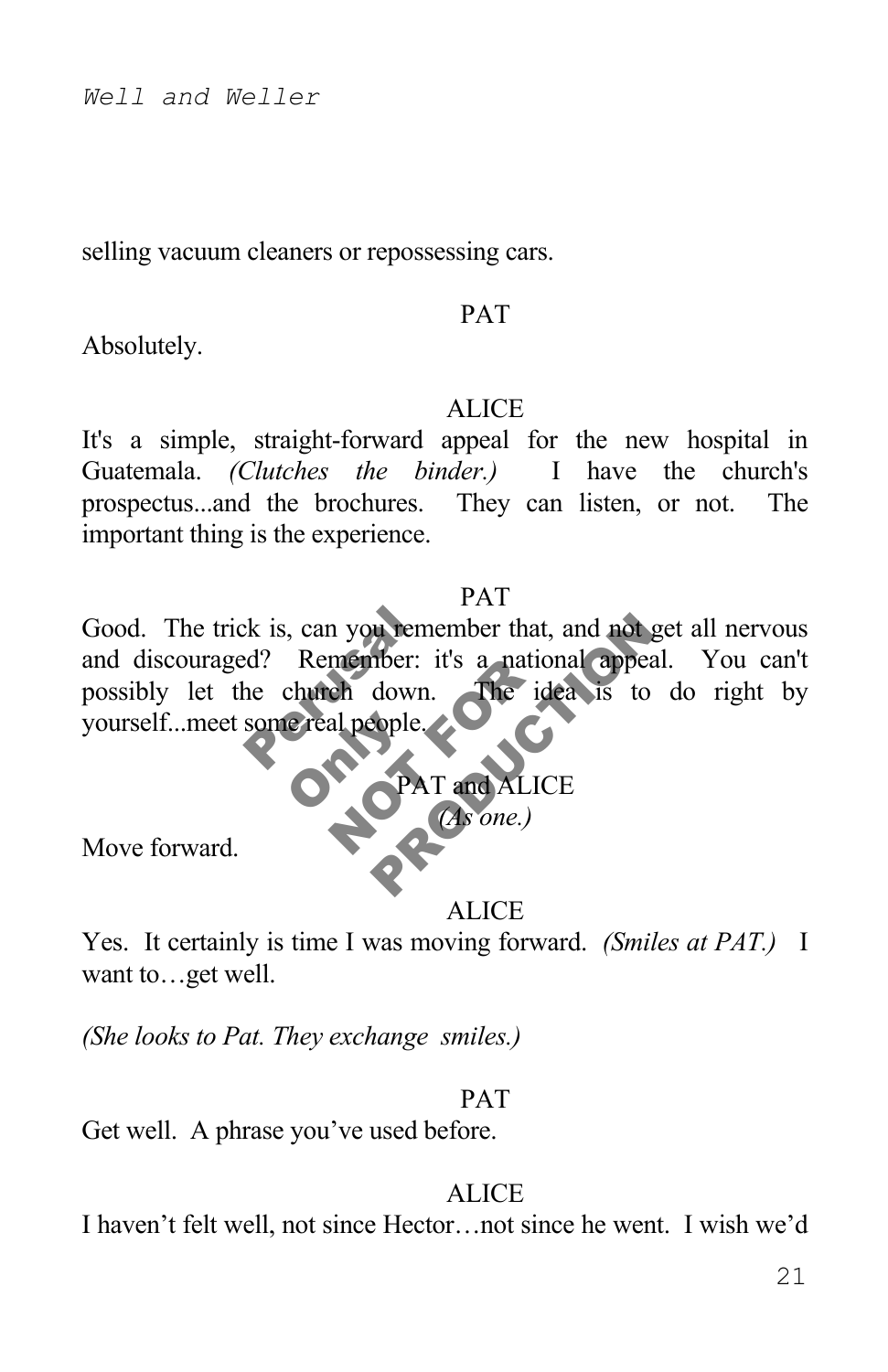had children. I wish there had been a family. Of course I always wished that.

#### PAT

It's a natural wish, considering your childhood.

#### ALICE

Yes. That was why I settled.

#### PAT

Settled?

A<br>
don't mean Psettled<br>
was so happy to have Pappy to have him, I set ALICE<br>
Psettled for him. He was wonderful<br>
y to have him. I settled for just him.<br>
and word.<br>
ALICE **ALICE** For Hector. I don't mean I settled for him. He was wonderful…in his way. But I was so happy to have him, I settled for just him. And I let him spoil me.

I let him spoil me C and that word.

#### **ALICE**

PAT

I know. But I let him do so much, and I learned to do so little. I made a point of doing it well, but it wasn't much. Everything was him. I didn't have friends that he didn't introduce me to. I didn't have interests that weren't his. I didn't have opinions that I didn't pick up from him. I didn't learn to do anything.

#### PAT

Alice. Moving forward, remember?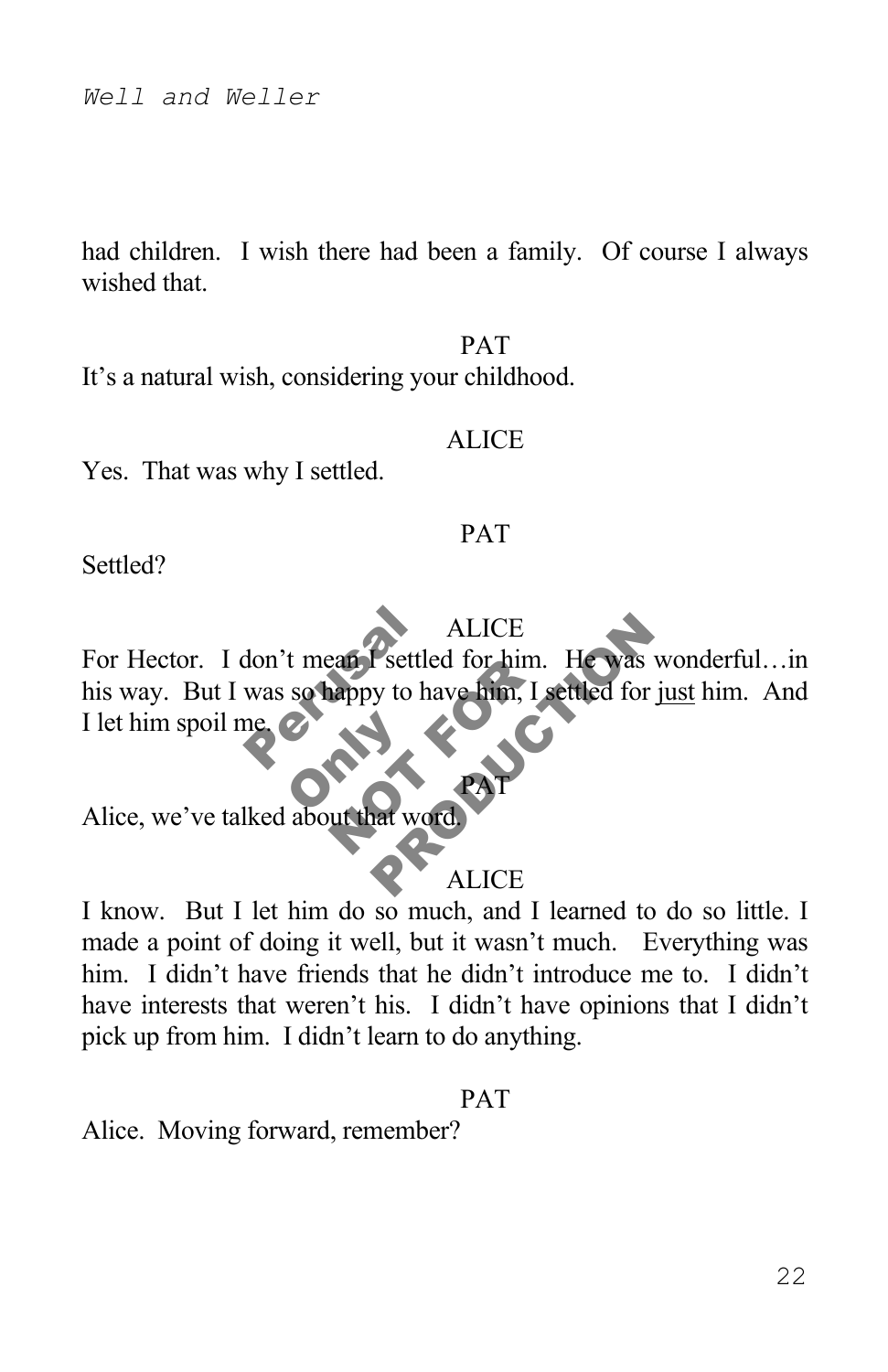#### ALICE

#### *(Shrugs.)*

Yes, moving forward. You say moving forward. I say I want to get well. I feel so out of balance. I take pills for it. I can't make decisions, and when I do I make myself sick worrying that I made the right ones.

#### PAT

Well, just because my catch phrase is 'moving forward"… That doesn't mean it isn't a recovery process.

# Report of the Collaing of ALICE<br>
Soking about wondering.)<br>
PAT<br>
teven better.<br>
PALICE<br>
Thelping me get so far. I wouldn't **ALICE** *(Looking about, wondering.)*

PAT

It is a lovely day,  $isn'$ 

Onake ji even! NORTH AND THE PAT And you're going to make it even better.

ALICE

I want to thank you, Pat, for helping me get so far. I wouldn't have dreamt, a month ago--

#### PAT

I know--

#### **ALICE**

Me? Joining the discussion circle...and now...meeting strangers...walking up to a strange house...

PAT You made the decision. I'm just glad I was here. What's a parish

23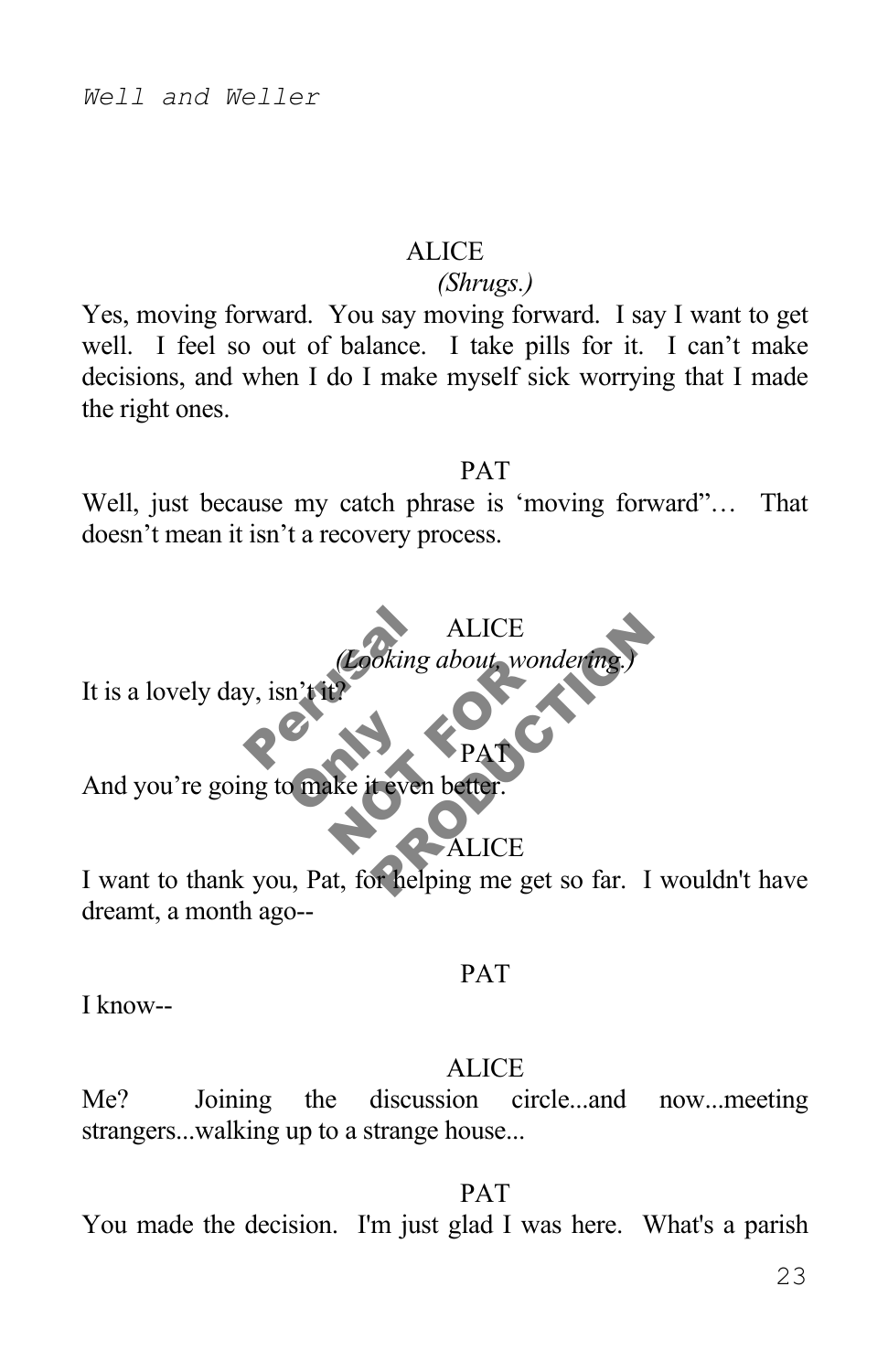infrastructure for, anyway? *(Pauses and smiles.)* You sure?

#### **ALICE**

*(Draws a deep breath.)* Yes. It's time to get out and meet some normal people.

#### PAT

Ah. Well, you want to be careful about that...expectations I mean. Someone once said that normal people are simply the ones you don't know very well yet.

Don't judge.

PAT and ALICE

#### PAT *(Consulting clip board.)*

Prince Consulture Consult<br>Su the Wellers.<br>Casual attende PAT<br>Consulting clip boar<br>ne Wellers...they're up t<br>ut a bit more selective<br>f they aren't at home—w PAT<br>
Consulting clip board.)<br>
Vellers...they're up there at 1426. P<br>
attendees at services...steady contribition<br>
bit more selective in supporting<br>
six 1507. Now, I've given you the Wellers...they're up there at 1426. Parish members 16 years...casual attendees at services...steady contributors to local campaigns but a bit more selective in supporting our overseas efforts. And if they aren't at home—which they should be- then there are the Jeffersons at 1507.

*(PAT pulls the top sheet off the clip board and hands it to ALICE.)*

#### PAT

I'll make my stop, and meet you at the benches in the park in say...a half-hour.

**ALICE** 

I wish...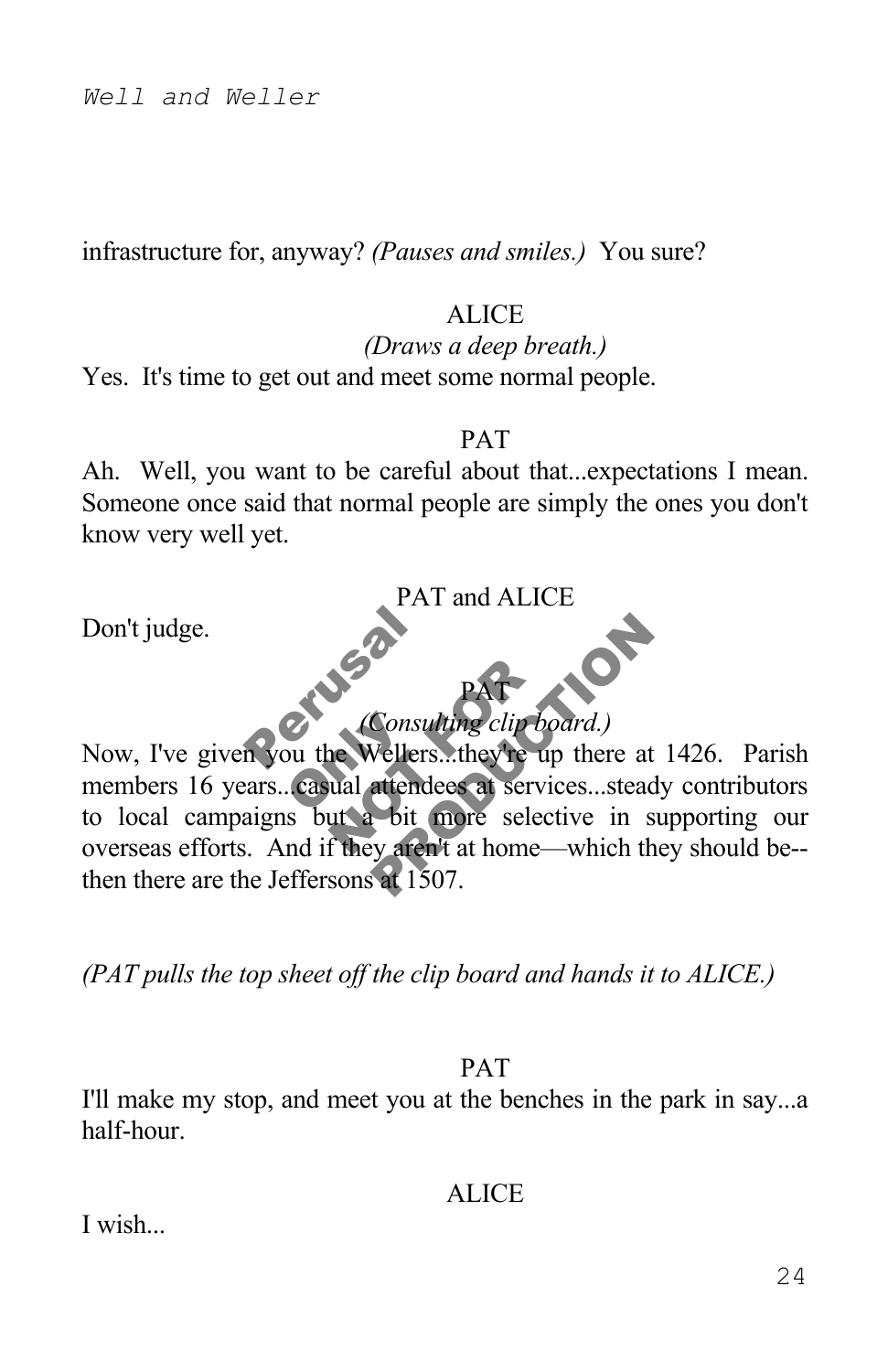#### PAT

What?

#### ALICE

I...well, it's embarrassing. I wish I could remember if I took my nerve medicine. *(Takes a breath.)* I think I did, but I was so scatterbrained this morning. Well, I've got them in my bag if I need them.

#### PAT

You know, I'd like to see you off those things. Or at least onto something more mild.



## PAT

## *(Momentarily flummoxed, then catching.)*

Uh, cold turkey.

#### ALICE

Cold turkey? *(Snaps into a sudden, nervous laugh..)* Frozen chicken! Oh dear! Maybe I'm not ready for regular society.

#### PAT

#### *(Pointing.)*

Uh! None of that!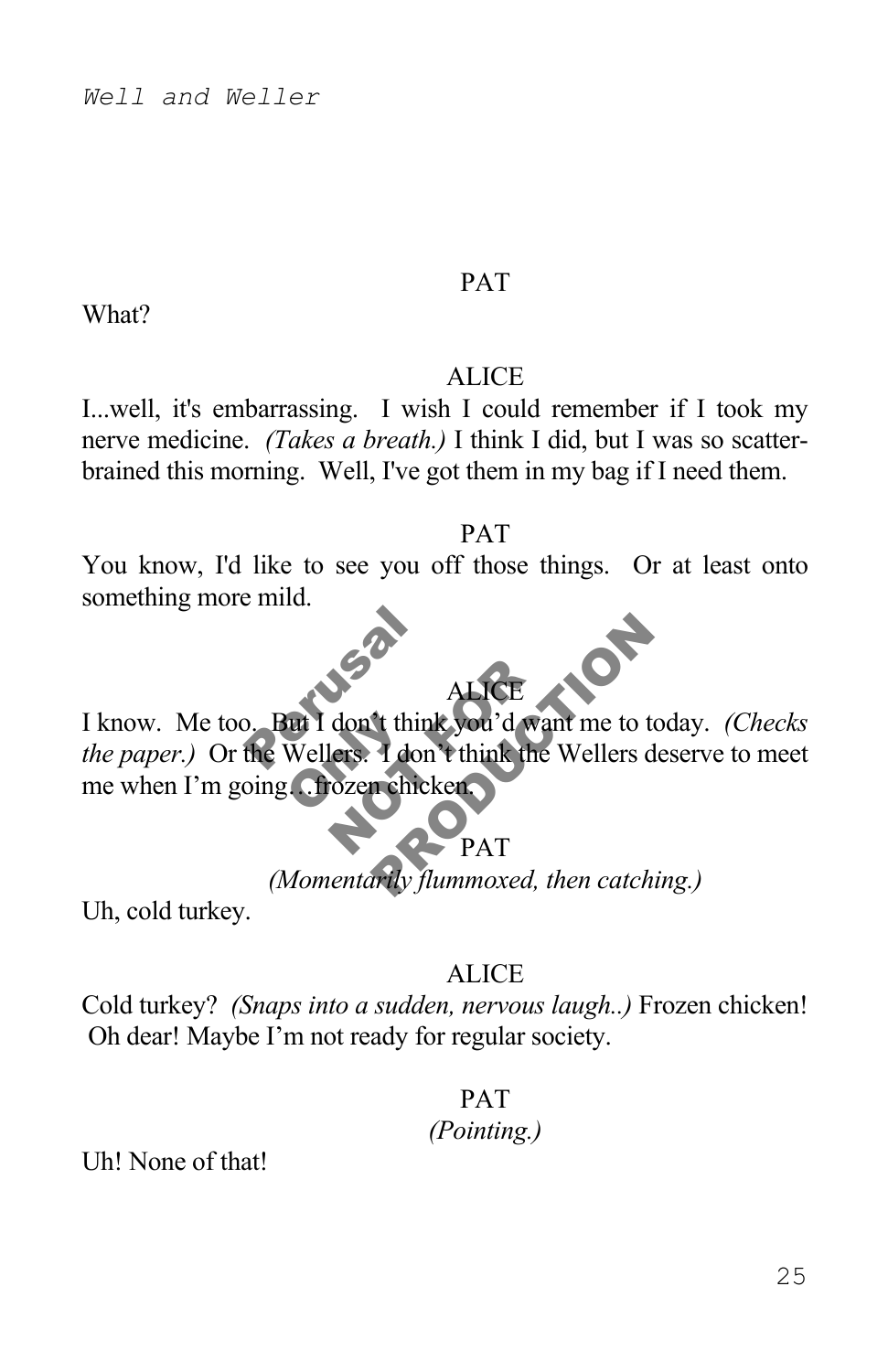#### **ALICE**

Right…right. *(Sighs.)* I'm just so nervous I'll get flustered.

#### PAT

So get flustered. It's life. We get flustered, we move forward. We laugh it off, and later, when we meet someone else with the same misgivings, we have a story to tell. It's called experience. Go get some.

*(ALICE takes a deep breath, steeling herself, then nods.)*

PAT Okay then...move forward...into the world.

PAT<br>ve forward, into the I on her drm, th her drm, then exits, left. PAT<br>
thro the world.<br>
drm, then exits, left. ALICE moves sl *(PAT places a hand on her arm, then exits, left. ALICE moves slowly right.)*

## ALICE

*(Softly but with gusto.)*

Move forward...don't judge...move forward, don't judge...move forward, don't judge.

*(She pauses, then opens her pocket book. Pauses again to recollect, then with decision pulls out a pill bottle and take a pill.)*

#### **ALICE**

Move forward. Get well. *(Checks the paper, fumbles with the pill bottle.)* See the Wellers up the street.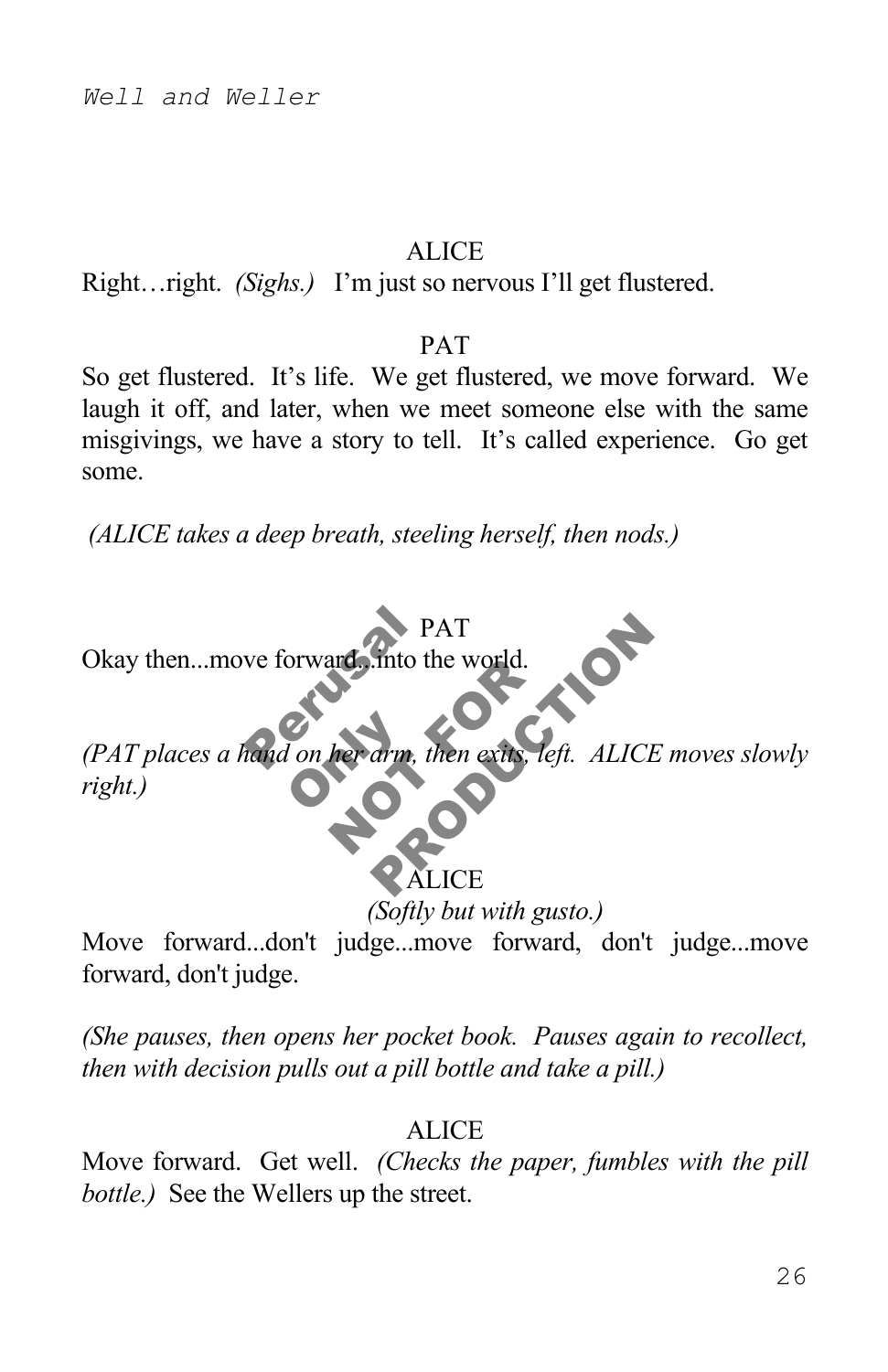*(She looks at the pills and then the paper in momentary confusion, then with a nod of false memory, opens the bottle and takes another pill.)*

#### **ALICE**

See the Wellers, get well.

*( ALICE, giggles nervously and exits, right. Lights out,)*

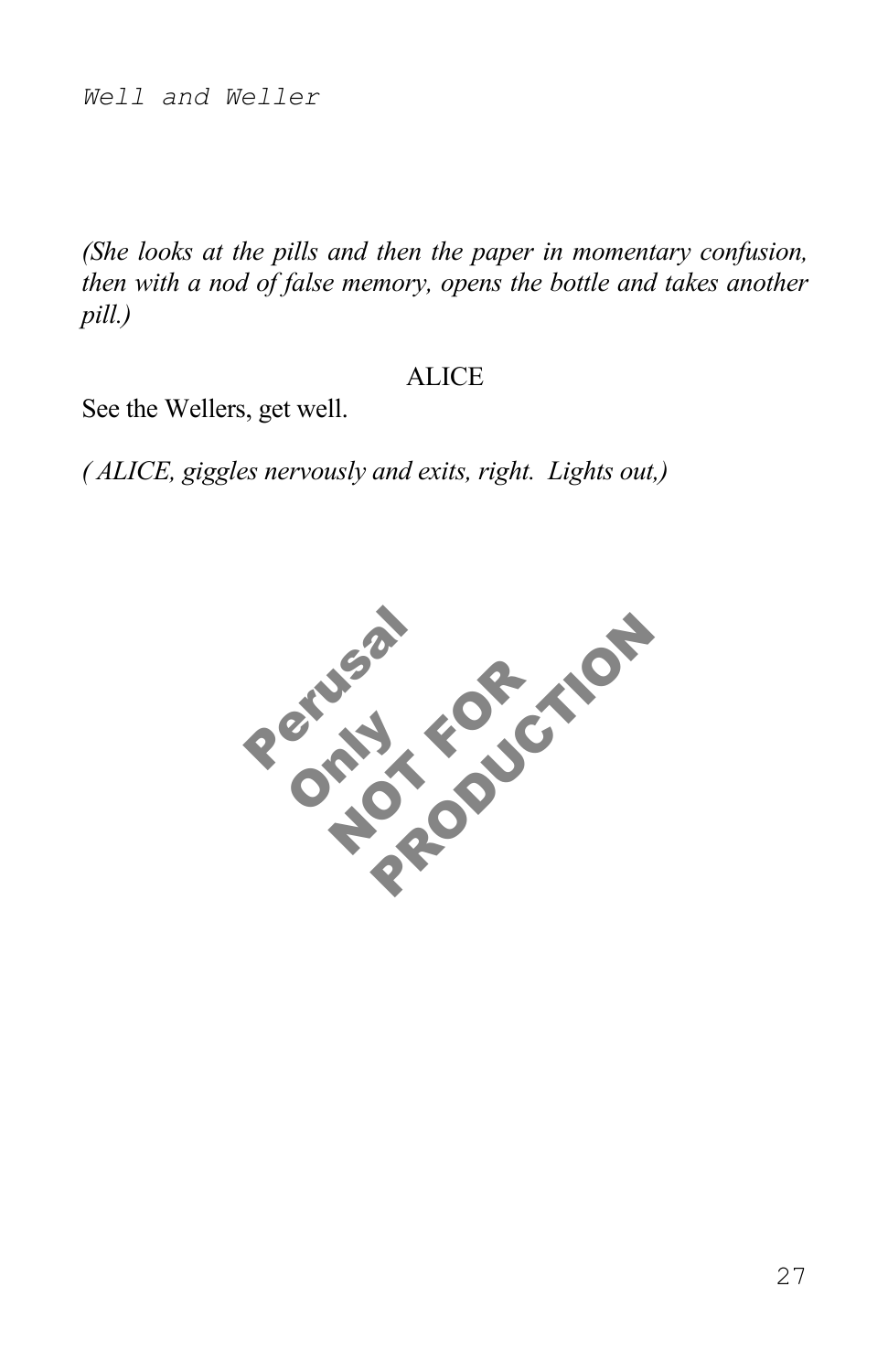#### Scene 3

SCENE: The same moment in the living room of the Weller Family.

AT CURTAIN: *Enter SARAH up, on a cordless phone.*



 $\frac{8}{2}$ <br>  $\frac{8}{2}$ <br>  $\frac{8}{2}$ <br>  $\frac{8}{2}$ <br>  $\frac{8}{2}$ <br>  $\frac{8}{2}$ <br>  $\frac{8}{2}$ <br>  $\frac{8}{2}$ <br>  $\frac{8}{2}$ <br>  $\frac{8}{2}$ <br>  $\frac{8}{2}$ <br>  $\frac{8}{2}$ <br>  $\frac{8}{2}$ <br>  $\frac{8}{2}$ <br>  $\frac{8}{2}$ <br>  $\frac{8}{2}$ <br>  $\frac{8}{2}$ <br>  $\frac{8}{2}$ <br>  $\frac{8}{2}$ <br>  $\frac{8}{2}$ <br> Figure 125<br>
yout selling<br>
yout selling<br>
y way of think (On phone.)<br>
that? As if naming the<br>
ing whenever there's a<br>
it selling that so-cal<br>
ay of thinking-I just do<br>
(Pause.) No, you can' SARAH<br>
(On phone.)<br>
t? As if naming the thing after your r<br>
whenever there's a problem. (Pause.,<br>
elling that so-called yacht--chari<br>
of thinking-I just don't want us mixe<br>
tuse.) No, you can't talk to your bro<br>
to wind hi Why do you always say that? As if naming the thing after your niece means we'll come running whenever there's a problem. *(Pause.)* I'm all in favor of your selling that so-called yacht--charitable nomenclature, in my way of thinking--I just don't want us mixed up in one of your "deals." *(Pause.)* No, you can't talk to your brother. He's unavailable for you to wind him round your little finger, Mickey. *(Pause.)* Out of town.

*(Enter STEVE, munching on an apple, right. He pauses at the sofa, looking among the cushions for something, then proceeds left.)*

#### SARAH

#### *(On phone.)*

Yes, on business. *(Pause.)* I'm sure he would help you. You can talk him into anything. *(Sees STEVE, covers receiver.)* Where are you going?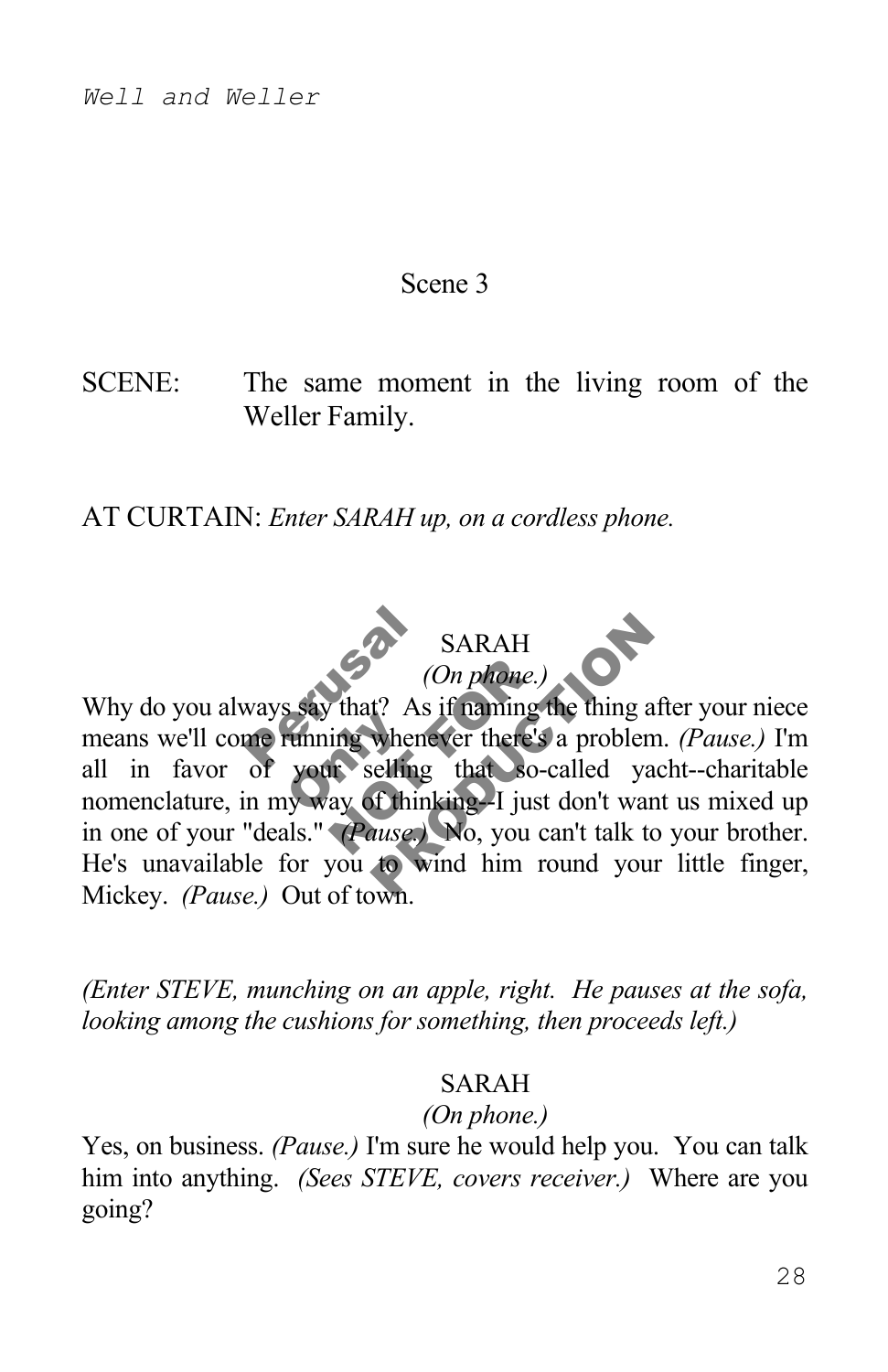#### STEVE

Out.

#### SARAH

You can't. The person about the thing, remember?

*(STEVE gives a soft, resigned sigh and circles back.)*

#### SARAH

*(On phone.)*

MARY JUNE

**EN** 

Yes, I know it was supposedly owned by some Hollywood producer.

(Enter MARY JUNE, right, carrying a halloween mask; she nearly bumps into STEVE.)<br>Where are you going?<br>In. NARY JUNE *bumps into STEVE.)*

**ONLY MANUSCRIPT** Where are you going

In.

*(STEVEN exits, right.)*

## SARAH

#### *(On phone.)*

Mickey! *(Sighs.)* Yes, Mickey, I do know what a cash flow problem is. Try sending two kids to college.

#### MARY JUNE

I got a scholarship.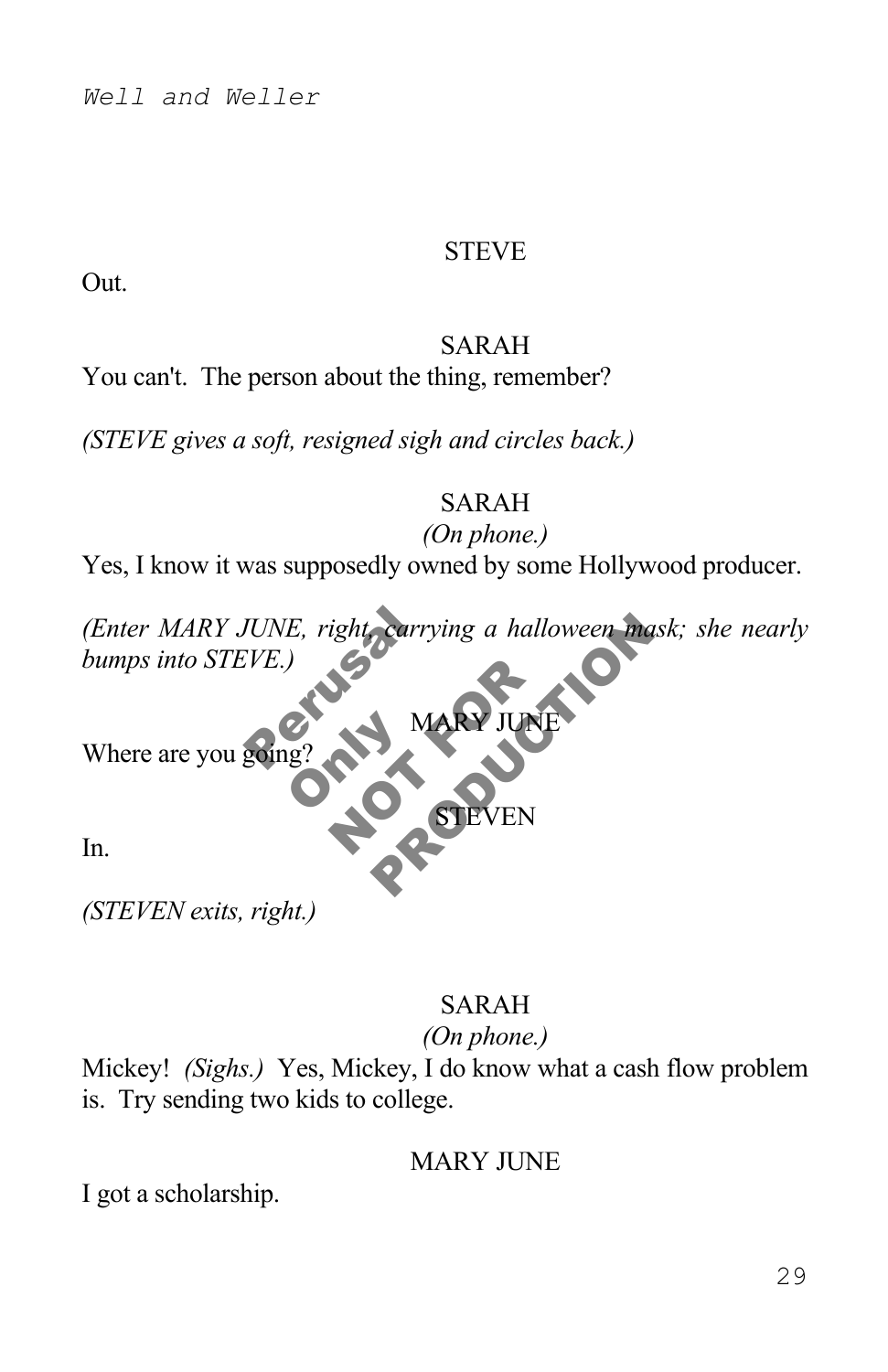#### SARAH

#### *(Covering receiver.)*

Don't help your uncle. *(On phone.)* Look, I'll find that little "history" you wrote up, and I'll give the guy directions, but I'm not going to schmooze him about Colonel Klink or My Favorite Martian cruising to Catalina on her. *(Pause.)* Because I'm not. Now, when can you be ready at the marina? *(Pause.)* All right. 3:30. I'll let him know. *(Hangs up.)* What a pair!

#### MARY JUNE

What's Uncle Mickey up to now?

## SARAH

SA<br>
uyer for that boat is g<br>
With dram He thinks the buyer for that boat is going to come through.

## MA<br>With dra MARY JUNE<br>Mith dramatic sentim<br>Mary June Ya-chet of MARY JUNE *(With dramatic sentiment.)*

My namesake. The S.S. Mary June. Ya-chet of the stars. Farewell!

## SARAH

SARAH<br>He thinks the buyer for that boat is going to come through.<br>My namesake. The S.S. Mary June Ya-chet of the stars. Farewell!<br>He gives the buyer our address. Wants your father to give him that so-called ship's log he wrote up, and play up the celebrity angle. Apparently the old tub qualifies as memorabilia.

#### MARY JUNE

Did he explain his voicemail at the crack of dawn? I'd like to know why Mickey can't schmooze for himself? That's his specialty. I mean, he can get around us all the time, and we know him. The general public ought to be putty in his hands.

#### SARAH

Apparently the memorabilia needs a gasket.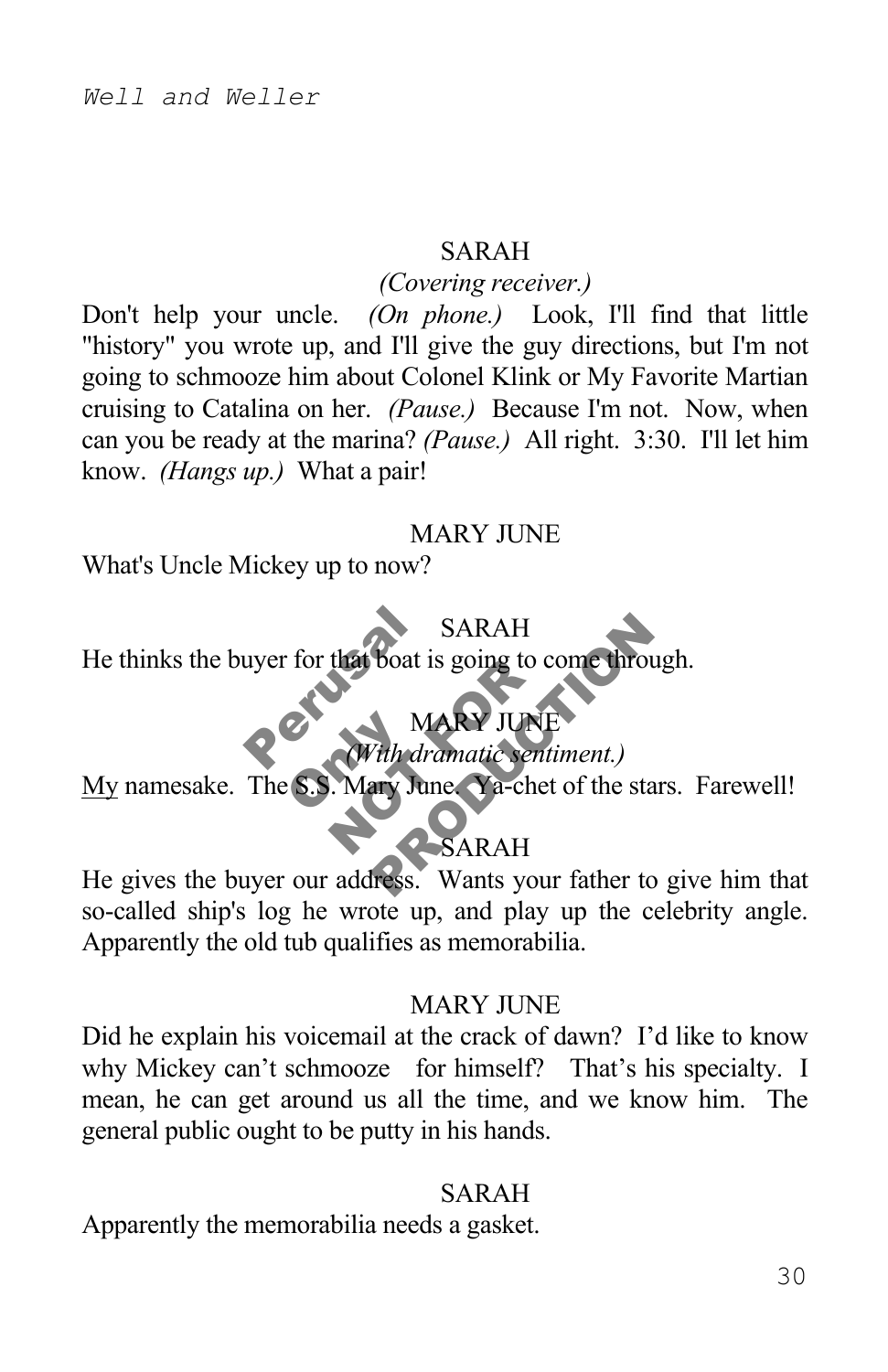#### **MARY JUNE**

So his voicemail indicated. What's the hold up?

#### SARAH

Well, gaskets, apparently, aren't as susceptible to charm the way his family or even the general public are.

#### **MARY JUNE**

He should be worrying about the real Mary June blowing a gasket. After all the fuss he made about re-christening that boat in my name.

#### SARAH

SARAH<br>
makes a fuss. As does your father. All the W<br>
ss...except your brother Maybe he'll break the mo<br>
MARY JUNE<br>
dn't count on it. He's interning at a state legisla<br>
eavy on the fuss. Any word from Dad?<br>
SARAH Mickey always makes a fuss. As does your father. All the Weller men make a fuss...except your brother. Maybe he'll break the mold.

## **MARY JUNE**

Steve? I wouldn't count on it. He's interning at a state legislator's A TUSS. As does your Extra<br>Dr your brother Maybe P<br>MARY JUNE<br>Int on it. He's interning<br>the fuss. Any word from office. That's heavy on the fuss. Any word from Dad?

#### SARAH

Mmm. Checked my email. Stuck another day in Kuala Lumpur. Flying home tomorrow...if the negotiations go well. He actually remembered our impending visitor… regarding the Weller Railroad Empire.

#### **MARY JUNE**

#### *(Rolling her eyes.)*

I hope she doesn't show. I don't like having to show enthusiasm about that strange little hobby of his.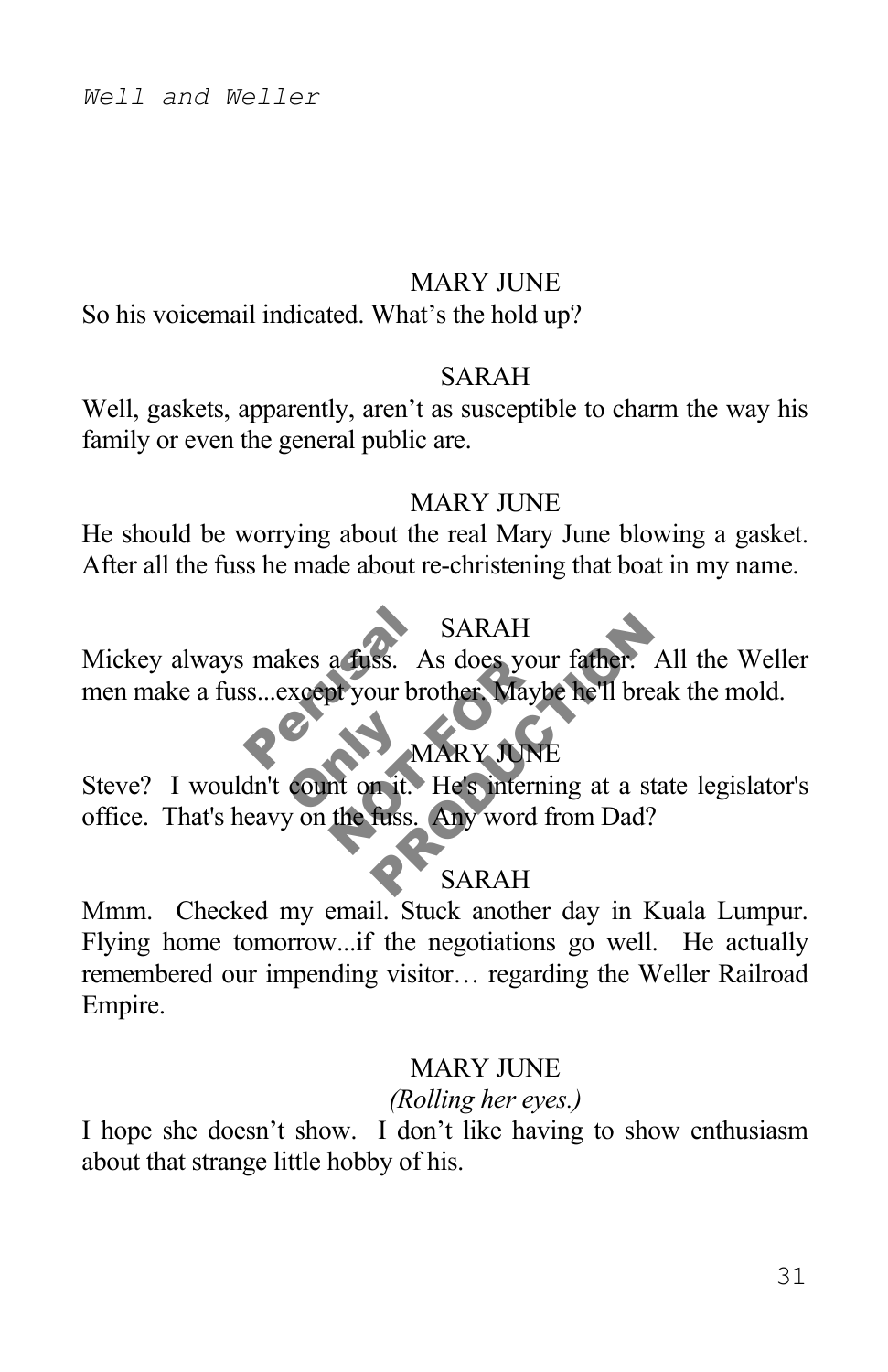#### SARAH

Neither do I. But we will.

#### **MARY JUNE**

I was afraid you'd say that. Toy trains!

#### SARAH

port it. Anyway, I've Model railroad! He spent years getting that display the way it is. It's important to him. And he somehow managed to keep his teenage son interested in helping him; that's the real accomplishment. So if somebody from the local weekly wants to run a picture and a caption, we support it. Anyway, I've briefed Steve he'd been drafted to stand in.

Better than me.

## **ONLY NA** SARAH

MARY JUNE

NARY JUNE MARY JUNE<br>MARY JUNE<br>SARAH<br>Tather's glad they have that in commutes of any L. And it could be worse. Yes, and don't mock. Your father's glad they have that in common with Steve growing up. And so am I. And it could be worse. Better your dad's little trains than your uncle's big boats, eh?

#### **MARY JUNE**

Poor mom. Your children are pretty much grown. Don't worry; we'll always have one thing in common. We'll always share a deep exasperation toward the men in this family. Like Mister Fledgling **Politician** 

#### SARAH

Steven? What's he done?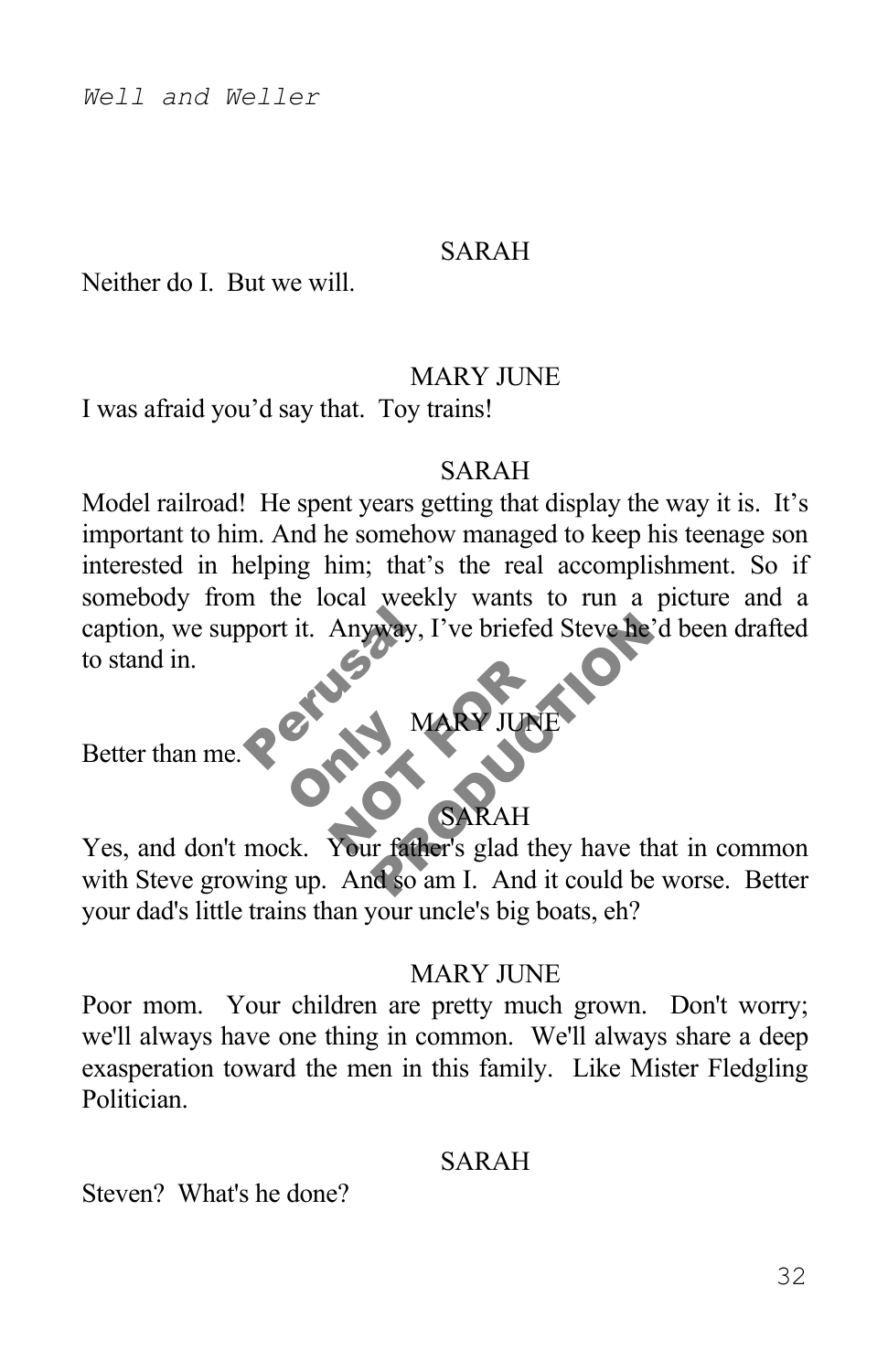#### MARY JUNE

He's picked up an unfortunate habit from his internship at the legislature. It seems all the legislative aids refer to their representatives as "their member." Steve's doing it now.

#### SARAH

#### *(Smirking.)*

Yes, I've heard him. Short for "Member of the House," isn't it? He's so cute.

#### **MARY JUNE**

STEVE *(Off, right.)*

ware that "member"<br>
i to leave the jargon a member" has a double meaning, and<br>
Ejargon at the capitol.<br>
STEVE<br>
(Off, right.)<br>
SARAH<br>
(Calling off.) Yes, but they do it without hesitation…unselfconsciously, and he's completely unaware that "member" has a double meaning, and he's not cool enough to leave the jargon at the capitol.

Phone? Lyanna The Same Capitor of the Capitor of the Capitor of the Capitor of the Capitor of the Capitor of the Capitor of the Capitor of the Capitor of the Capitor of the Capitor of the Capitor of the Capitor of the Capitor of the Cap Mom! You off the phone? I wanna call Cliff.

## SARAH

## *(Calling off.)*

For the moment! *(To MARY JUNE.)* Well you could give your little brother a heads up.

### MARY JUNE

And miss the embarrassment? Who's Cliff?

#### SARAH

Another intern. *(Notices the mask.)* Whatever are you doing with that?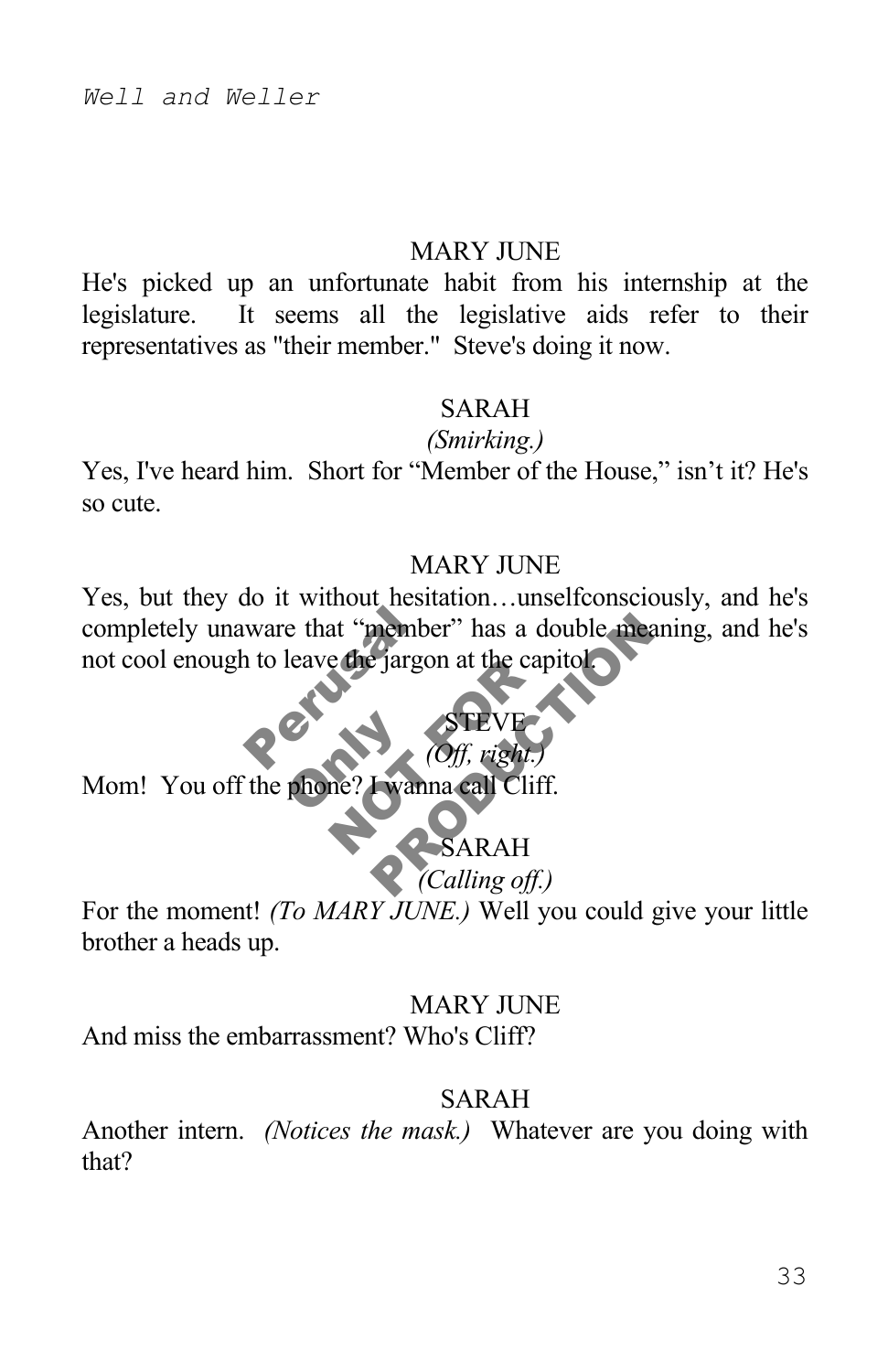#### MARY JUNE

Preparing to get rid of it. It is--or was--Bryan's. It's not the sort of memento I want to keep of my ex-boyfriend...it's too flattering.

#### SARAH

*(Snorts a laugh.)*

Mary June Weller! You're terrible!

*(A buzzer sounds off, right.)*

#### SARAH

MARY JUNE

 $\overline{R}$ AH

Oh! Time to knead the dough.

ARY JUNE Start off NE Start off, right.)<br>MARY JUNE<br>NARY JUNE Start off, right.) *(SARAH and MARY JUNE start off, right)* 

Dough? Baking?

I told you that was the plan.

**MARY JUNE** *(Pulls a face.)* But the house is going to smell all yummy.

**ONLY NA** 

#### SARAH

What's wrong with that?

## **MARY JUNE** (*Cocks her head.)*

You know what's wrong with that.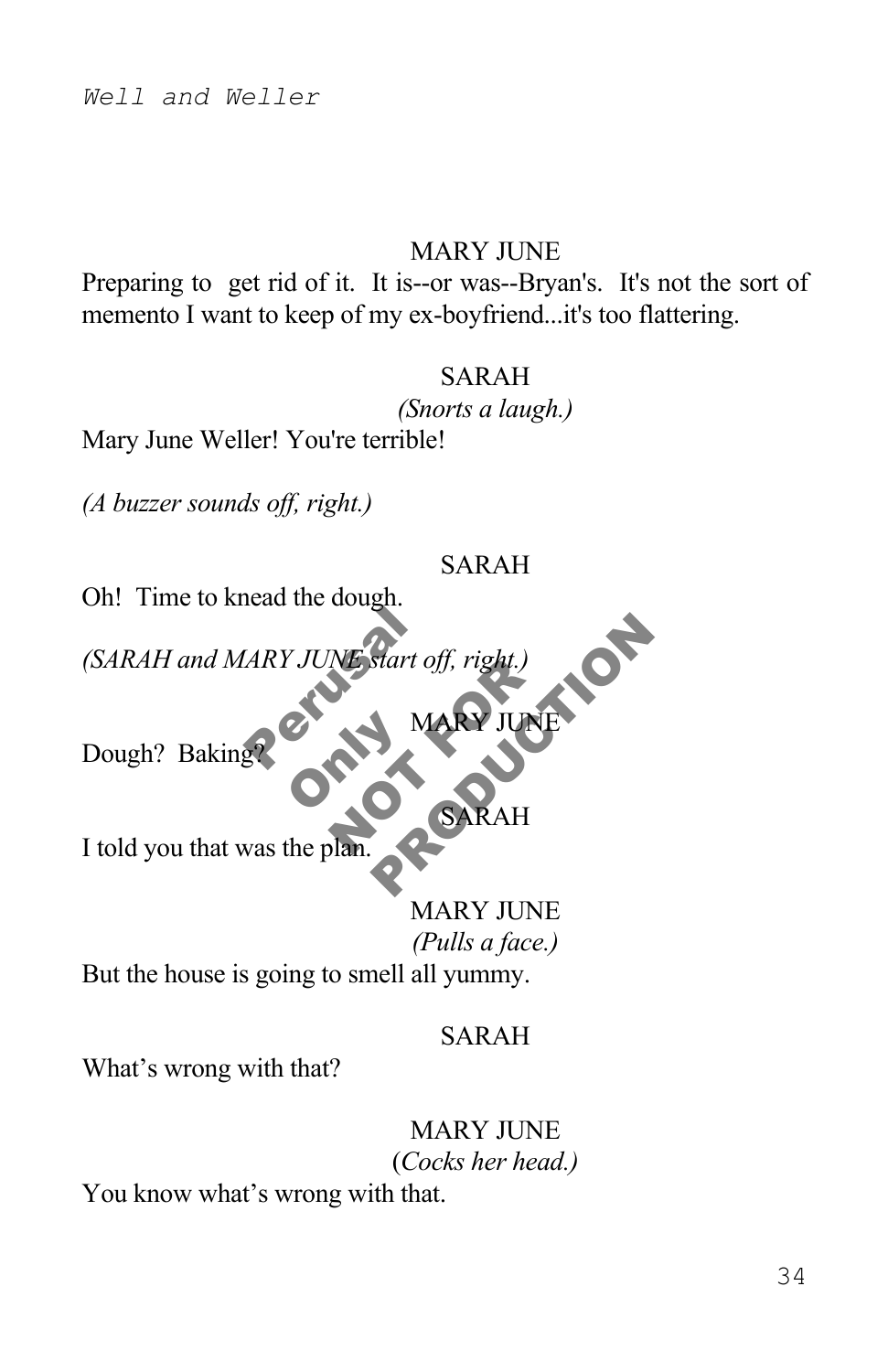#### SARAH

I do?

#### MARY JUNE (*Sighs.)*

SARAH

STEVE

When you bake...on a weekend...especially when you start with bread, the house smells all yummy, I get hungry, and then dinner's always late because you never feel like getting it started at the usual time.

*(Enter Steve, up.)*

I do not.

Refusal s Where's the oh

**Only 1** NOTE OF BRAH hand SARAH<br>PRODUCTION<br>PRODUCTION SARAH hands it over, speaking *(STEVEN motions for the phone. SARAH hands it over, speaking to MARY JUNE.)*

SARAH Well I know a way out of that predicament. You can cook dinner.

MARY JUNE

Me?

#### **STEVE** *(Laughs.)*

We're doomed!

*(MARY JUNE takes a swipe at STEVE, but he dodges away and*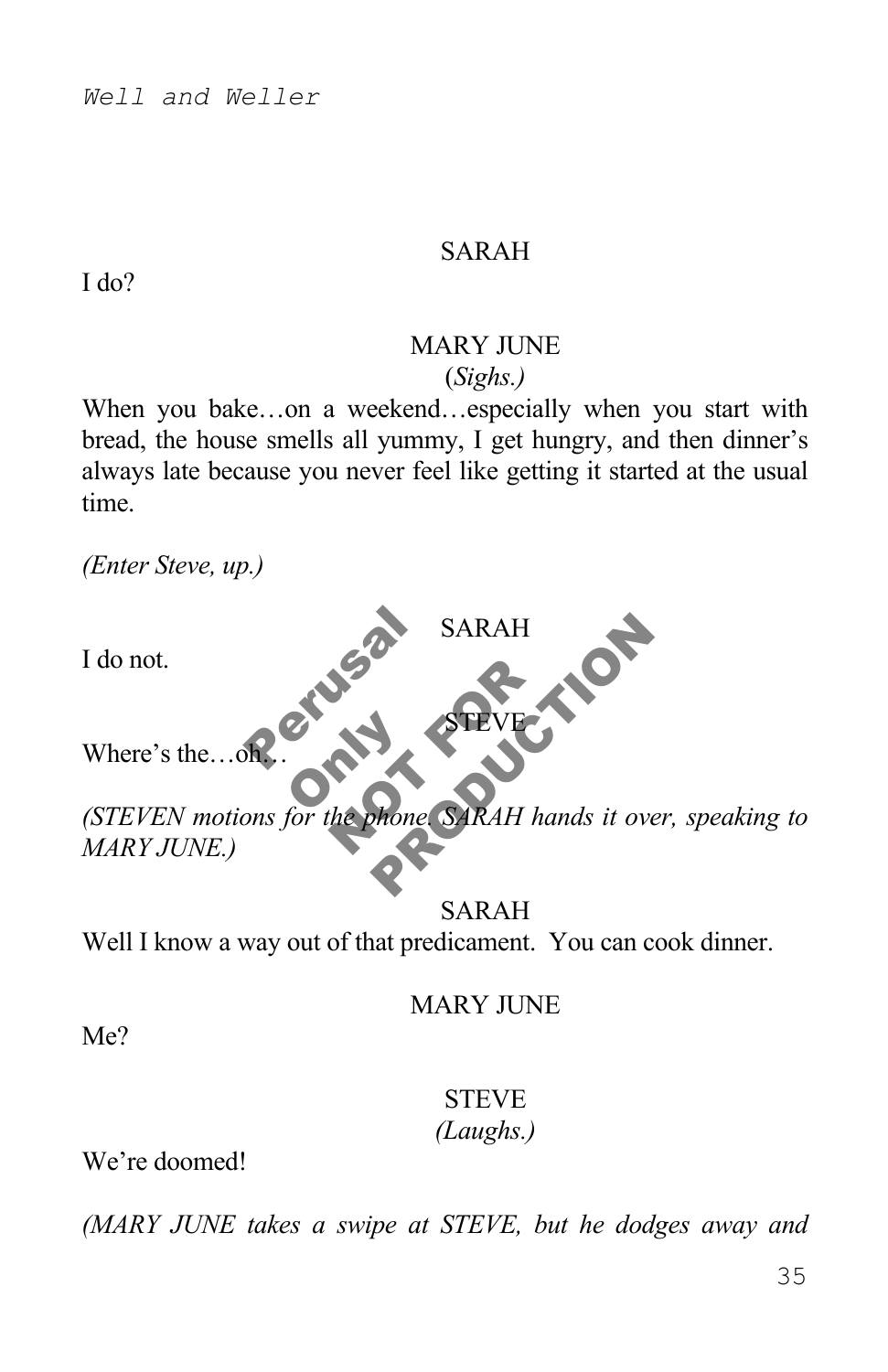*exits, up right.)*

## **MARY JUNE** *(Calling after.)*

Just for that, I will cook!

#### SARAH

Thank you.

#### MARY JUNE

STEVE (*Off.)*

I'll do pasta…with a special sauce for Steve. Where do we keep the rat poison?

Perusal S doomed I told you we were doo

NEWERTH STEVE CHAPTER COMPANY SARAH It's all right, honey. We don't keep rat poison.

MARY JUNE

SARAH

Weed killer then. It's better with pasta anyway.

*(They exit, up. There is a two count, and the doorbell rings. There is another pause, and MARY JUNE re-enters still carrying the mask. She crosses hastily.)*

## SARAH *(Off.)*

Mary June!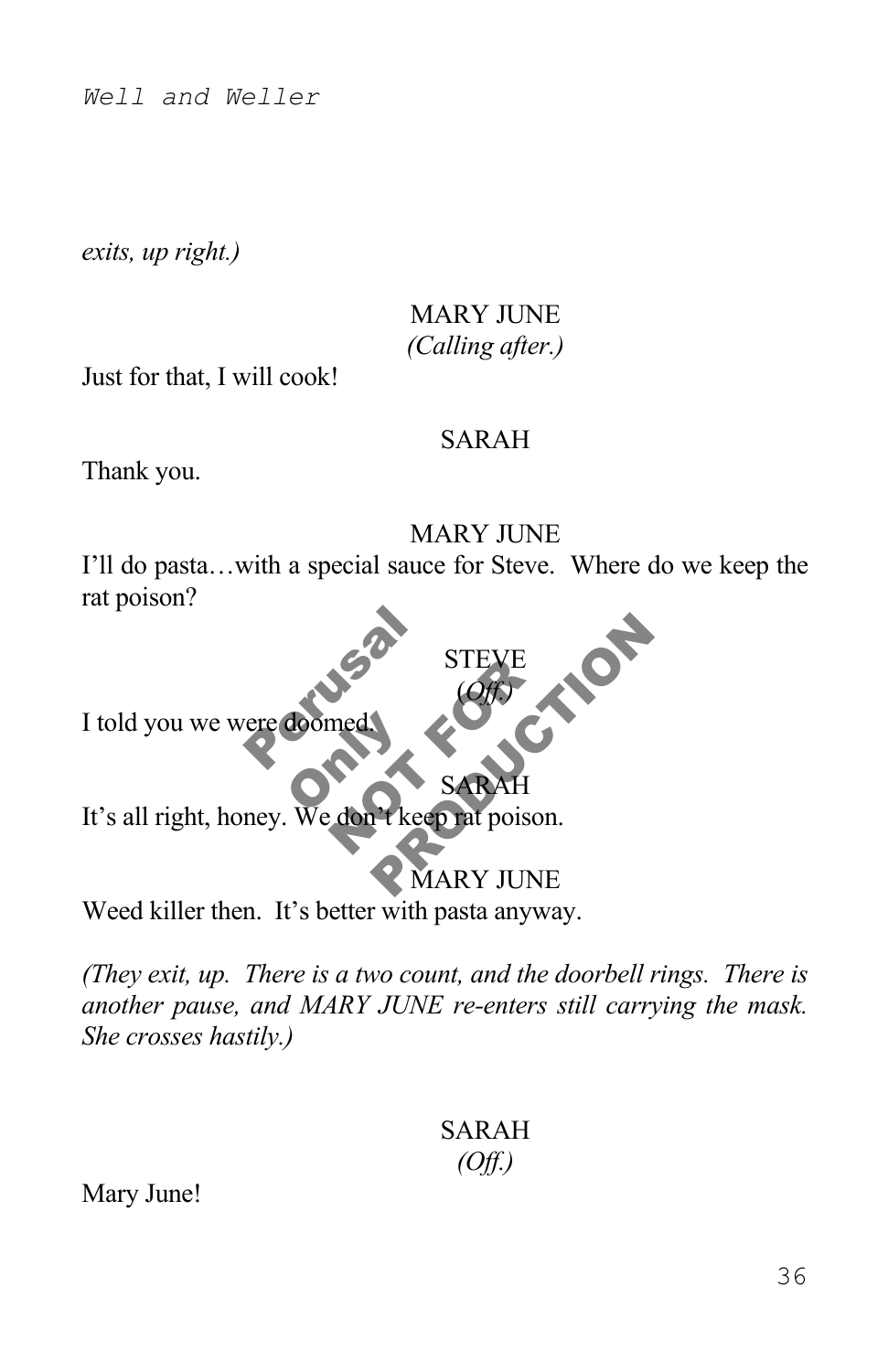#### MARY JUNE

I've got it!

*(MARY JUNE exits, left. There is a pause. ALICE screams, off left. There are muffled exclamations of apology from both sides, then MARY JUNE re-enters, embarrassed, leading ALICE.)*

#### MARY JUNE

I'm so very sorry.

## A<br>
ust a shock. **ALICE** *(Breathless, embarrassed.)*

No...no. It was just a shock.

## **MARY**

Extra MA Christianus Contrasses<br>
MARY JUNE<br>
T don't know what I v ALICE<br>
Peathless, embarrassed.<br>
MARY JUNE<br>
JOIT Know what I was thinking, carr<br>
ALICE Well I'm not surprised. I don't know what I was thinking, carrying Bryan to the door like that.

**ALICE** 

Yes, well...*(Distracted.)* Bryan?

**MARY JUNE** The mask. Are you all right? You look a bit...

#### **ALICE**

Yes, well...

#### MARY JUNE

Why don't you sit down.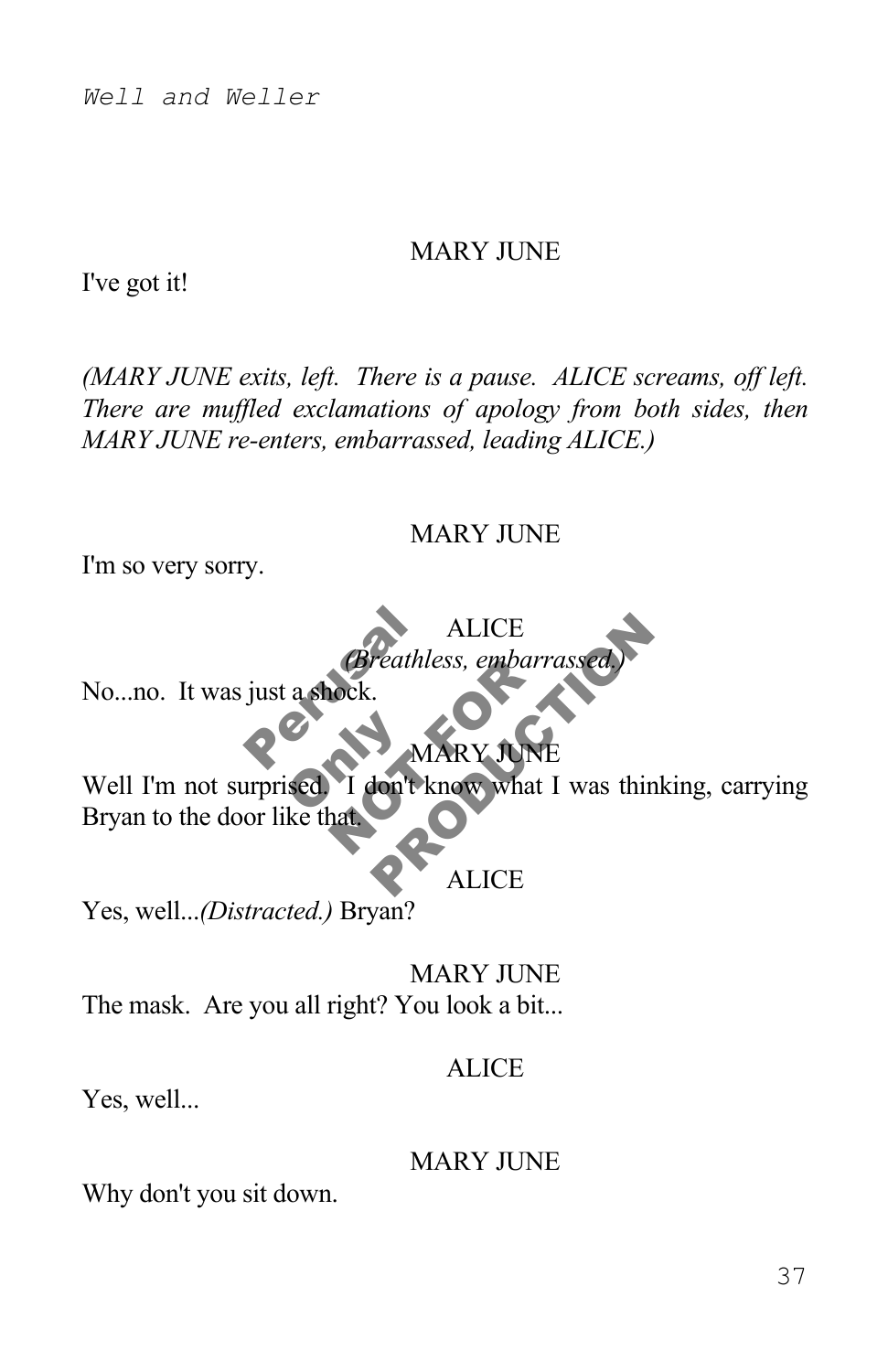*(ALICE takes a seat on the sofa.)*

#### **ALICE**

I just stopped by to...*(draws a deep breath and coughs.)* to...

**MARY JUNE** 

Yes, we were forewarned. Would you like something to drink?

**ALICE** *(Still coughing.)*

Oh, don't...I mean...

MARY JUNE

It's no trouble.

drops the mask beha os the mask be the mask behind the soft MARY JUNE<br>
Mask behind the sofa and starts off.<br>
MARY JUNE<br>
oat, right? *(MARY JUNE drops the mask behind the sofa and starts off. She hesitates.)*

**JUNE** 

Uh...you're here about the boat, right?

ALICE

The boat? Oh, no.

#### MARY JUNE

Oh, it's the other. Well let me get you fixed up with some water and then I'll get Steve.

*(Exit MARY JUNE. ALICE catches her breath.)*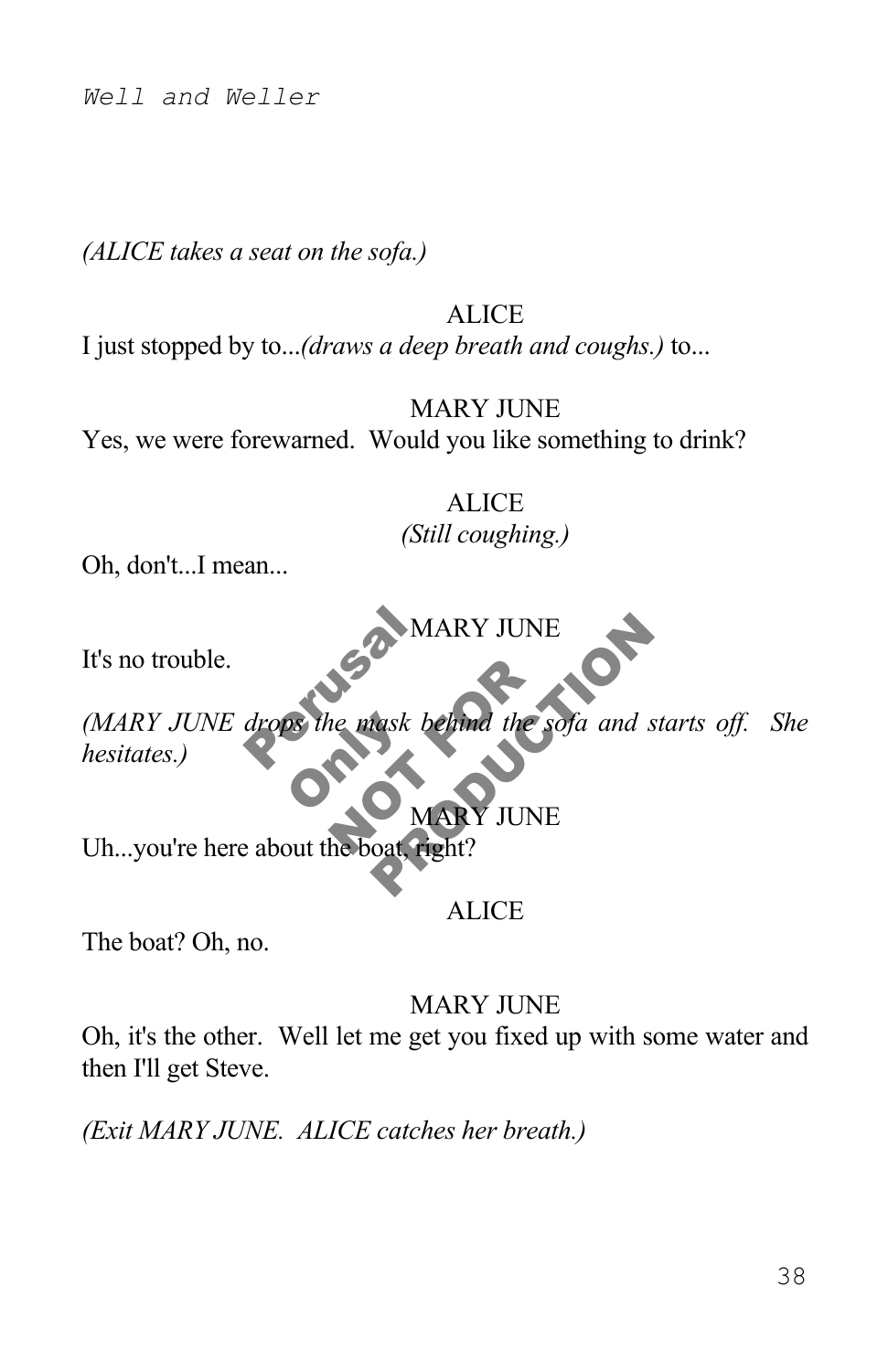#### **ALICE**

#### *(Softly, looking about.)*

Don't judge, move forward, don't panic. Don't judge, move forward, don't panic.

*(ALICE drops her binder and leans forward to pick it up. Enter STEVE on a cordless phone. ALICE listens in increasing alarm to STEVE's conversation.)*

#### **STEVE**

e.) No. Cliff, dude,<br>e.) No. Cliff, dude,<br>ne. But you'll have to<br>and looks better on Hooks better of Form, quae, your memerical<br>you'll have to admit, mixed<br>the better on camera that<br>when they're side by s S. *Laughs.*) Well, better than yours, the dude, your member is fine, when<br>Il have to admit, mine has a better resetter on camera than your does. *(Pa*<br>len they're side by side, you can't tel That's not what I said! *(Pause.)* Get real, dude, I am not obsessed with my member. *(Pauses, laughs.)* Well, better than yours, that's for sure. *(Pause.)* No, Cliff, dude, your member is fine, when you look at him alone. But you'll have to admit, mine has a better record, is more popular and looks better on camera than your does. *(Pause.)* Are you telling me that when they're side by side, you can't tell the difference!

*(STEVE, still unaware of ALICE, drifts far-down left. ALICE, horror deepening, stands and begins mouthing her "don't judge" mantra.)*

#### **STEVE**

What about the other day...in the chamber? *(Pause.)* I know they both stood up together, but when it came to crunch time, mine performed and yours was all over the place.

*(ALICE tries and fails to suppress a squeal of terrified embarrassment. STEVE turns, startled.)*

#### **STEVE**

Woah! *(To ALICE.)* Sorry, I didn't see you there.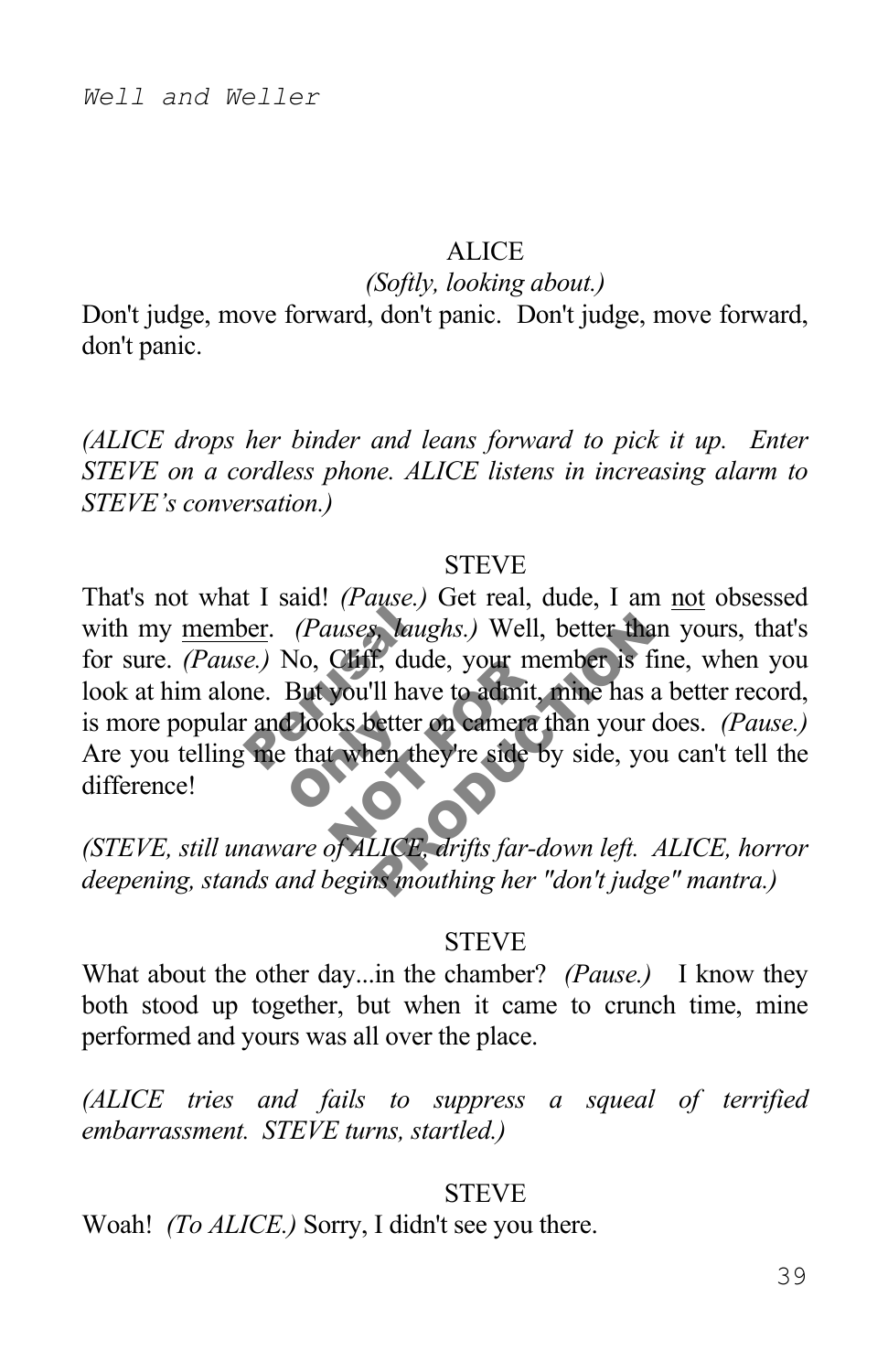## **ALICE**

*(Trying to compose herself.)*

No...I gathered.

#### **STEVE**

#### *(On phone.)*

Hey, Cliff, I gotta go, I got company. *(Pause.)* Yeah, well you just take care of yours, 'cause you know I'll be takin' care of mine, I don't care how long the session lasts. *(Pause.)* See you Monday, dude. *(Hangs up, speaks to ALICE.)* Sorry about that. Just talking about--



#### **STEVE**

I'm Steve. Steve Weller.

#### **ALICE**

Uh...Alice...Alice Carlisle. I came by...

#### **STEVE**

Oh, yeah, I know. You're here for the display.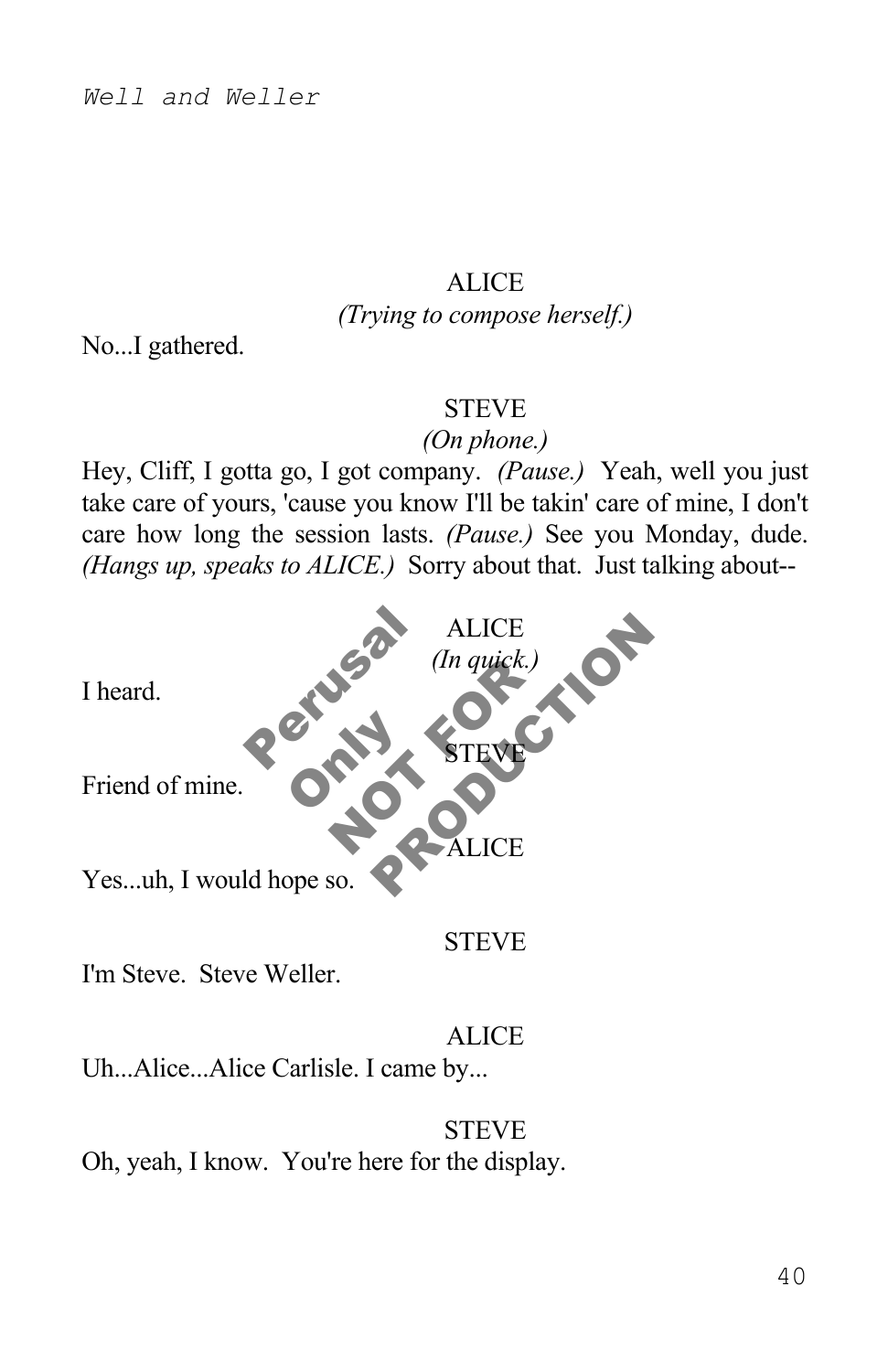#### **ALICE**

I'm visiting...*(Catching up, alarmed.)* Display!

#### **STEVE**

Yeah. I'm not an expert or anything, but it's pretty impressive. Just let me go back to the room and get things ready.

#### **ALICE**

*(Horrified, but curious.)*

Uh...room? You have a room for it?

#### **STEVE**

ALICE

STEVE

You need it for the special lighting. plus you s<br>all the equipment. I'll ask mom to bring you back. NOTE CONTROL<br>NOTE CONTROL CONTROL<br>Natime Oh yeah, sure. You need it for the special lighting...plus you gotta have room for all the equipment. I'll ask mom to bring you back.

**Only 1** 

Uh...your mother?

Yeah, if you don't mind waiti

**ALICE** 

Waiting?

#### **STEVE**

Yeah, everyone says it's better when you walk in after I've got it all turned on and going.

*(Exit STEVE, right. ALICE wilts to the sofa, then looks to the left, contemplating escape. She pulls a prescription bottle from her purse and takes a pill, then thinks better of it and takes two, which she swallows. As she closes her eyes and begins her mantra, SARAH and*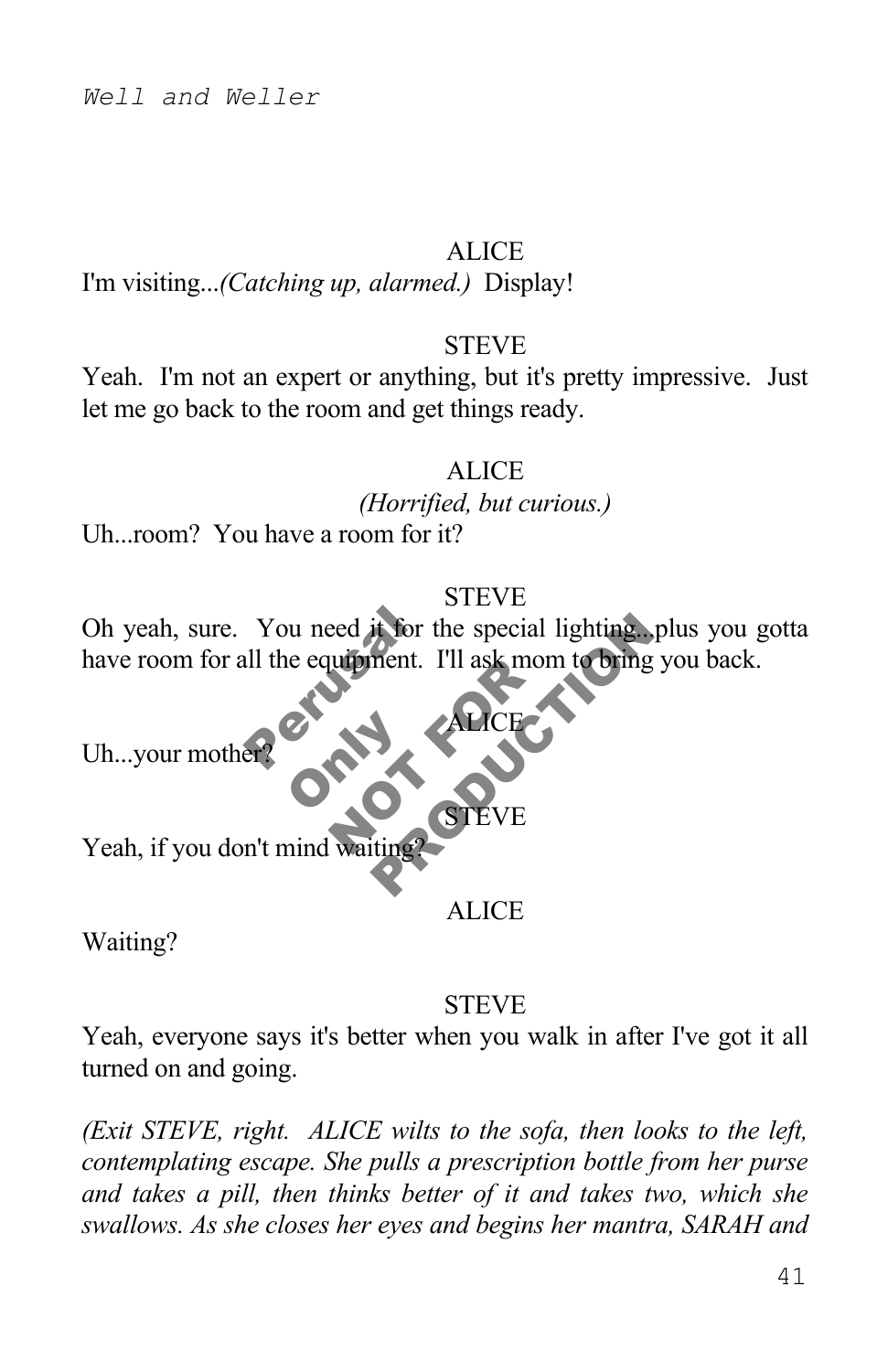*MARY JUNE appear, right, and observe her.)*

#### **ALICE**

Don't judge. Don't panic...Don't judge...

*(ALICE opens her eyes to see the others staring at her. There is a brief, awkward pause, then SARAH moves into the room, followed by MARY JUNE carrying a glass of water.)*

#### SARAH

MARY JUNE

SARAH

Perusal MAF Oh, you poor thing. *(To MARY JUNE.)* Oh, you were right. She does look startled.

This is my mother.

eard about you MARY JUNE MARY JUNE Sarah Weller. I heard about your little surprise at the door. *(To MARY JUNE.)* Give her the water, dear.

**ALICE** *(Forcing resolve.)*

Mrs. Weller, I'm afraid your son...

*(ALICE is cut off by the insistent offer of water by MARY JUNE, who attempts to put the glass to her lips.)*

#### SARAH

Yes, I know. We saw him hurrying back to get ready. You know, most teenage boys are reluctant, even secretive. But Steven really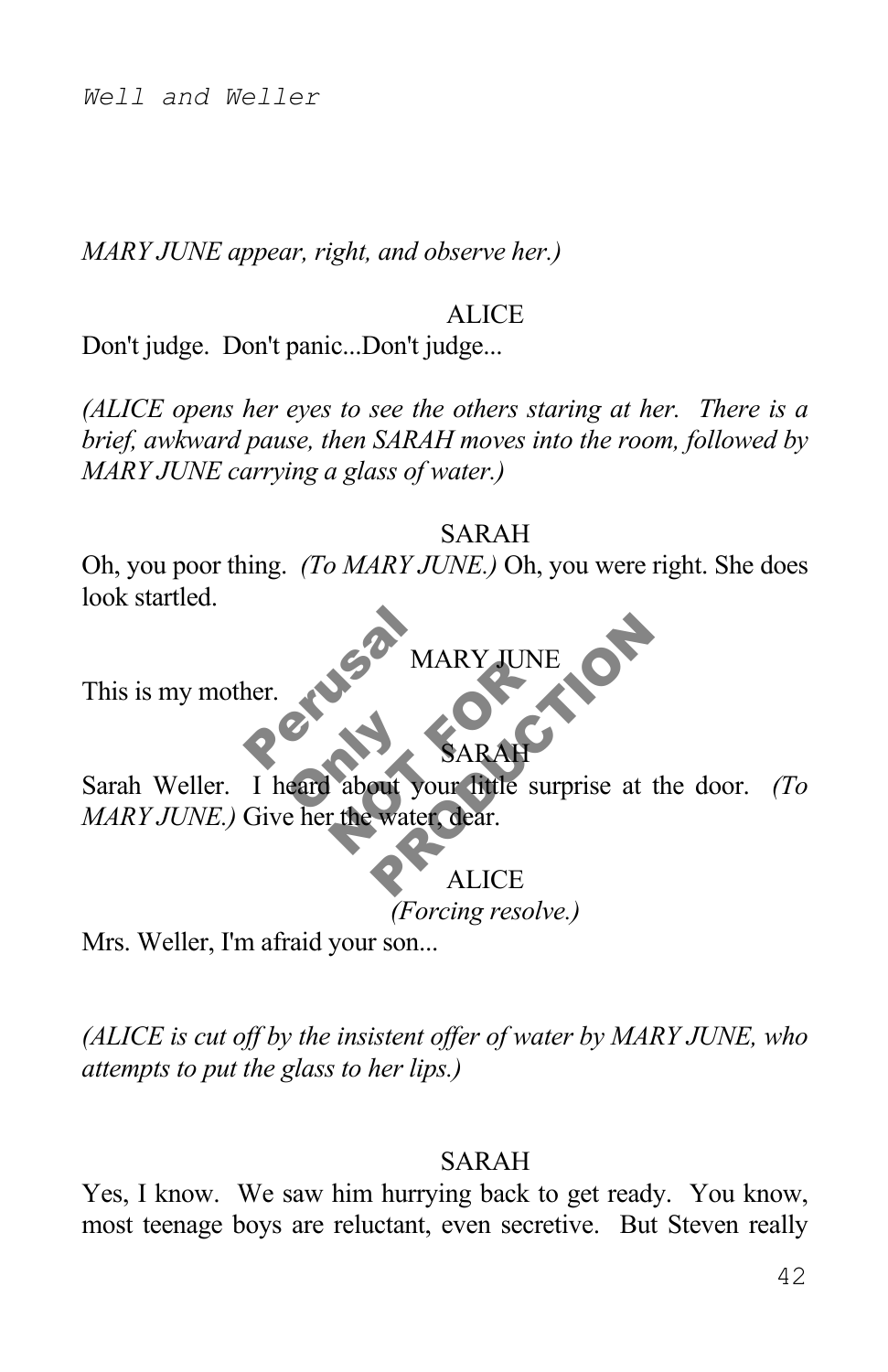loves this.

*(SARAH looks to MARY JUNE who nods with loyal enthusiasm.)*

#### ALICE

Do I take it you encourage him to...

Perusal SARAH Oh, of course! Well, tolerate, more like. It's more of a "guy thing," isn't it?

I...uh...

**ONLY NA** Of course it's really da

**READER TONS** SARAH

NOT THE CALL

**MARY** 

ALICE

Oh yes, it's been a passion of his for years.

#### **ALICE**

It has?

#### SARAH

I think he did it, you know, just to unwind, but then he really got into it, and before I knew what was happening, he had Steven involved.

## ALICE

And you...you let him?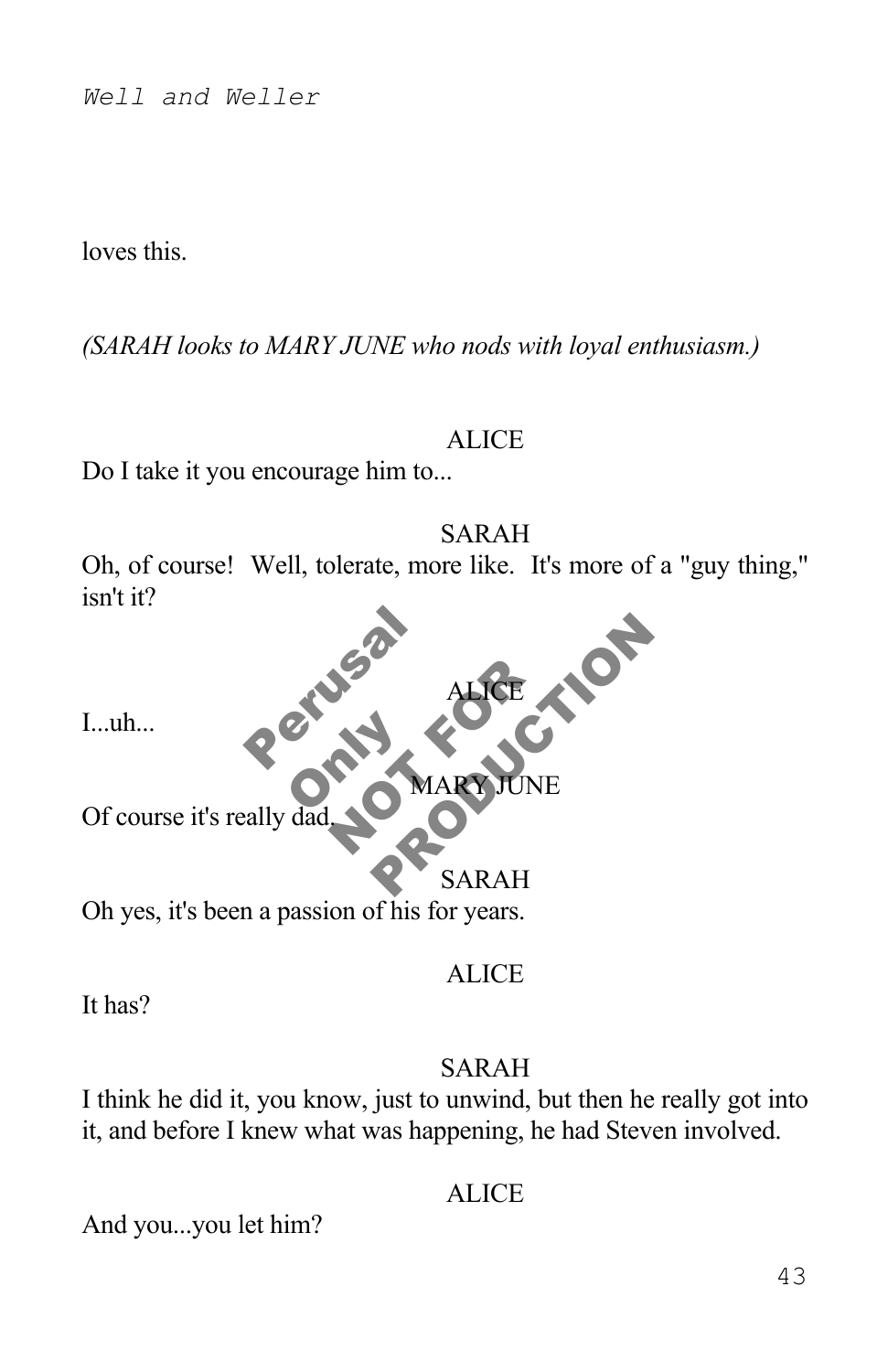#### SARAH

*(Bubbles up a giggle.)* Well it's better than the alternative! Don't you think?

#### ALICE

Alternative! I...I shudder to think.

#### SARAH

 $\Delta H$ 

Exactly!

*(SUSAN puts an arm on ALICE's shoulder.)*

*(SUSAN puts an arm on ALICE's shoulder.)*<br>Pou should see them together! *(Confiding.)* Sometimes I just step in m together! SARAH JCE's shoulder.)<br>SARAH<br>erl (Confiding.) Sometimes I just stem<br>at it. And Mary June does too, the doorway and watch them at it. And Mary June does too, don't you?

*(ALICE looks to MARY JUNE with the last vestiges of hope. MARY JUNE offers a reluctant smile and nods.)*

## ALICE

## *(Softly.)*

Oh my God... *(Shaking herself.)* I...I...uh...have to take a pill...uh...have to be somewhere else.

#### SARAH

Oh, well then you'd better go right in.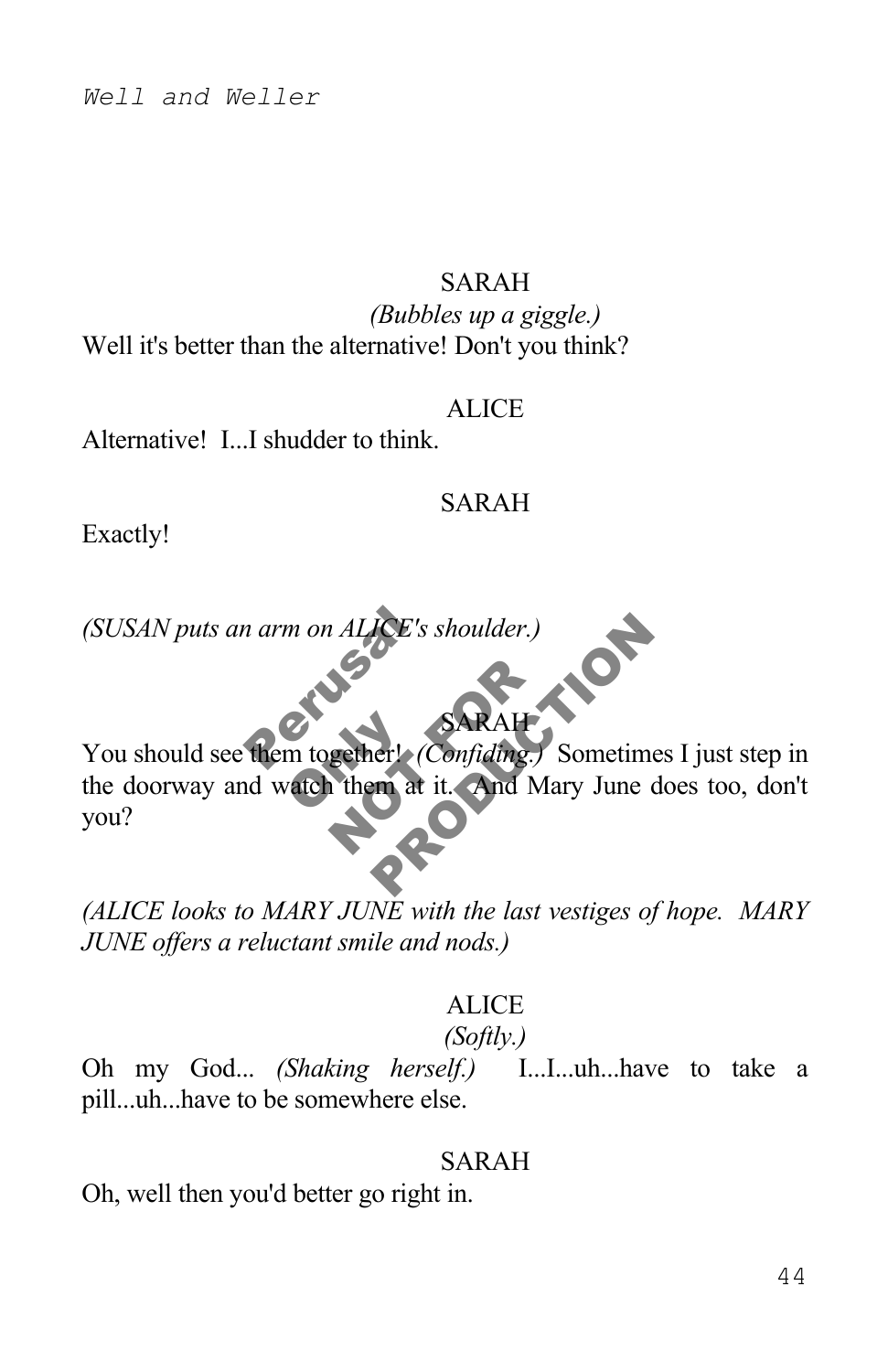### ALICE

No! I--

#### SARAH *(Cutting her off, shouting off stage.)* Ste-eve! Are you ready?

## **STEVE** *(Well off.)*

**ALICE** 

Yeah. Goin' real good.

I really have to--

er<br>
especialistes du Santa Capital<br>
Salaborate Timean? SARAH<br>quite a treat Have you<br>te Tmean?<br>MOTCE SARAH<br>e a treat Clave you ever seen this so SARAH Oh, this is going to be quite a treat. Have you ever seen this sort of

de quite a treated borate. I mean? display? Really elaborate, I mean?

Me! No, I... And I really don't want--

#### SARAH

ICE

*(Cuts her off with a tremendous gasp.)*

Have you got your camera?

## **ALICE**

*(Explosively.)*

Camera!

#### SARAH

We've got one somewhere, if you need it.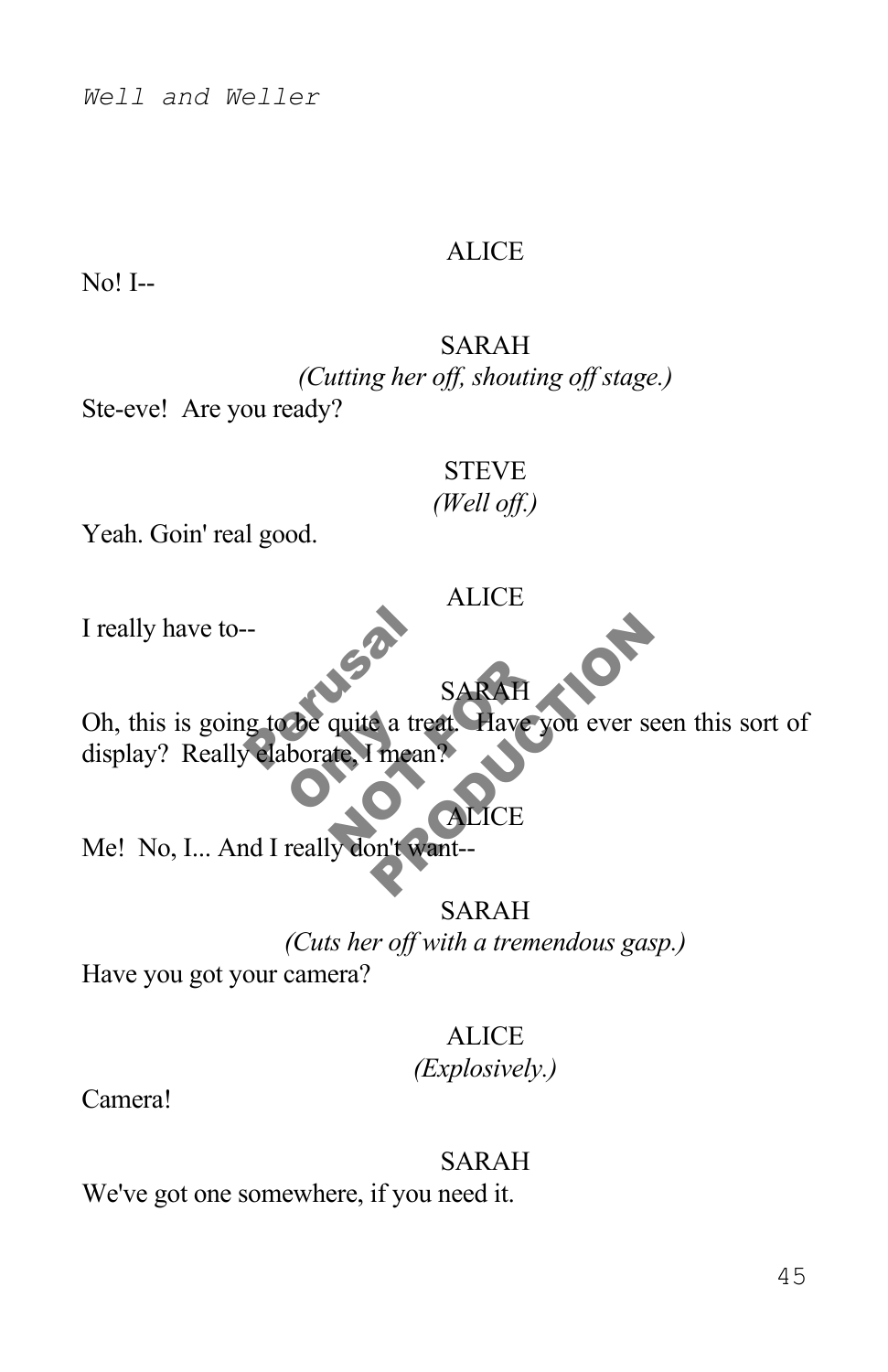#### **MARY JUNE**

Mother! I think Alice is just here for a preliminary look. Isn't that what you told me?

*(MARY JUNE begins to tug ALICE right.)*

#### ALICE

I really don't think...

*(SARAH joins in moving ALICE.)*

#### MARY JUNE

We then she'll know whe can get to her next Just a quick look, then she'll know what she wants to take pictures of next time and she can get to her next appointment.

I...next time?

**Only 1** RAH

ALICE

ELO ner next appointme France wants to take picture<br>
there next appointment. I'll just take you to the door. I'm sure you don't need me to tell you what you want. You must do this every day.

*(Exit all three, right.)*

## **ALICE** *(Off.)*

I. what!

*(The doorbell rings. MARY JUNE reappears and crosses left, exiting.)*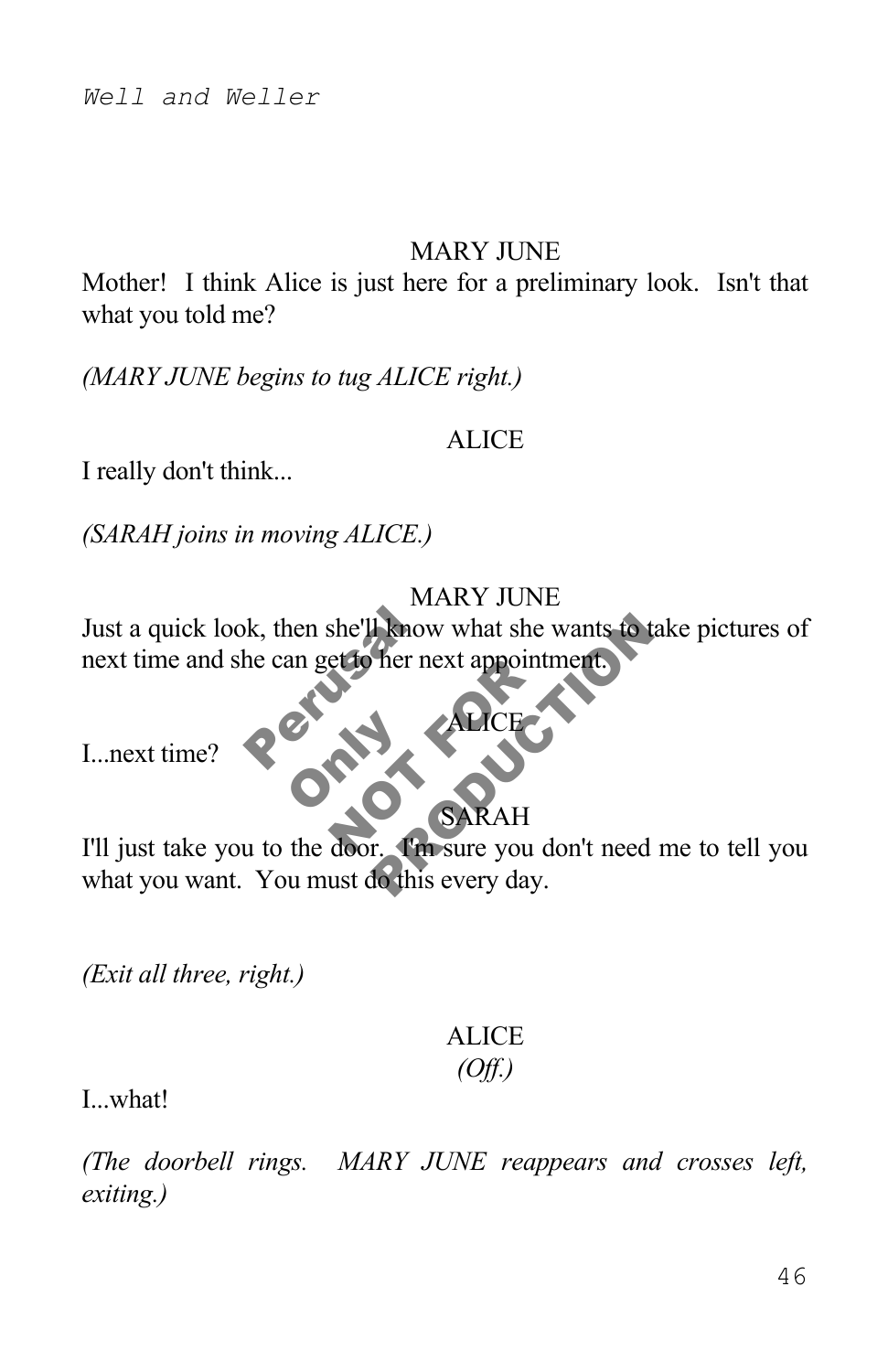#### KENT

*(Off.)*

Yes, I'm here about the "Star Bright," the cabin cruiser?

#### MARY JUNE

#### *(Off.)*

Yeah, we got my Uncle's call. Come on in.

*(Enter MARY JUNE and KENT. MARY JUNE quickly becomes taken with him.)*

KENT

KENT<br>
S not the fiame it goes by here, though. What<br>
y June 21<br>
MARY JUNE<br>
MARY JUNE<br>
MARY JUNE<br>
22<br>
MARY JUNE<br>
RENT<br>
KENT I suppose that's not the name it goes by here, though. What is it called? the "Mary June?"

## MARY JUN

That's right: the Mary June. Uncle Mickey's been restoring it. I don't MARY JUNE<br>MARY JUNE<br>Line – Uncle Mickey's be<br>but he sure loves that b want to discourage you, but he sure loves that boat.

## KENT

I don't blame him. It's got a heck of a history. And if you put a lot of yourself into something, well... Don't worry; I know how to tempt a reluctant seller.

## **MARY JUNE**

I bet you do. And Mickey must be tempted. He sent you here for the boat's C.V. to give him a little more time to make things ship-shape. Come on, it's in the study.

*(They start off, right. The doorbell rings.)*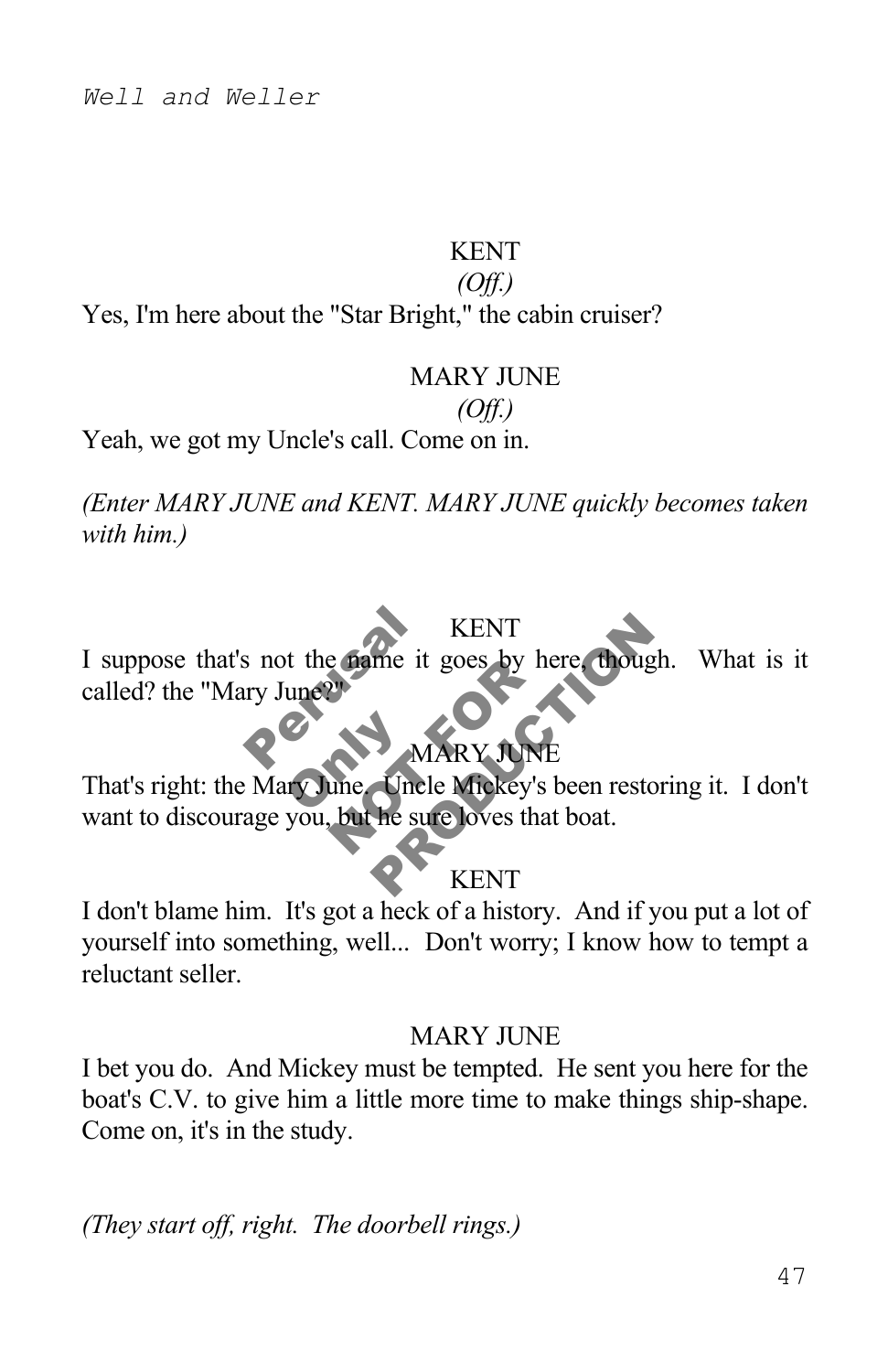#### **MARY JUNE**

Busy place today.

#### KENT

Not another buyer, I hope.

MARY JUNE

*(Smiling.)*

Me too. *(Bellows off.)* Mom: front door!

*Perusal*<br> *MARY JONE, right.*<br> *Spack.* She hesitates<br>
off, left. ALICE gigg ck. She hesitat<br>left. ALICE gig<br>ht. clearly confi *NONE, right.* There is a<br>She hesitates, then the c<br>ALICE giggles, off. Shearly confused and fee *NE*, right. There is a two count, then a<br>Shesitates, then the doorbell sounds a<br>*ICE* giggles, off. She appears at the<br>Ly confused and feeling the effects of<br>sright)<br>SARAH *(Exit KENT and MARY JUNE,right. There is a two count, then enter SARAH, looking back. She hesitates, then the doorbell sounds again and she moves off, left. ALICE giggles, off. She appears at the edge of the stage, up right, clearly confused and feeling the effects of her pills, giggles again and exits right.)*

 SARAH *(Off, surprised.)*

Oh! Pat?

*(Enter SARAH and PAT.)*

#### PAT

I couldn't help myself. Alice was so nervous that it made me nervous. You know, I actually turned around and followed her. I felt like an agent tailing a spy or something. Then I felt guilty…and then I felt silly. So I decided just to come on up. She stood at your door for a full minute before ringing. *(Looks about the living room.)*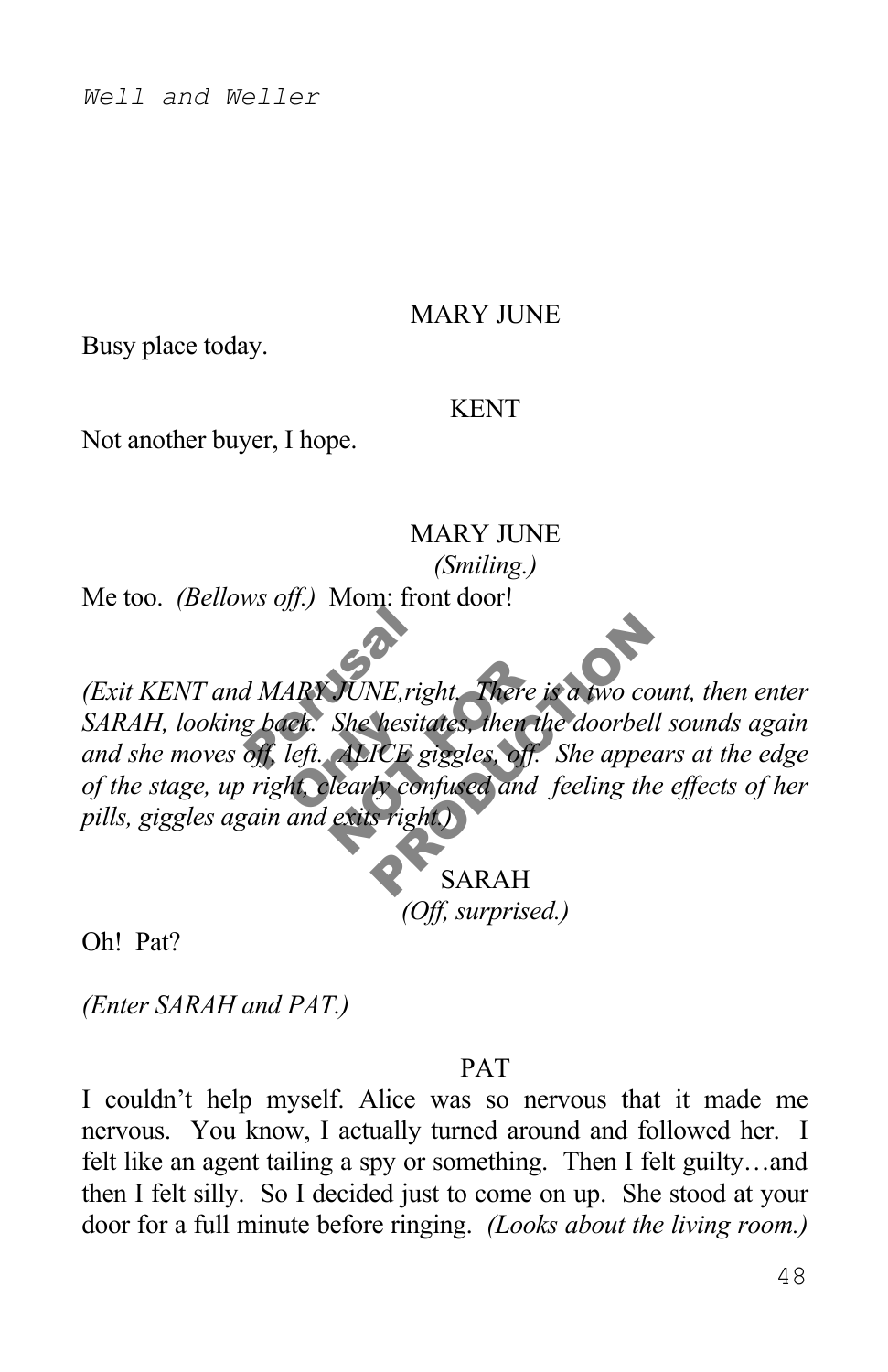Oh, isn't she here?

#### SARAH

Who?

#### PAT

Alice? Alice Carlisle.

*(SARAH has an inward moment, turning slowly up right.)*

#### SARAH

So she was yours?...she was here about a hospital campaign?

## I said, therapy really<br>way to help her open to help her open<br>y own, but really<br>pably have the n PAT<br>
herapy really She's led<br>
elp her open up. (Confident)<br>
I've been whave the neighborhood PAT<br>
Yes, well, like I said, therapy really. She's led a very sheltered life,<br>
and this was a way to help her open up. *(Confiding.)* I told her I was<br>
making a call of my own, but really I've been walking back and forth<br> PAT Yes, well, like I said, therapy really. She's led a very sheltered life, and this was a way to help her open up. *(Confiding.)* I told her I was making a call of my own, but really I've been walking back and forth up the street. I probably have the neighborhood watch concerned.

*He is not immediately observed.)*

#### SARAH

You know she seemed a bit nervous. We thought she was here for something else, but she didn't...*(See's STEVE.)* Steven, what is it?

## **STEVE**

It's that lady, mom. She's, like, gone weird or something.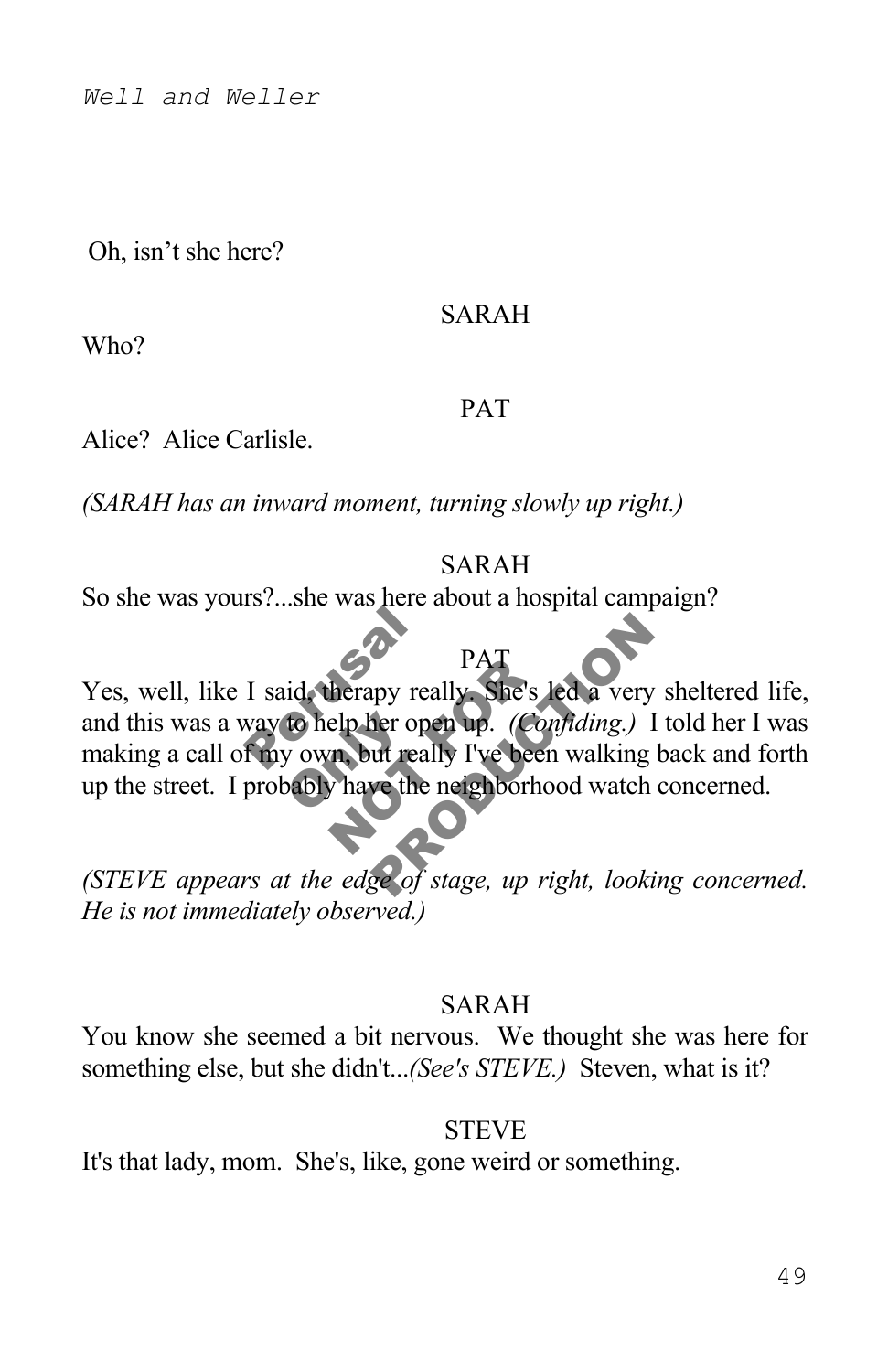#### SARAH

Gone weird?

#### **STEVE**

At first she kept looking at the floor, and she kept muttering something.

#### PAT

Muttering? What?

#### **STEVE**

don't jump or don't be manic or something like<br>
a deep breath and opened her eyes...and then<br>
ke...switched off.<br>
SARAH and PAT<br>
SARAH and PAT Preath and opened he<br>ched off.<br>SARAH and PAT I don't know...don't jump or don't be manic or something like that. Then she took a deep breath and opened her eyes...and then she like...she just like...switched off.

 $SARAH$  and

Switched off?

Yeah.

*(STEVE approximates a look of stunned apoplexy.)*

**ONLY SAR** 

#### PAT

STEVE

Oh dear.

#### **STEVE**

And then she sort of...came back...a little...and she looked around at the display. And then she bent down and put her face right next to the Northern Pacific diesel on the siding, and she started to giggle.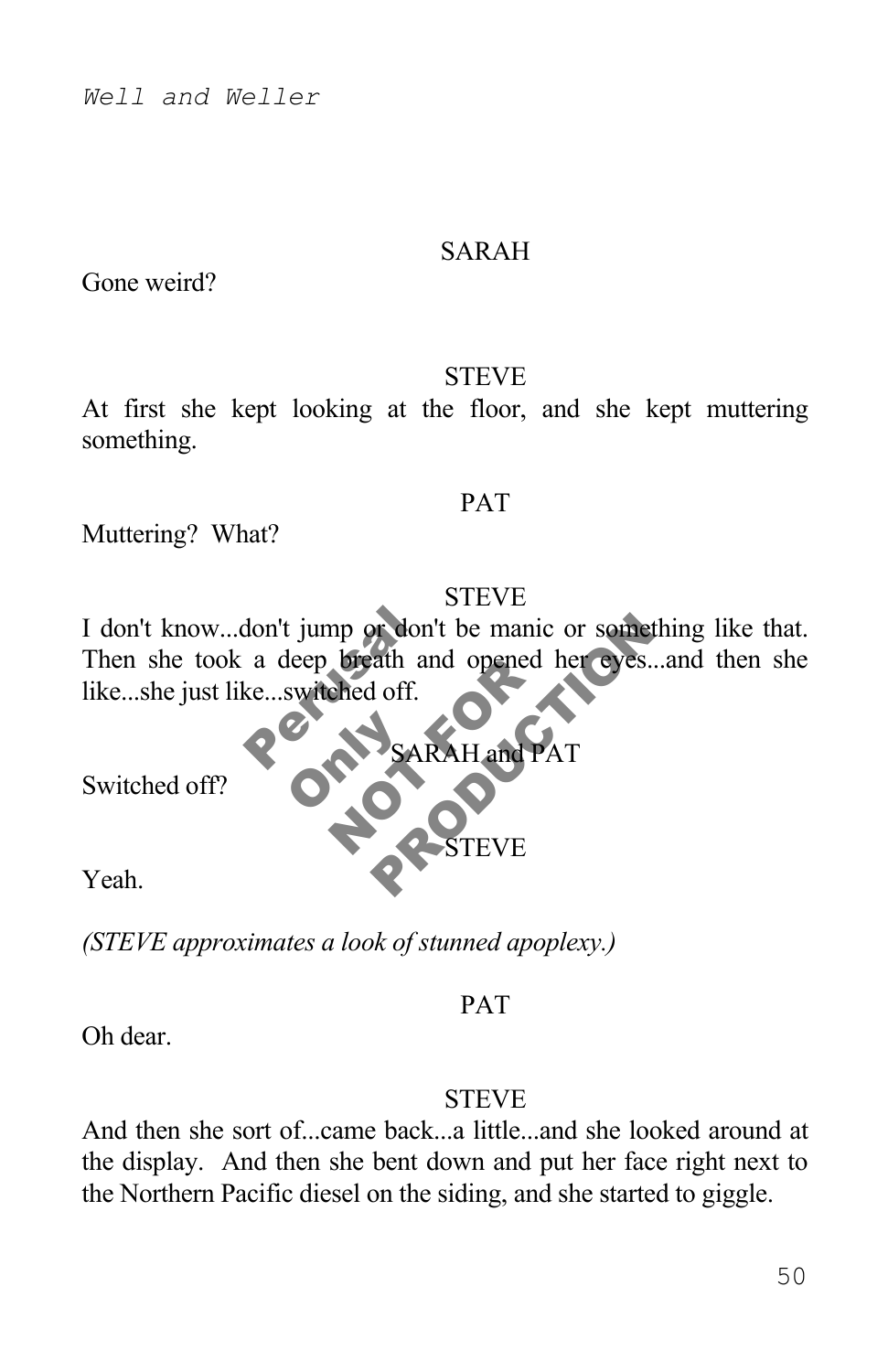#### SARAH

Giggle?

#### PAT

Oh dear.

#### **STEVE**

#### *(Nods.)*

It was like wicked-X-Files-twisted-possessed-woman kind of giggles. And then she ran out. I think she's in the bathroom.

AH look to one and<br>let them pass, then for<br>e and it rings again. pass, then jollows then<br>
rings again<br>
After a two<br>
MARY JUNE<br>
CAMARY JUNE Fore another, then move right. ST<br>
S, then follows them off. A phone r<br>
gs again After a two count, enter M<br>
MARY JUNE<br>
MARY JUNE<br>
MARY JUNE<br>
MARY JUNE<br>
MARY JUNE<br>
MARY JUNE<br>
MARY JUNE<br>
MARY JUNE<br>
MOM hasn't said anything *(PAT and SARAH look to one another, then move right. STEVE steps aside to let them pass, then follows them off. A phone rings. There is a pause and it rings again. After a two count, enter MARY JUNE on the phone.)*

OF.

## MARY JUNE

Yeah, he's here. *(Pause.)* Mom hasn't said anything to him, she's busy. I've got him in the study looking at the pedigree. How's the gasket? *(Pause. Laughs.)* No, Mickey, he can't hear me, I'm in the living room. Give me some credit, will you. I don't know if he knows how to get to the marina. If he doesn't, I'll tell him. *(Pause.)* You're darned right you owe me, especially since you named that thing after me. *(Pause.)* Business, huh? I'm majoring in business, Mickey, and this ain't it. You're so-o lucky you're cute, Uncle Mickey. *(Pause)* Don't try and work me. There are plenty of guys out there cuter than you, and you are really lucky this guy's one of them.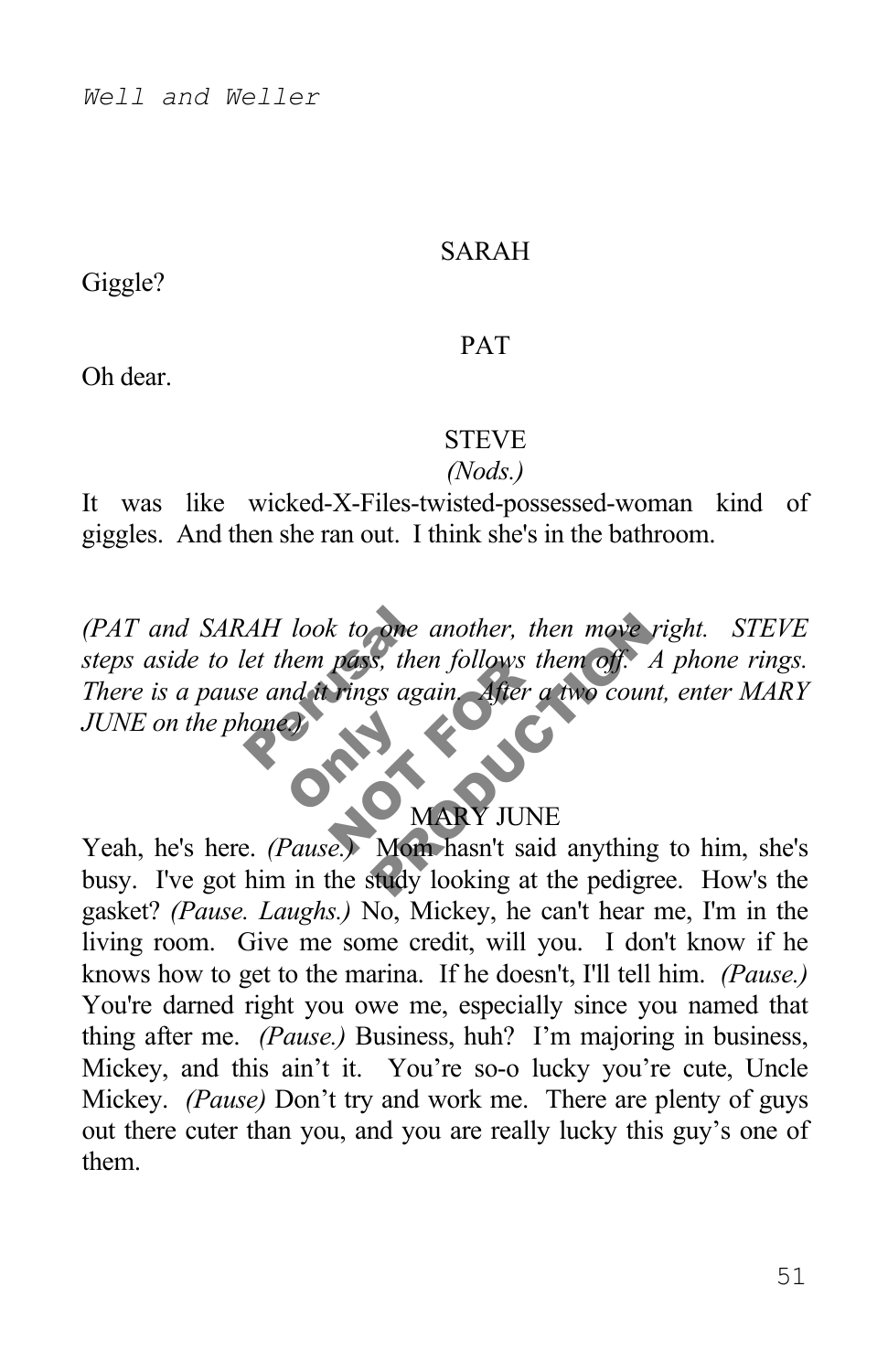*(MARY JUNE hangs up and exits, right. There is a two count, then enter ALICE, stunned and bewildered. She shuffles forward a few of steps.)* 

#### ALICE

Trains. Little, tiny trains.

*(A broad grin spreads on her face. Enter SARAH and PAT, right.)*

#### PAT

 $\rm{CE}$ 

Alice, I said don't go wandering off.

SA<br>
er all the effort it tool SARAH Poor thing. After all the effort it took to come out here.

e, Pat. You to e errort it took to come c SARAH<br>
SARAH<br>
For it took to come out here.<br>
Prop told me not to judge, and you<br>
Prop Prop The New York, because you known to the Same of the Same of the Same of the Same of the Same of the Same of the Same of the Same of I tried not to judge, Pat. You told me not to judge, and you were right, because I judged wrong. I don't know how, because you know, I thought he said...

*(ALICE teeters and the others rush to her side.)*

#### PAT

Easy!

*(They guide her to the arm of the sofa and sit her down.)*

PAT You've been at your nerve medicine again, haven't you?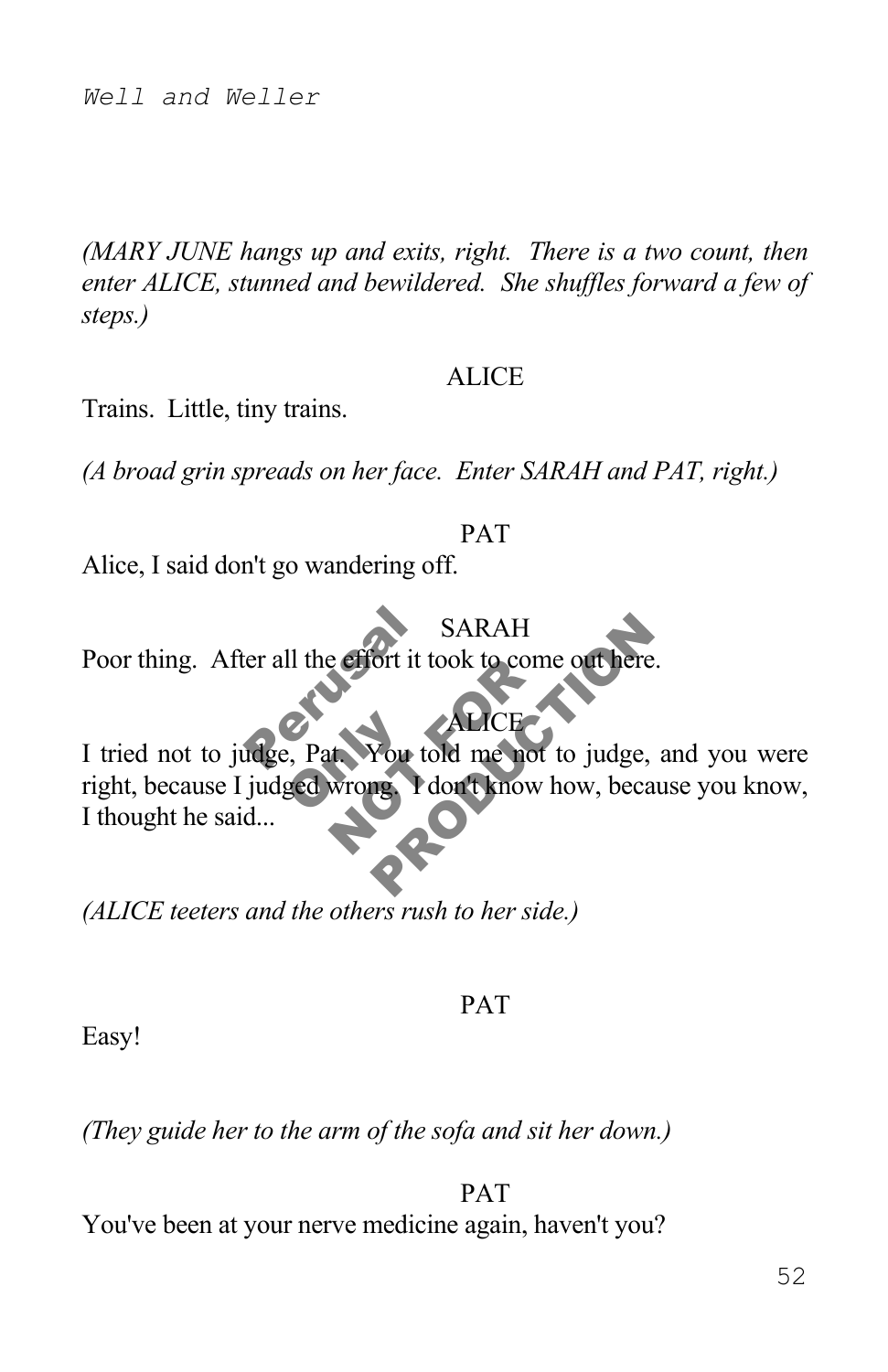#### **ALICE** *(Stifling a laugh.)*

Trains. Who knew?

#### PAT

I better get you home.

## **ALICE** *(Frowning.)*

I lost my pills.

SA<br>It that. They're all ov SARAH She's right about that. They're all over the bathroom floor.

Toxice. PAT CE But in more SARAH<br>
She's right about that. They're all over the bathroom floor.<br>
I'd better get them. (To ALICE.) But no more today. Now you just<br>
sit right there.<br>
(ALICE nods dutifully, then snorts and approximates a train's PAT I'd better get them. *(To ALICE.)* But no more today. Now you just sit right there.

*whistle; "woo! wooo!" PAT sighs and heads off.)*

#### SARAH

I'll help you.

*(Exit PAT and SARAH. ALICE looks after them, then turns her gaze to the audience and bursts into giggles.)*

## ALICE

Little tiny trains!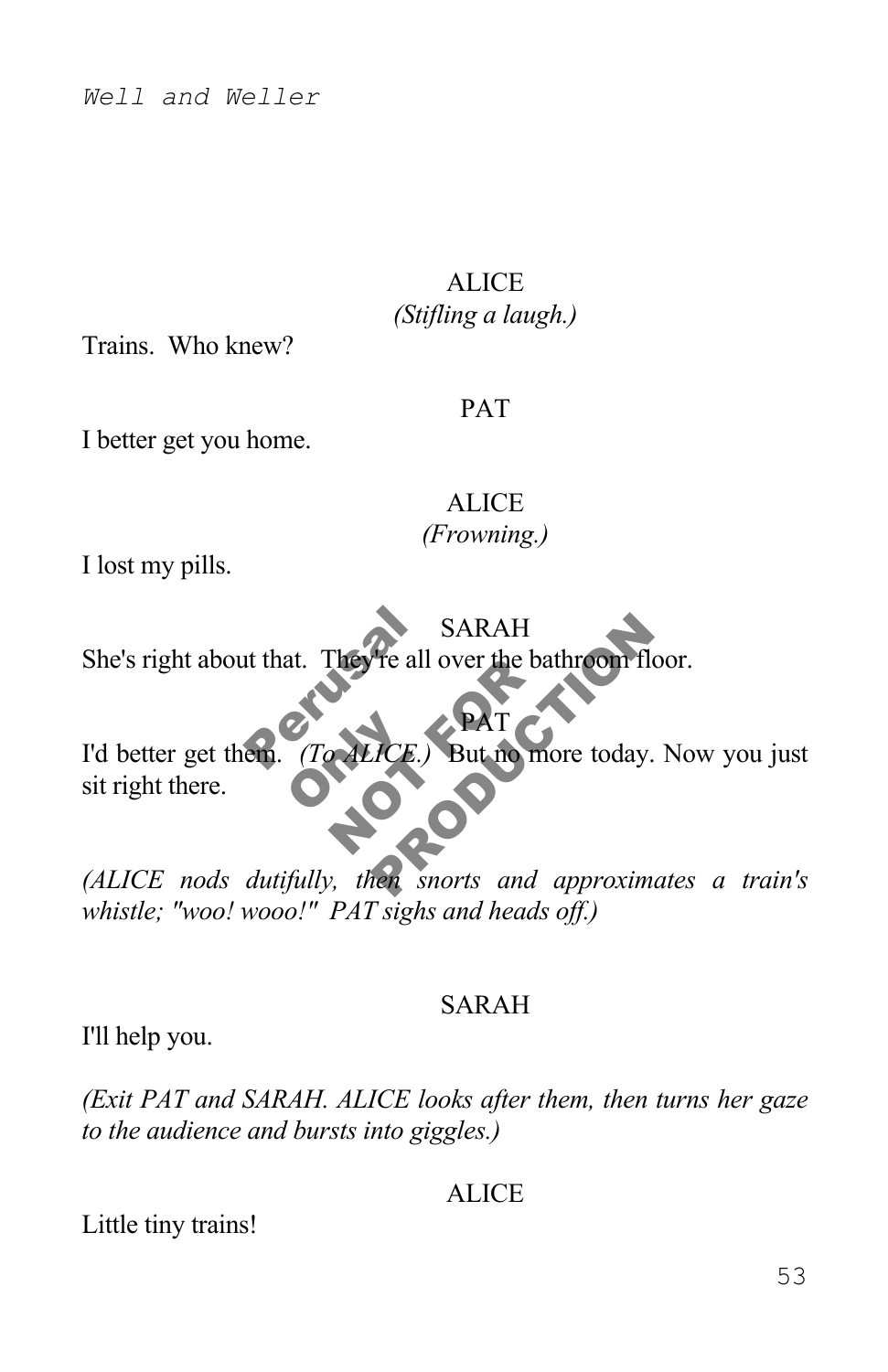*(ALICE falls silent. Slowly her center of gravity shifts and she falls off the arm onto the sofa, where she remains, her legs dangling over the arm. Enter MARY JUNE and KENT. He caries a thin binder. They are mutually attracted and don't see ALICE.)*

#### **MARY JUNE**

Kent? Pretty high-tone name, but it suits you.



Nothing.

#### KENT

And your name is...?

#### **MARY JUNE** *(Hastily.)*

Mary, just Mary. Now, just let me change my shoes and I'll ride with you down to the marina.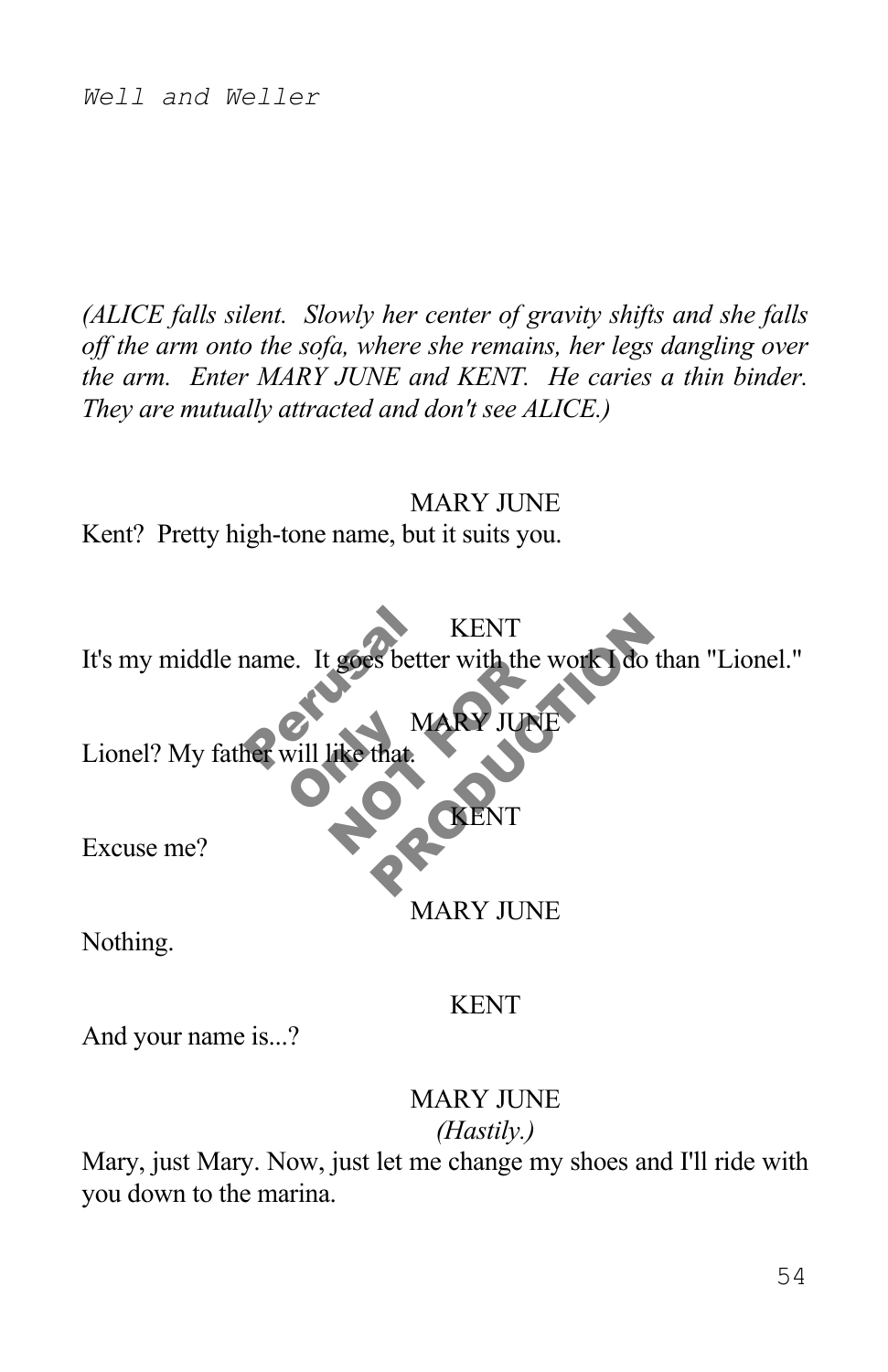*(They share a lingering gaze and MARY JUNE exits. KENT looks after, then puffs out an impressed breath and shrugs. He begins*  leafing through the binder, Then pulls out a cell phone and hit the *speed dial. As he speaks, ALICE will open her eyes—facing the audience--and attempt to focus on what he is saying.)*

#### KENT

Ah,uh, Mr. Basakian…I hope your trip is going well and that you get this message today. I've been going over Mary June's history and it seems as juicy as you've heard. As I promised, I'm going to give her a really thorough going over this afternoon.

reging overline and<br>mentarily horrified,<br>shakes her head.<br>mes aware of ALICE<br>the sofa, then slow! aware of ALIC<br>sofa, then slow<br>s back to her. *x* horrified, then decident<br>ther head. Turning to<br>the of ALICE's feet and<br>then slowly looks back to her. He opens his orrified, then decides she hasn't h<br>head. Furning toward the sofa,<br>of ALICE's feet and slowly looks up.<br>en slowly looks back off, right. Al<br>cher. He opens his mouth to speak,<br>KENT *(ALICE is momentarily horrified, then decides she hasn't heard correctly, and shakes her head. Turning toward the sofa, Kent gradually becomes aware of ALICE's feet and slowly looks up. He moves toward the sofa, then slowly looks back off, right. ALICE moans, and he turns back to her. He opens his mouth to speak, then remembers the phone.)*

KENT

Uh, I'll report in again tonight.

(*KENT hangs up, then turns his attention to ALICE.)*

#### **ALICE**

Whoa!

#### KENT

Uh...everything...all right?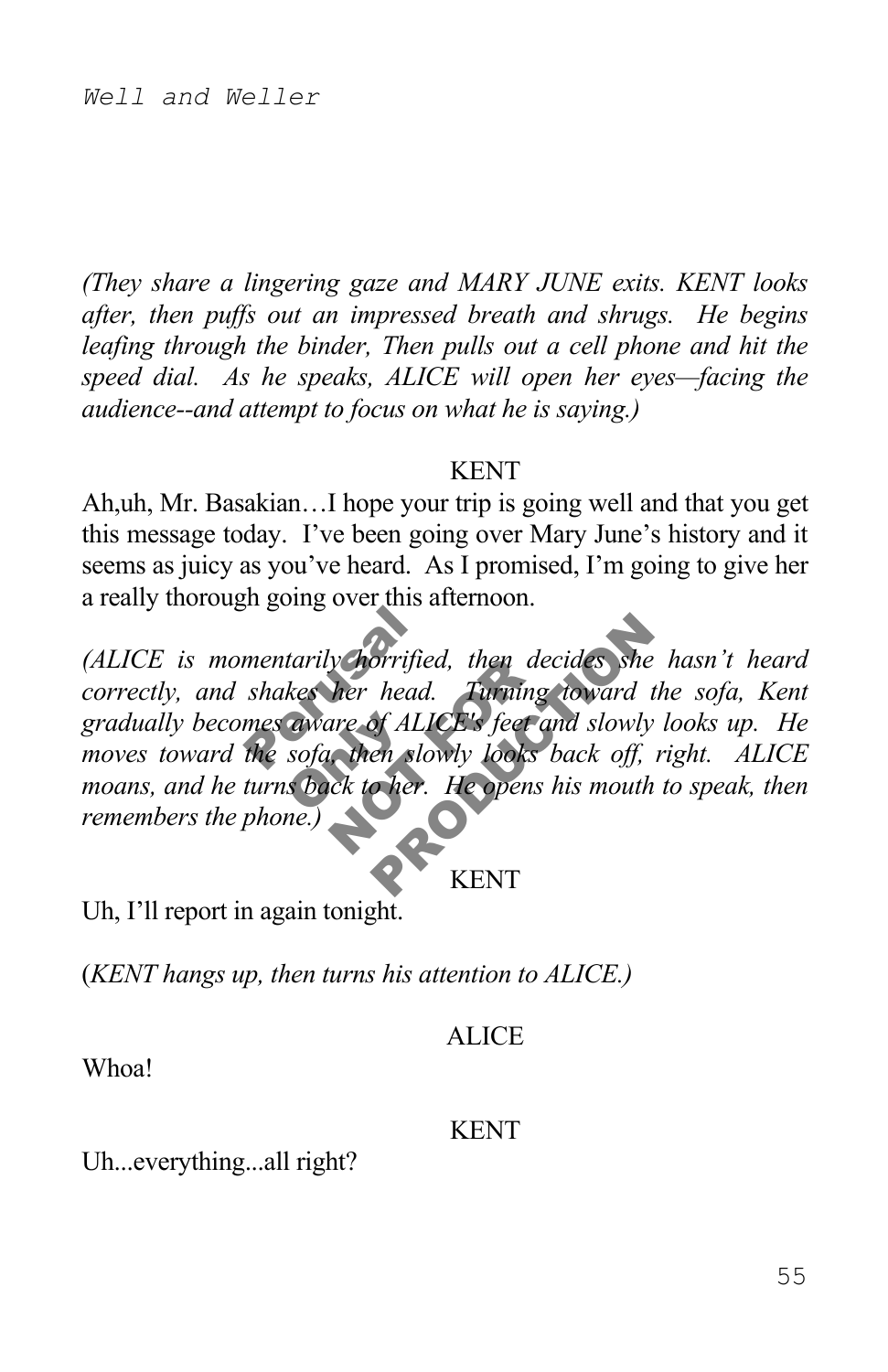#### ALICE

I can't tell.

*(ALICE gives a grunt and swings her legs around to the floor, sitting up at the same time. She looks out over the audience, then focuses on KENT.)*



Are you waiting for someone?

## **ALICE** *(Suspiciously.)*

Possibly.

*(KENT waits for her to continue, then smiles nervously and goes*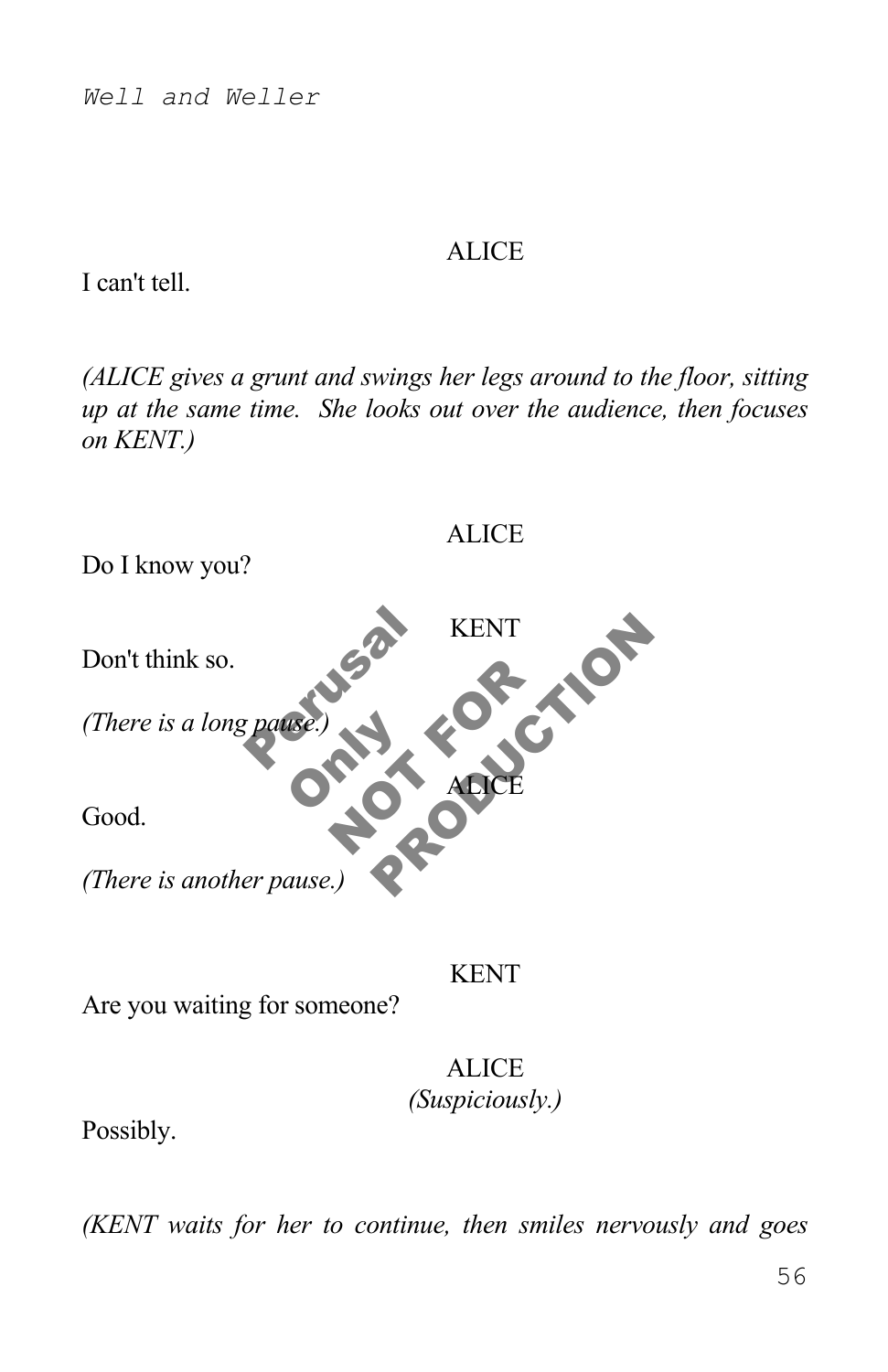*back to his skimming of the notebook.)*

#### **ALICE**

It was trains, you see.

KENT *(Carefully.)*

Uh huh.



Uh--

**ALICE** 

I thought he was going to display his genitals, because he told the person on the phone that his were so much better. You see?

*(KENT false-starts a response and discovers he has nothing to add; he hastily goes back to the binder. ALICE struggles to stand.)*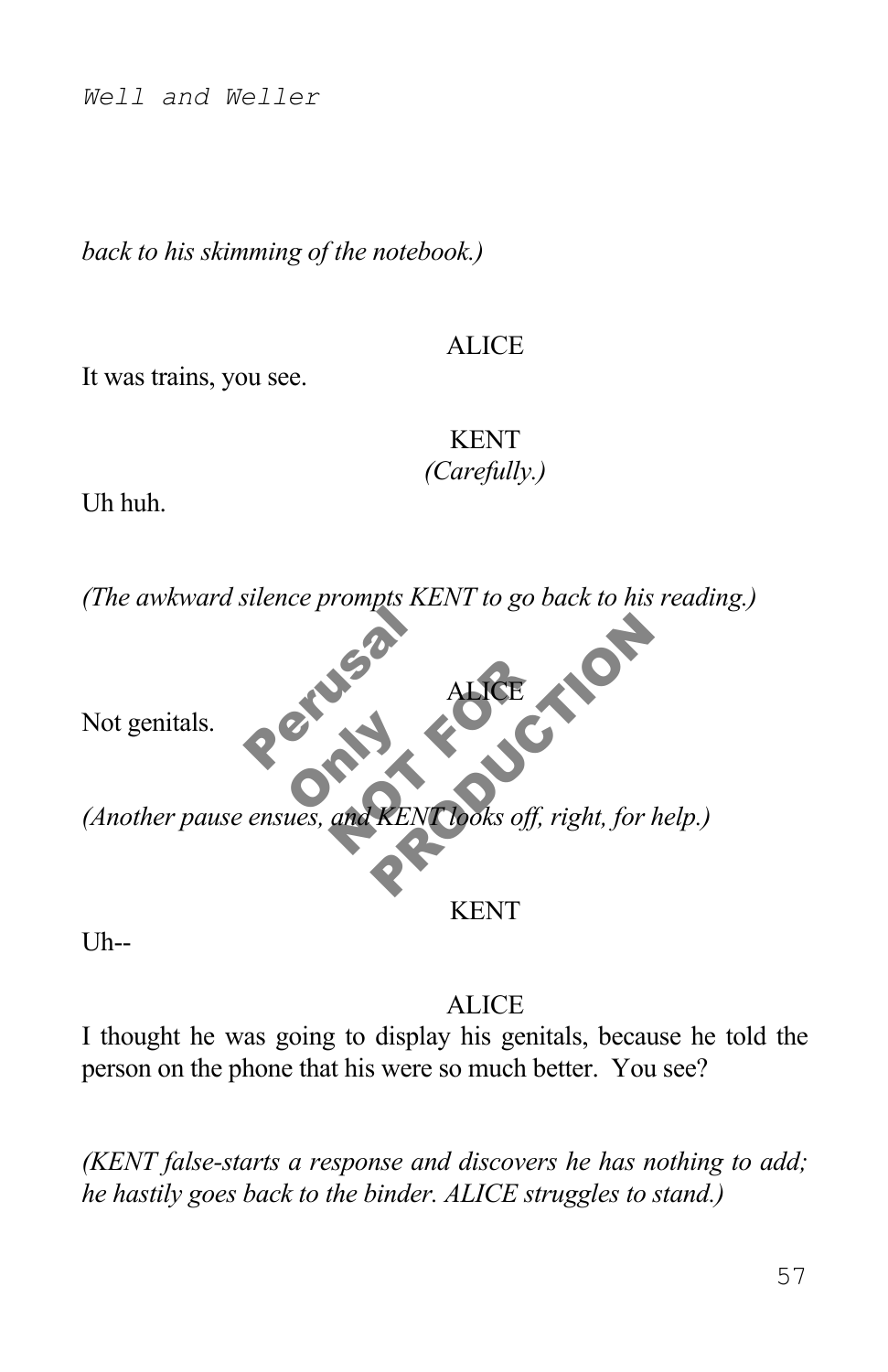#### **ALICE**

And his mother said he enjoyed displaying and said I should have brought my camera, and then Mary June agreed.

#### KENT

Oh! You know about the Mary June?

*(KENT helps ALICE to her feet.)*

#### **ALICE**

ittle. (Double-take.) The Mary June. That's<br>of saying it. The Mary June? Makes her sound READERS TO THE MATY JUNE ? Well yes, a little. *(Double-take.)* The Mary June. That's an interesting way of saying it. The Mary June? Makes her sound quite famous.

**Only 1** Oh, she is. Of course that's not her only name.

#### **ALICE**

KENT

It isn't?

#### KENT

Oh no. And she is quite famous. *(Leans close.)* Only don't let on I know it, not here. I'm trying for a little action.

## **ALICE**

*(Frowning.)*

**Action**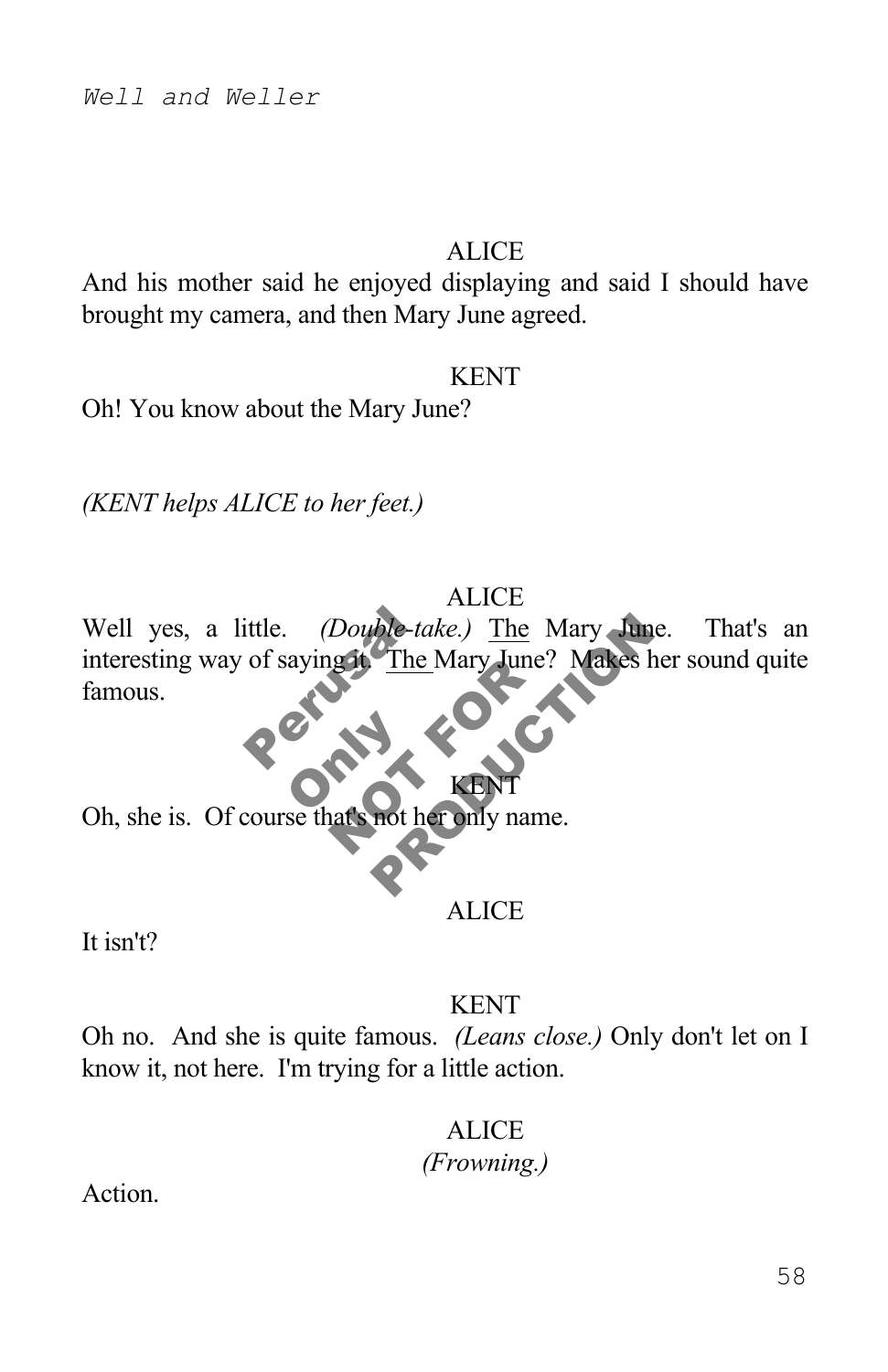#### KENT

Yeah. She's quite a vessel.

## **ALICE** *(Beginning to panic.)*

She is?

KENT Heck, yeah. Half of Hollywood's been on her.



*(ALICE holds up a hand, stopping KENT.)*

#### **ALICE**

I can't stay here. I've got to panic. I've got to go to the park and panic. *(Turns left.)* I'm moving forward to the park. *(Moves left.)* Got to judge something. *(Stops and looks back.)* Not genitals.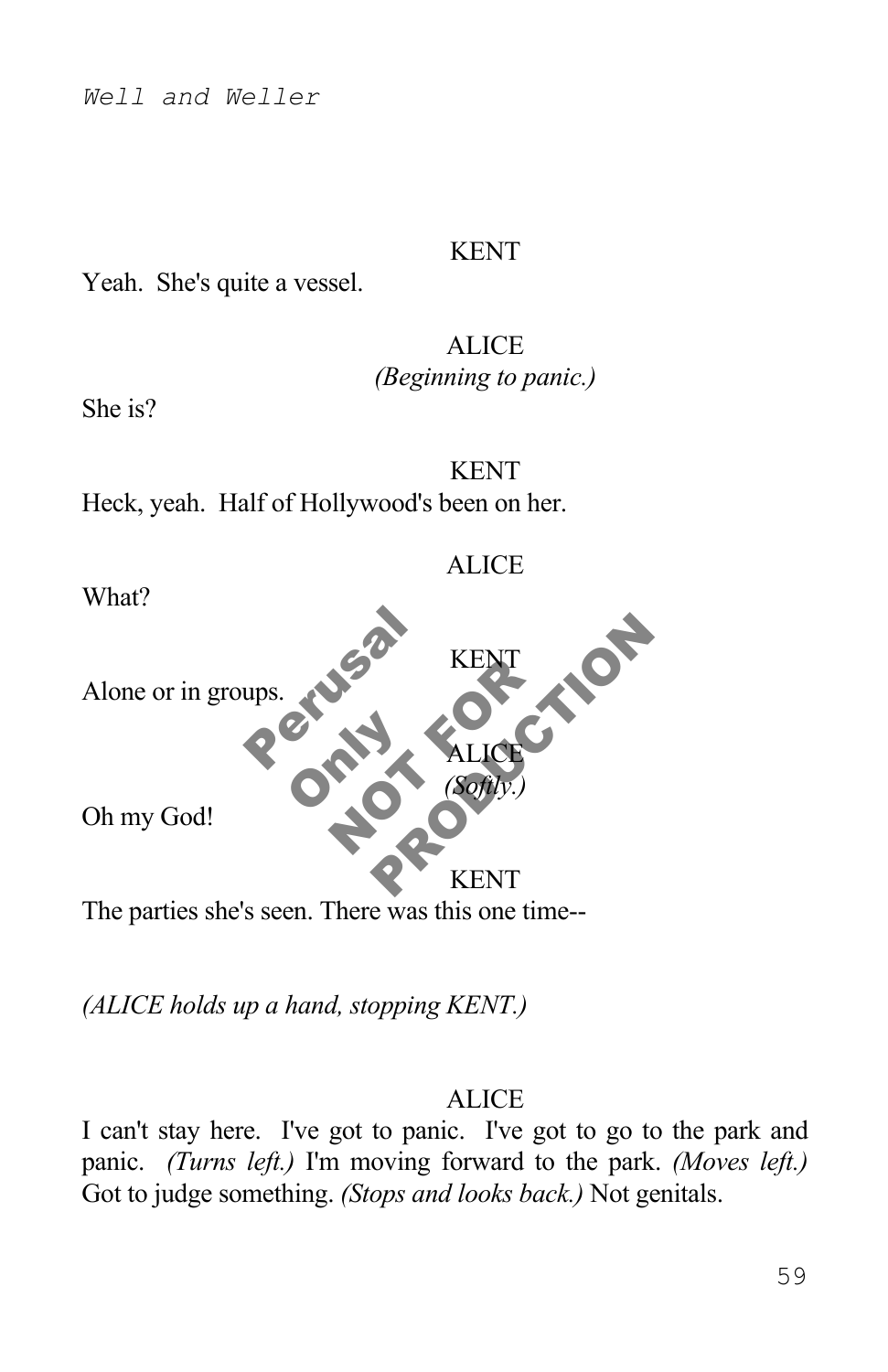*(Exit ALICE, left. KENT looks after, puffing out a breath.)*

#### KENT

Hope that's not family. *(Turns, starts off, right. Inwardly)* Just my luck; great girl…must have a crazy family. *(Calls softly.)* Hey Mary?

ink she should be on De Manilder tranquilizer... *(Exit KENT, right. There is a two count, then enter STEVE up right, followed by SARAH with ALICE's binder and purse and PAT with her pill bottle.)*

the should be of PAT Personally, I think she should be on a milder tranquilizer...

*(They discover no Alice.)*

PAT

PAT

Uh oh. Now where's she gone

#### SARAH

Steve, check the street.

*(STEVEN streaks off, left.)*

#### PAT

Could she have gone back to the train room?

*(Enter KENT, right, and MARY JUNE carrying the phone.)*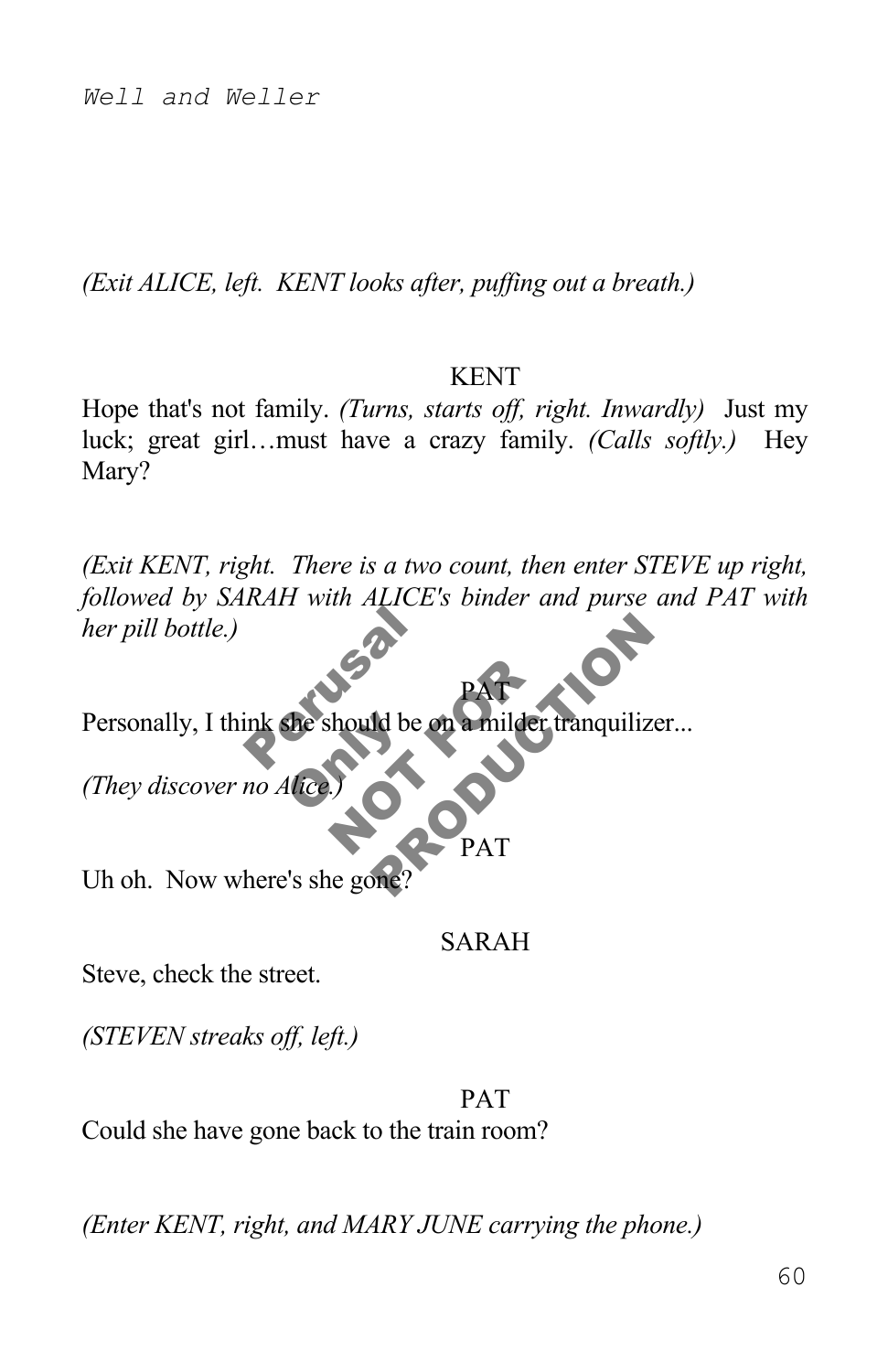#### MARY JUNE

What's wrong?

## **STEVE** *(Off.)*

**STEVE** 

SARAH

It's all right; she's out front.

*(STEVE re-enters.)*

She's talking to the Geringers' garden gnomes.

I'll take her her thing

**B** AN SARAH SARAH<br>SARAH<br>AT follows her upstage of the sofa,<br>and comes up with the halloween mas. *(SARAH hurries off left. PAT follows her upstage of the sofa, but stumbles. He bends down and comes up with the halloween mask.)*

#### PAT

What the devil?

#### MARY JUNE

Oh, sorry. Forgot about that.

#### PAT

No, it's all right, I love these things. I've got quite a collection.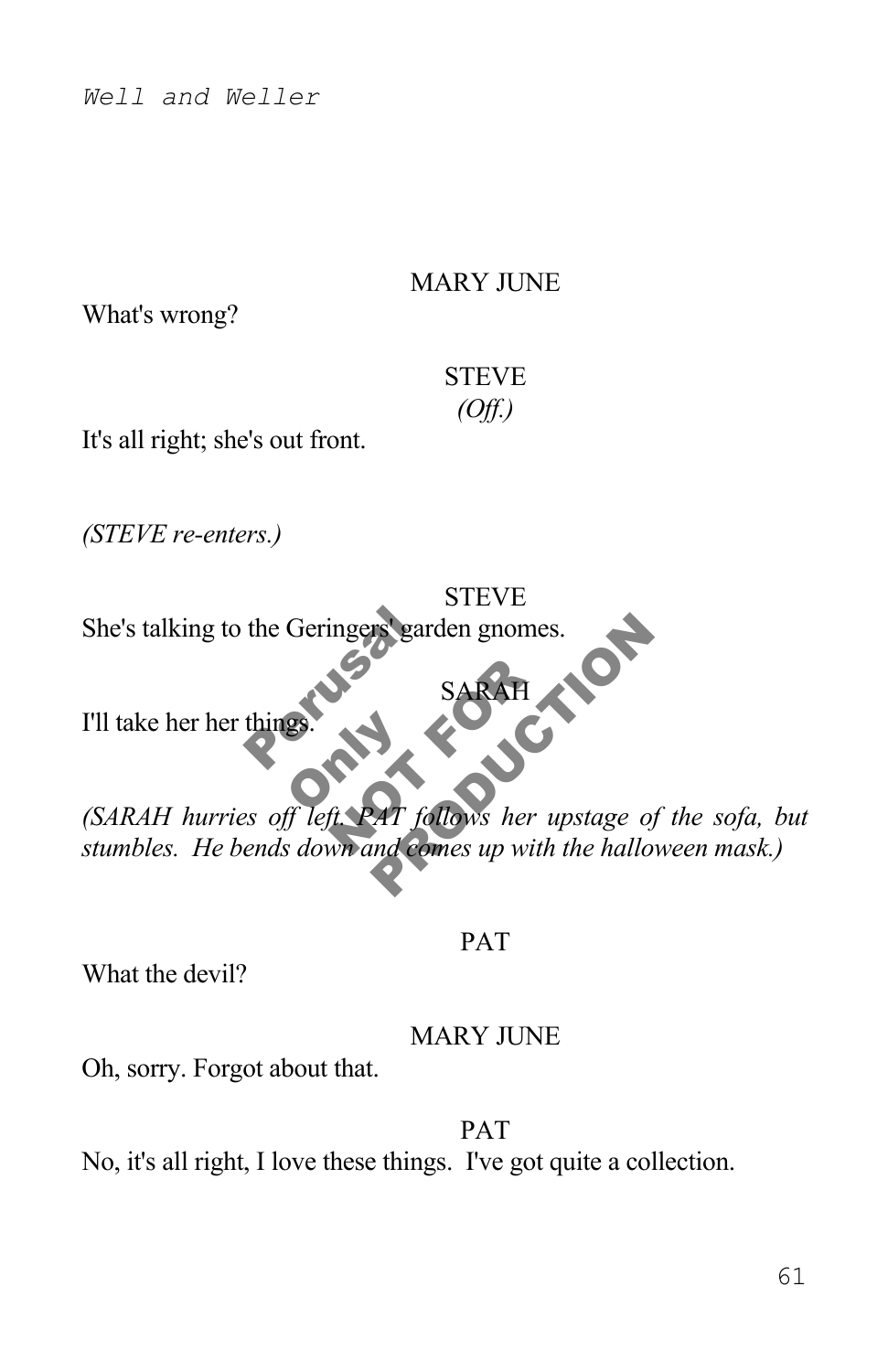#### MARY JUNE

Do you? Well I was about to throw that away. Would you...?

PAT Oh really? *(Delighted.)* Oh that is nice. If you're sure?

*(MARY JUNE nods.)*

PAT I don't have this one. *(Puts on the mask.)* Thanks. How do I look?

MARY JUNE

Oh...really...nightmarish.

htmarish View Thumbs NOT THE WARD CONTROL OF THE WARY JUNE and KENT IS MARY JUNE<br>
Humbs up and turns, left, pausin,<br>
JUNE and KENT look to each other<br>
SARAH<br>
(Off, left.) *(PAT salutes with two thumbs up and turns, left, pausing to straighten the mask. MARY JUNE and KENT look to each other.*)

SARAH *(Off, left.)*

No, I promise it will be all right. Come on back in.

**ALICE** *(Off.)*

I have to get well you know.

SARAH (*Off.)*

I know the feeling.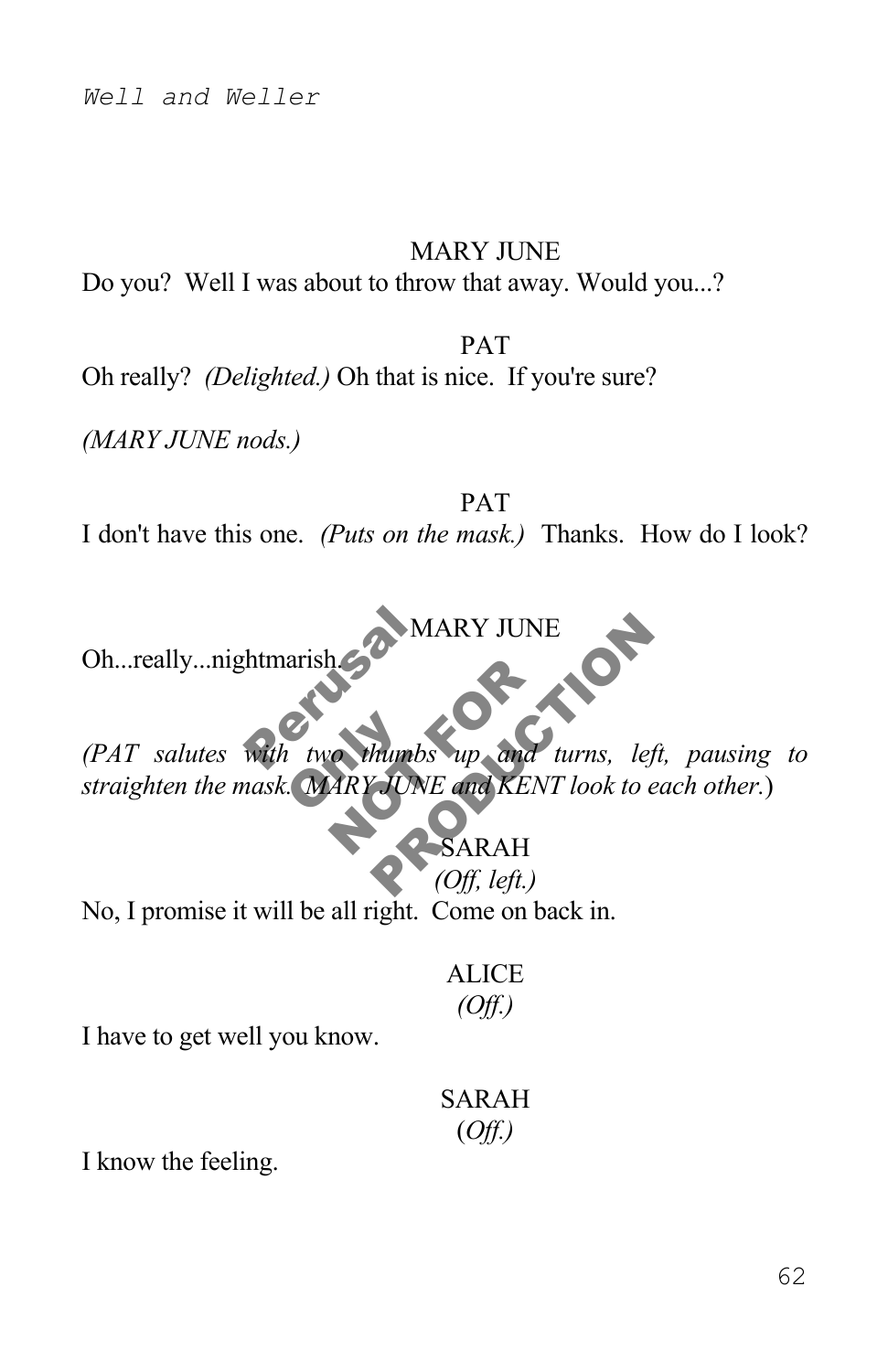## ALICE

## (*Off.)*

Unfortunate childhood.

*(Enter SARAH and ALICE. ALICE regards SARAH and misses PAT momentarily.)*

#### SARAH

I'm so sorry.

#### ALICE

Too many shocks.

coming face to face with PAT. PAT seeing her p<br>
is the mask, holds up a hand in protest. It come.<br>
ts out a mighty scream, turns and exits past SAP<br>
ie mask as SARAH rolls her eyes. )<br>
PAT *at a mighty scrate ask as SARAH* ace to jace with PAI.<br>
ask, holds up a hand in<br>
mighty scream, turns a<br>
as SARAH rolls her eyes<br>
PAT (*ALICE turns, coming face to face with PAT. PAT, seeing her panic and realizing it's the mask, holds up a hand in protest. It comes too*  late. ALICE lets out a mighty scream, turns and exits past SARAH. *PAT removes the mask as SARAH rolls her eyes.* )

Oh.

*(SARAH holds PAT in a gaze on consternation for a one count.*

*SARAH*

PAT

Therapy?

## **STEVE** *(Far off.)*

Hey! Watch it!

(*PAT and SARAH glance to each other, then bolt off. MARY JUNE and KENT share an awkward pause.)*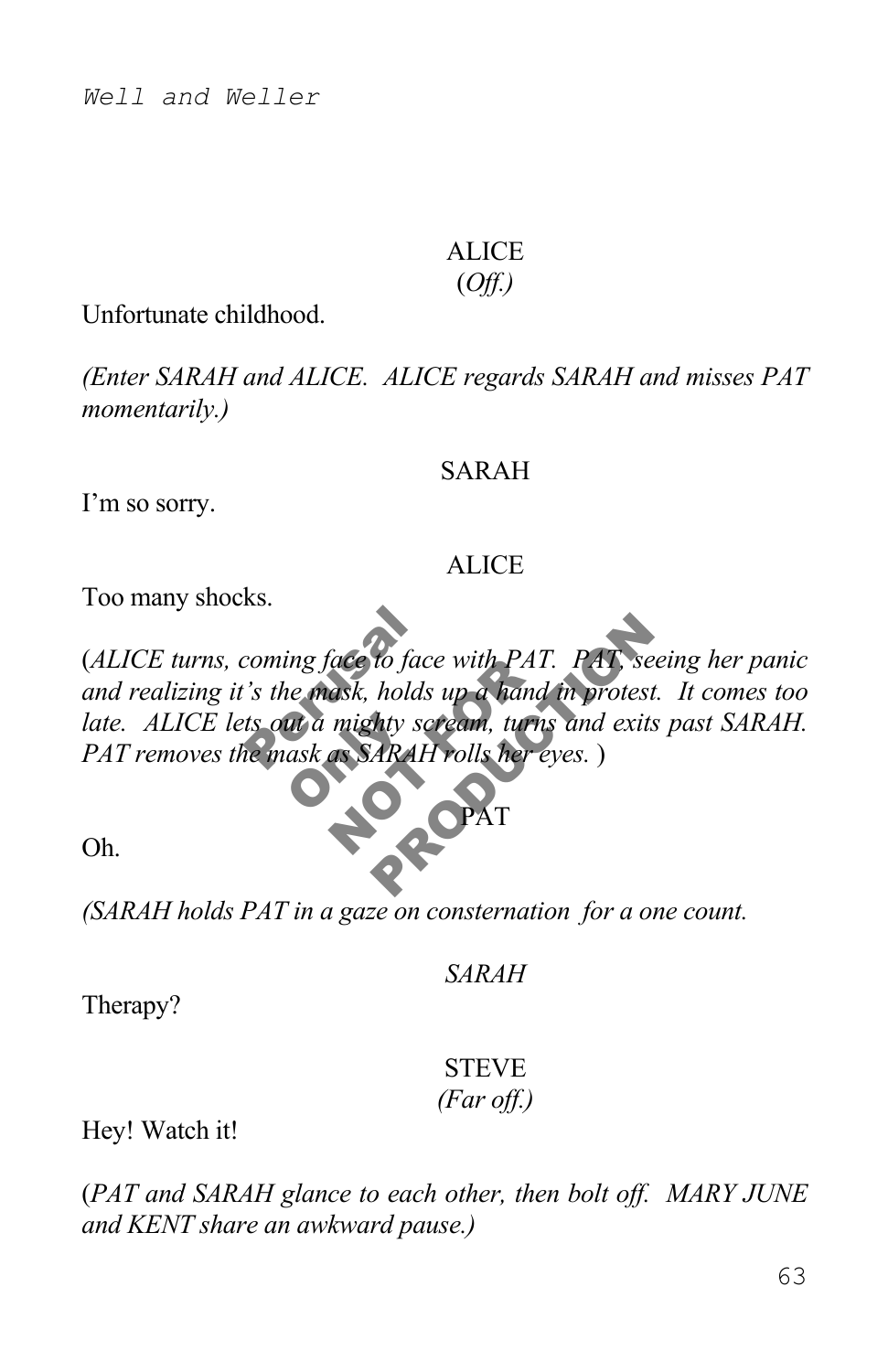#### MARY JUNE

Well…

#### KENT

 $U<sub>h...</sub>$ 

#### **MARY JUNE**

If you don't mind, I'll skip introducing the rest of my family right now.

KENT

Sure.

(*Gesturing complete acquiescence.*)<br>
limping and frowning. He stops to rub ouve and frown and frowning. He stop Fing complete acquiescence.)<br>
Strowning. He stops to rub his shin *(Enter STEVE, limping and frowning. He stops to rub his shin and sees the others.)*

She pushed me over a gnome

*(The phone rings. MARY JUNE reads the display and recoils furtively.)*

MARY JUNE

STEVE

Steve, can you take it please?

#### STEVE

But!—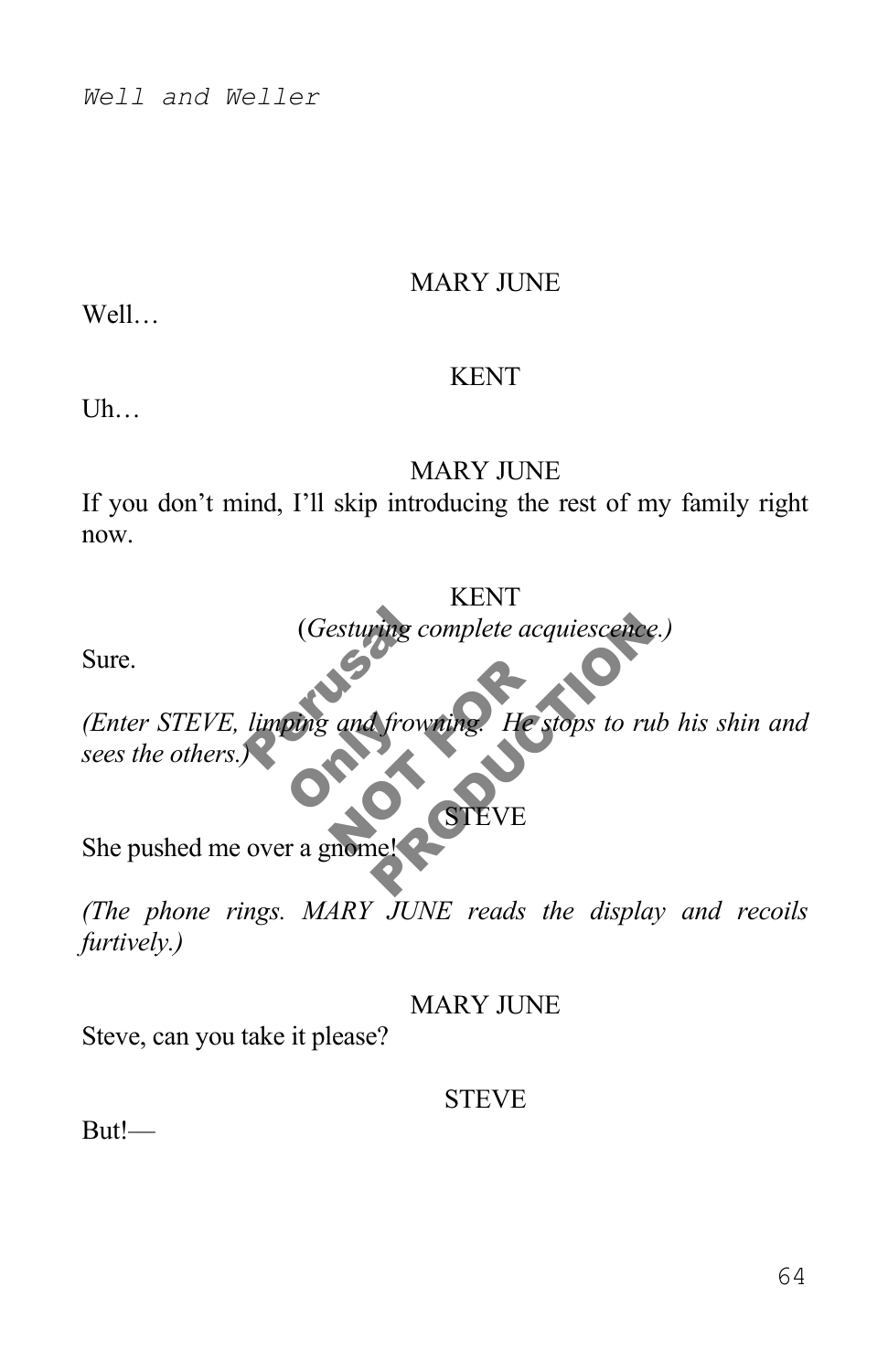## MARY JUNE

*(Whispering with deadly intensity.)* We have to leave. If you value your life, take the phone!

*(Jolted, STEVE takes the phone.)*

#### MARY JUNE *(To Kent, sweetly.)*

The marina.

KENT (*Reciprocating her interest.)*

Lead on.

The Completion<br>The and KENT left.<br>It back and he turns to a sat the display and r **CK** and he turns<br>the display and **EXENT** left. STEVE loomd the turns to cross, right *O*<br>
NT left. STEVE looks after, until and<br>
the turns to cross, right. As he is abo<br>
lay and recoils.)<br>
STEVE *(Exit MARY JUNE and KENT left. STEVE looks after, until another ring brings him back and he turns to cross, right. As he is about to answer, he looks at the display and recoils.)*

Grandmother! Screw that!

*(Steven tosses the phone onto the sofa and exits, up right. Lights out as the phone continues to ring.)*

#### **MARY JUNE**

STEVE

Well, the marina?

*(They start left, passing STEVE, when all are arrested by ALICE's shout, off.)*